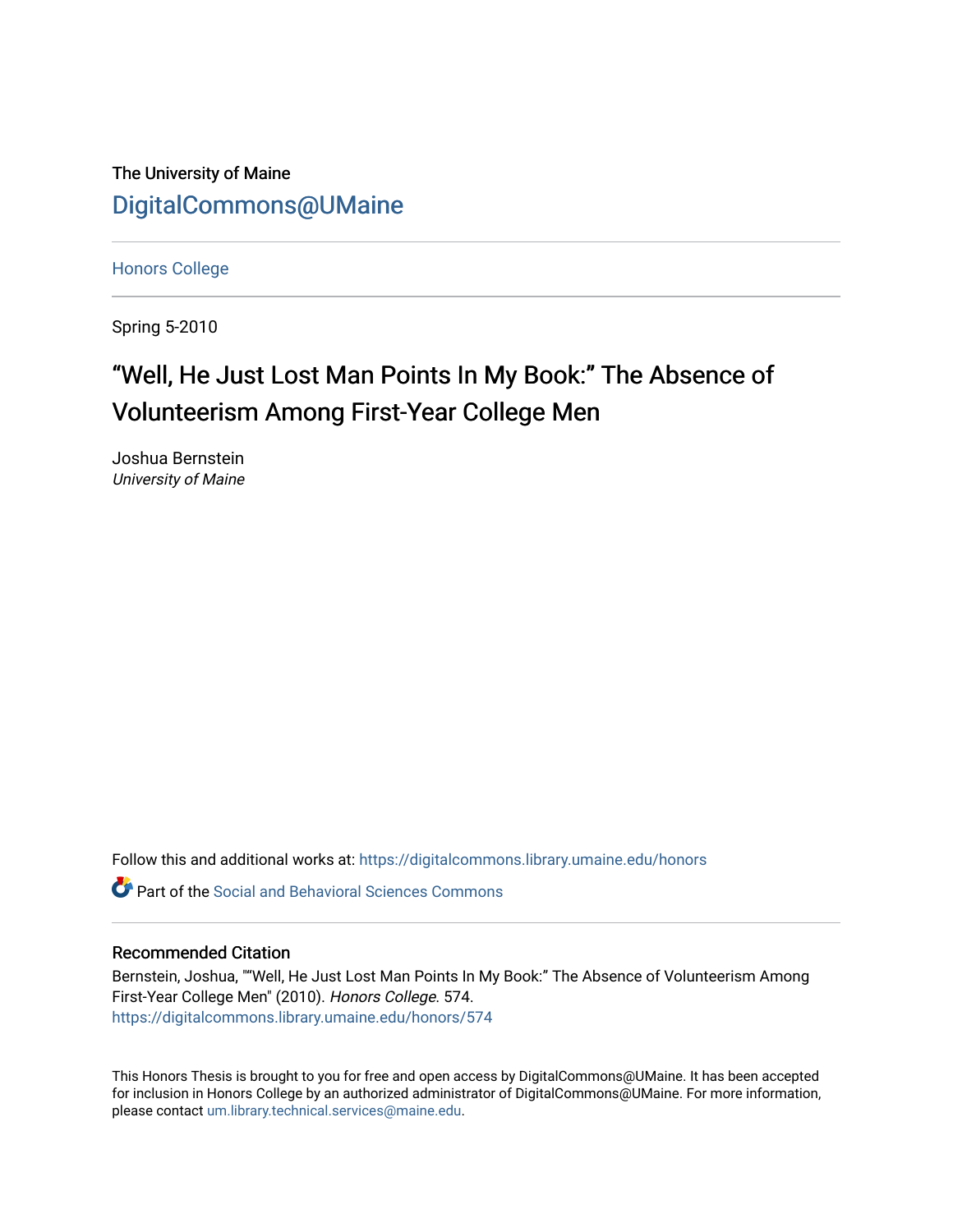## "WELL, HE JUST LOST MAN POINTS IN MY BOOK:"

### THE ABSENCE OF VOLUNTEERISM AMONG FIRST-YEAR COLLEGE MEN

by

Joshua D. Bernstein

A Thesis Submitted in Partial Fulfillment of the Requirements for a Degree with Honors (Sociology and Child Development/Family Relations)

> The Honors College University of Maine

> > May 2010

Advisory Committee:

Susan K. Gardner, Assistant Professor of Higher Educational Leadership, Advisor Steven F. Cohn, Professor of Sociology, Honors College Amy Blackstone, Associate Professor of Sociology Sandy Caron, Professor of Family Relations & Human Sexuality Barbara Blazej, Faculty Member in the Peace & Reconciliation Studies Program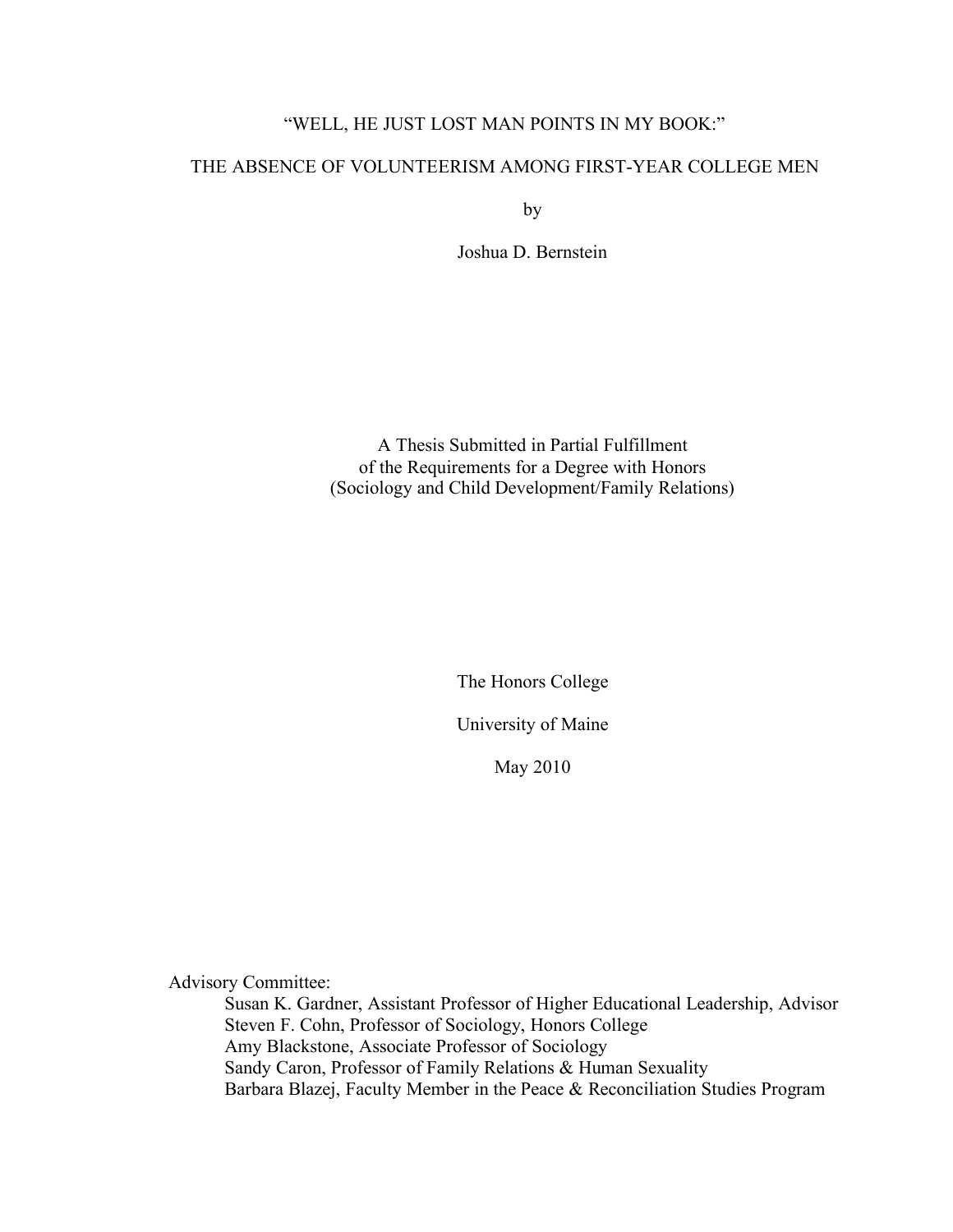#### **ABSTRACT**

A significant amount of research has been conducted on volunteerism in America. The majority of this research, however, can be characterized as comparing gender differences between men and women, grouping men and women as one representative group, or neglecting college students all together and focusing on adult volunteers. Given the benefits of volunteerism, the lack of involvement among college men, and the increasing need for volunteers in non-profit and civic organizations, this study documented reasons for the lack of volunteerism among first-year undergraduate men at a mid-sized research university in the northeast. Qualitative in nature, several themes appeared through a series of in-depth interviews indicating first-year men's lack of motivation toward volunteering, perceived time and fun of volunteer activities, and unawareness of volunteer opportunities. There was also evidence that suggested men identify volunteering as emasculating or damaging to one's social status. Taking into account themes that indicated a reason for the lack of volunteerism among men, suggestions on how to improve volunteer rates included utilizing skills and interests that first-year men already possess, making volunteer opportunities flexible, encouraging men to volunteer through already established groups, and advertising diverse volunteer opportunities. This study helped to provide a greater understanding of gender and its impact on one's actions, and could assist administrators with future volunteer initiatives.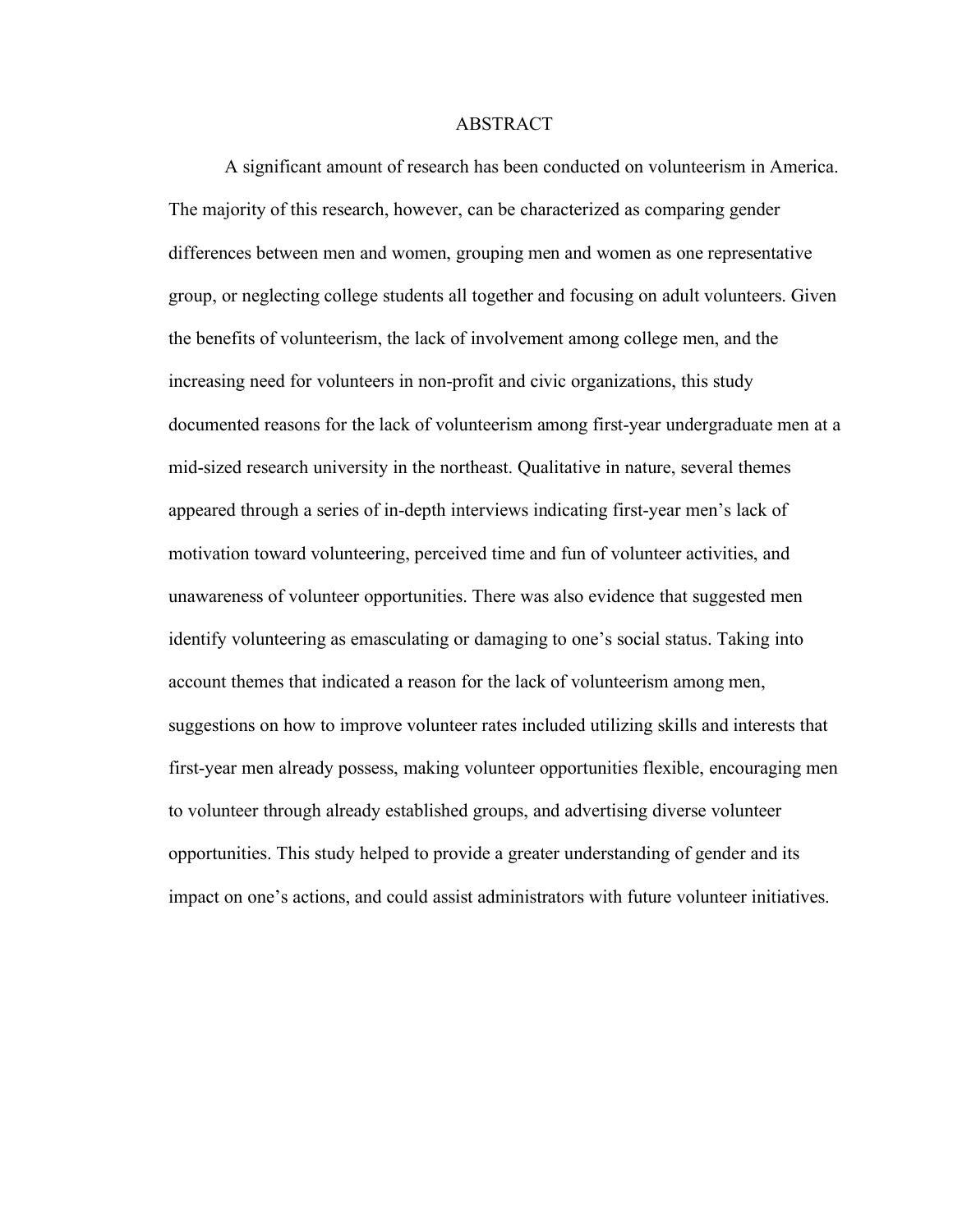# TABLE OF CONTENTS

 $\overline{\phantom{a}}$ 

| 1. INTRODUCTION                    | $\mathbf{1}$   |
|------------------------------------|----------------|
| 2. LITERATURE REVIEW               | $\overline{4}$ |
| The Status of College Volunteerism | $\overline{4}$ |
| Volunteerism and Gender            | $\overline{4}$ |
| The Benefits of Volunteerism       | 8              |
| Gender Role Theory                 | 10             |
| 3. METHODOLOGY                     | 12             |
| <b>Study Context</b>               | 12             |
| Participants                       | 14             |
| Data Analysis                      | 16             |
| Trustworthiness                    | 16             |
| Limitations                        | 17             |
| 4. FINDINGS                        | 17             |
| Prior Service Experience           | 18             |
| <b>Service Benefits</b>            | 19             |
| Need for Volunteerism              | 21             |
| Service Drawbacks                  | 23             |
| <b>Service Preference</b>          | 27             |
| Motivation                         | 30             |
| Gender Interpretation              | 38             |
| 5. DISCUSSION                      | 53             |
| Ways to Increase Volunteerism      | 56             |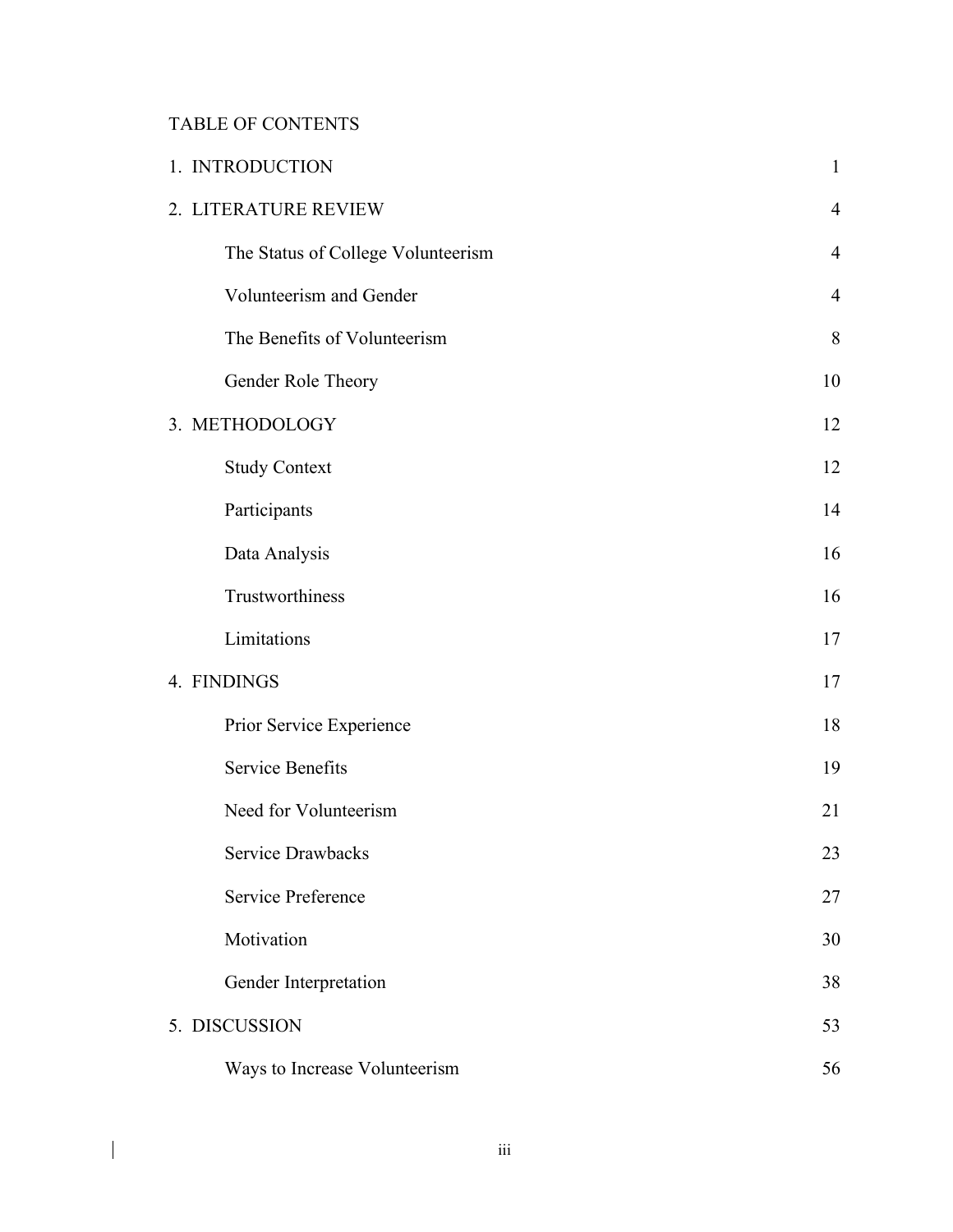|                   | Time                                       | 57 |  |  |  |
|-------------------|--------------------------------------------|----|--|--|--|
|                   | Utilize skills and abilities               | 57 |  |  |  |
|                   | Incentives                                 | 58 |  |  |  |
|                   | Encourage volunteerism among groups of men | 59 |  |  |  |
|                   | 6. CONCLUSIONS AND IMPLICATIONS            | 60 |  |  |  |
|                   | <b>REFERENCES</b>                          | 63 |  |  |  |
| <b>APPENDICES</b> |                                            |    |  |  |  |
|                   | A. CODES AND THEMES                        | 68 |  |  |  |
|                   | <b>B. RECRUITMENT EMAIL</b>                | 69 |  |  |  |
|                   | <b>C. CONSENT FORM</b>                     | 70 |  |  |  |
|                   | D. INTERVIEW PROTOCOL                      | 72 |  |  |  |
|                   | E. THANK YOU EMAIL                         | 74 |  |  |  |
|                   | F. IRB APPROVAL LETTER                     | 75 |  |  |  |
|                   | <b>AUTHOR'S BIOGRAPHY</b>                  | 76 |  |  |  |

 $\begin{array}{c} \rule{0pt}{2ex} \rule{0pt}{2ex} \rule{0pt}{2ex} \rule{0pt}{2ex} \rule{0pt}{2ex} \rule{0pt}{2ex} \rule{0pt}{2ex} \rule{0pt}{2ex} \rule{0pt}{2ex} \rule{0pt}{2ex} \rule{0pt}{2ex} \rule{0pt}{2ex} \rule{0pt}{2ex} \rule{0pt}{2ex} \rule{0pt}{2ex} \rule{0pt}{2ex} \rule{0pt}{2ex} \rule{0pt}{2ex} \rule{0pt}{2ex} \rule{0pt}{2ex} \rule{0pt}{2ex} \rule{0pt}{2ex} \rule{0pt}{2ex} \rule{0pt}{$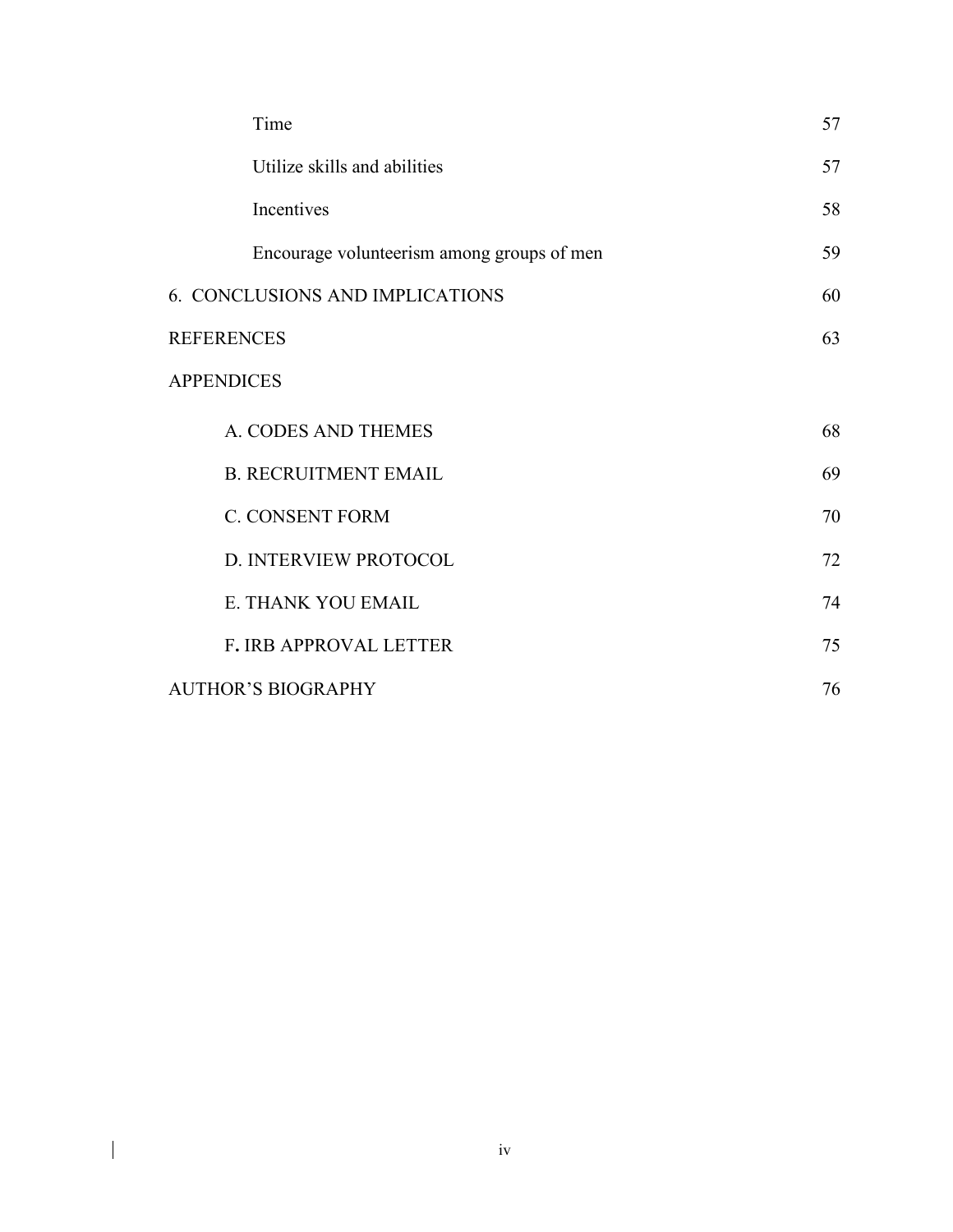#### INTRODUCTION

Findings from the 2008 Current Population Survey, a sample of roughly 60,000 households, found 26.4% of the population from September 2007 to September 2008 volunteered at least once for an organization (Bureau of Labor Statistics, 2008). The volunteer rate in the United States had gone up from 26.2% to 26.4%; an increase of almost 1 million more volunteers (Corporation for National and Community Service, 2009). Among volunteers, data support that women volunteer slightly more than men (Trudeau, & Devlin, 2006; Wilson, 2000).

Nationally, 23.2% of men volunteer compared to 29.4% of women, who across all demographic categories volunteer more than men. Among volunteers, persons ages 35 to 44 were most likely to volunteer (31.3%), while persons 16 to 24 (21.9%) were least likely (Bureau of Labor Statistics, 2008). Gallagher (1994) found older adults spend significantly more time than younger adults volunteering even when enabling factors such as health, income, and employment are controlled**.** Individuals 16 to 19, however, were the only age group to see significant change in volunteer rate between 2007 and 2008 with a 1.4% increase in volunteerism (Bureau of Labor Statistics, 2008). This growing commitment to service was found especially among college students with 25.3% reporting their likelihood of volunteering while in college was very good. This number of students reporting a very good likelihood of service was the highest in history, and a significantly higher percentile compared to 1990 survey results where only 16.9% of respondents elicited the same likeliness to volunteer (Engle, 2004). Given that men volunteer less than women, and that traditional aged college students are the age group least likely to volunteer, there is a need for more research that focuses specifically on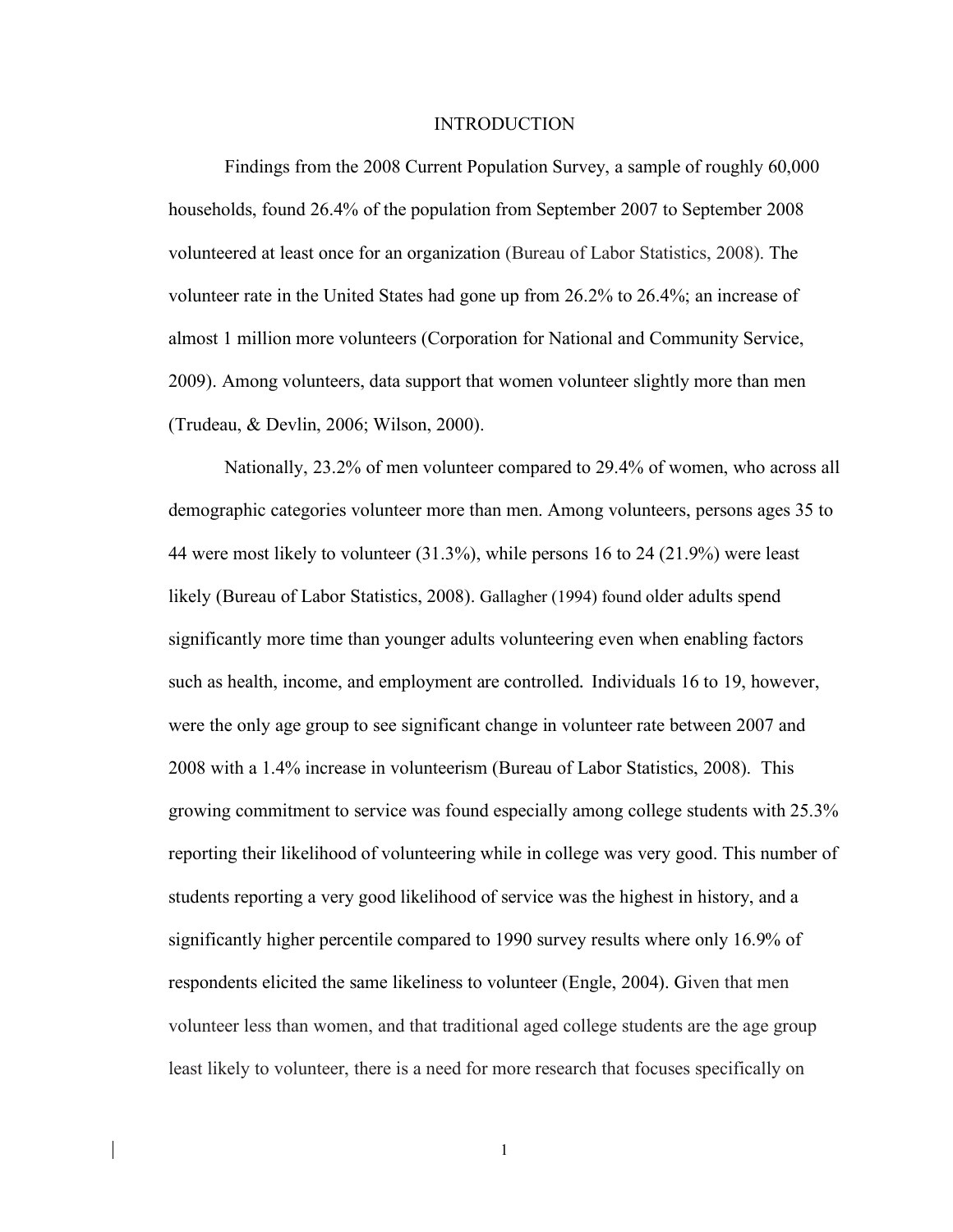volunteerism among college men and more pointedly as to why they do not volunteer at the same rates as women.

The term volunteerism fits under the umbrella of helping behaviors which includes community service and service-learning. Differentiation of these terms is often made through the amount an individual hopes to gain through their engagement. Furco (1996) provided one of the clearest explanations of these terms defining them as follows:

*Volunteerism*: The engagement of students in activities where the primary emphasis is on the service being provided and the primary intended beneficiary is clearly the service recipient. (p. 4)

*Community service*: Focuses on the service being provided, this form of helping behavior additionally focuses on the benefits for both the recipient of the service and for the individual participating in the service activity. (p. 4)

*Service Learning*: Service-learning programs are distinguished from other approaches to experiential education by their intention to equally benefit the provider and the recipient of the service as well as to ensure equal focus on both the service being provided and the learning that is occurring. (p. 5)

The debate on the definition of these terms is multifaceted. The term "volunteering" alone has been grouped into formal and informal volunteerism (Wilson & Musick, 1997), collectivistic-based and individualistic-grounded volunteerism (Eckstein, 2001), among others. Recognizing the similarity, common confusion, and often perceived indifference between volunteerism and community service I consider both forms of altruistic behaviors in my study. For the purpose of my study, I will use a widely recognized definition of volunteerism. In this study, volunteer activities are defined as "unpaid work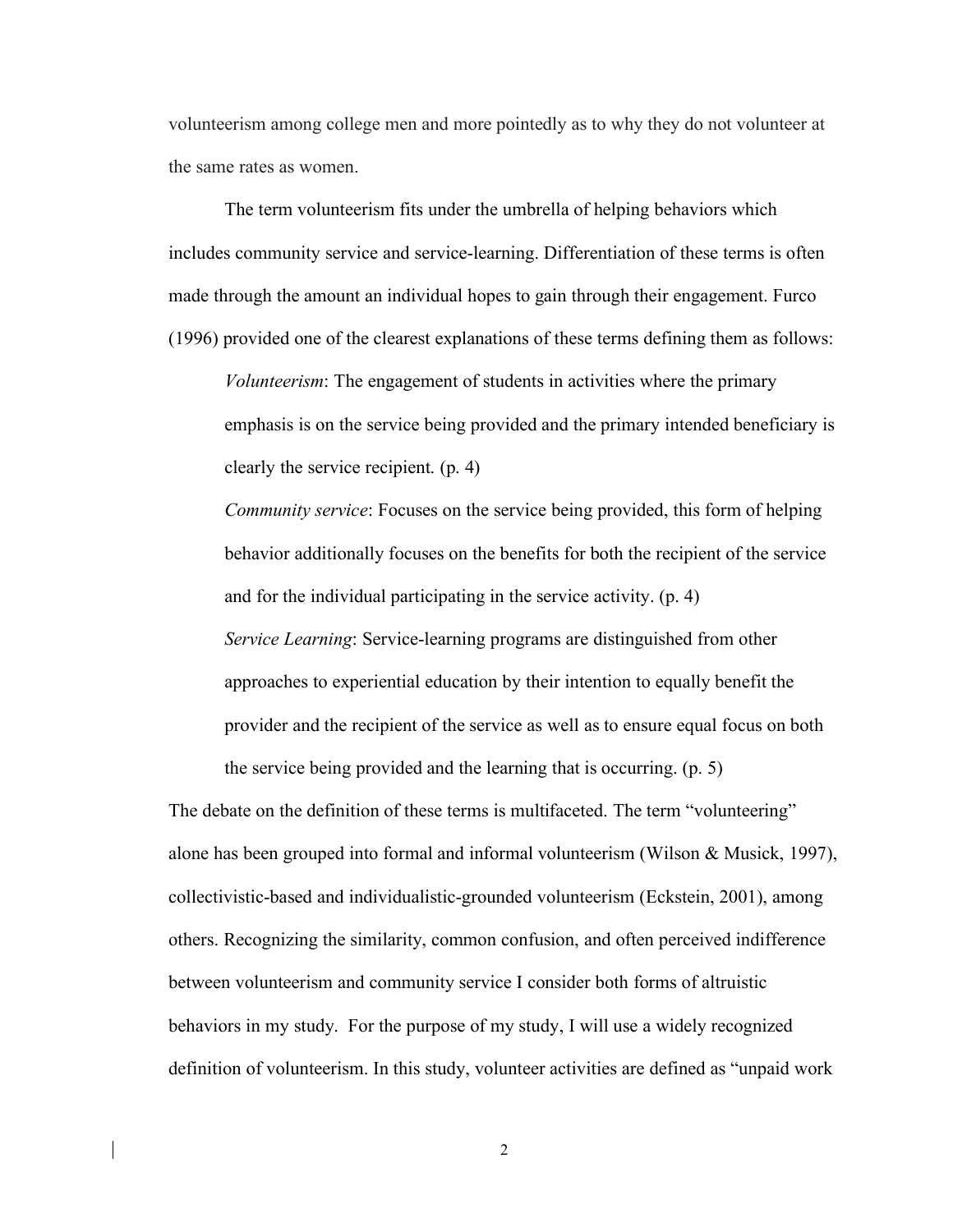provided to parties to whom the worker owes no contractual, familial or friendship obligations" (Tilly & Tilly, 1994, p. 291).

Unfortunately, a dearth of research exists about college men and their lack of volunteerism. However, several studies have examined differences between college men and college women as of late (e.g., Burns, Reid, Toncar, Anderson, & Wells, 2008; Trudeau & Devlin, 2006; National Survey of Student Engagment, 2009; O'Brien, Sedlacek, & Kandell, 1994; Sax, 2008). These studies have generally found differences between men's and women's behaviors and outcomes, including gender differences in engagement, motivation, and aspiration. One way through which to view these differences has been sociological theory, particularly as men and women's behaviors are motivated by gender socialization (Eagly, Wood, & Diekman, 2000). One piece of this socialization is gender role theory, which posits men and women perform differently because of the gender roles prescribed to them through socially accepted norms (Eagly, 1987). I utilize this concept of gender role theory in the current study to examine the lack of college male volunteerism among first-year men at Land Grant University (a pseudonym). I begin the study with an examination of the literature related to college student volunteerism, with a particular focus on the gender dynamics at work. I start with a discussion of young adult volunteerism, followed by the influence of gender on volunteerism, then an exploration of how college students are motivated to serve and what types of volunteer activities students choose, and conclude with a discussion on the benefits of volunteer work.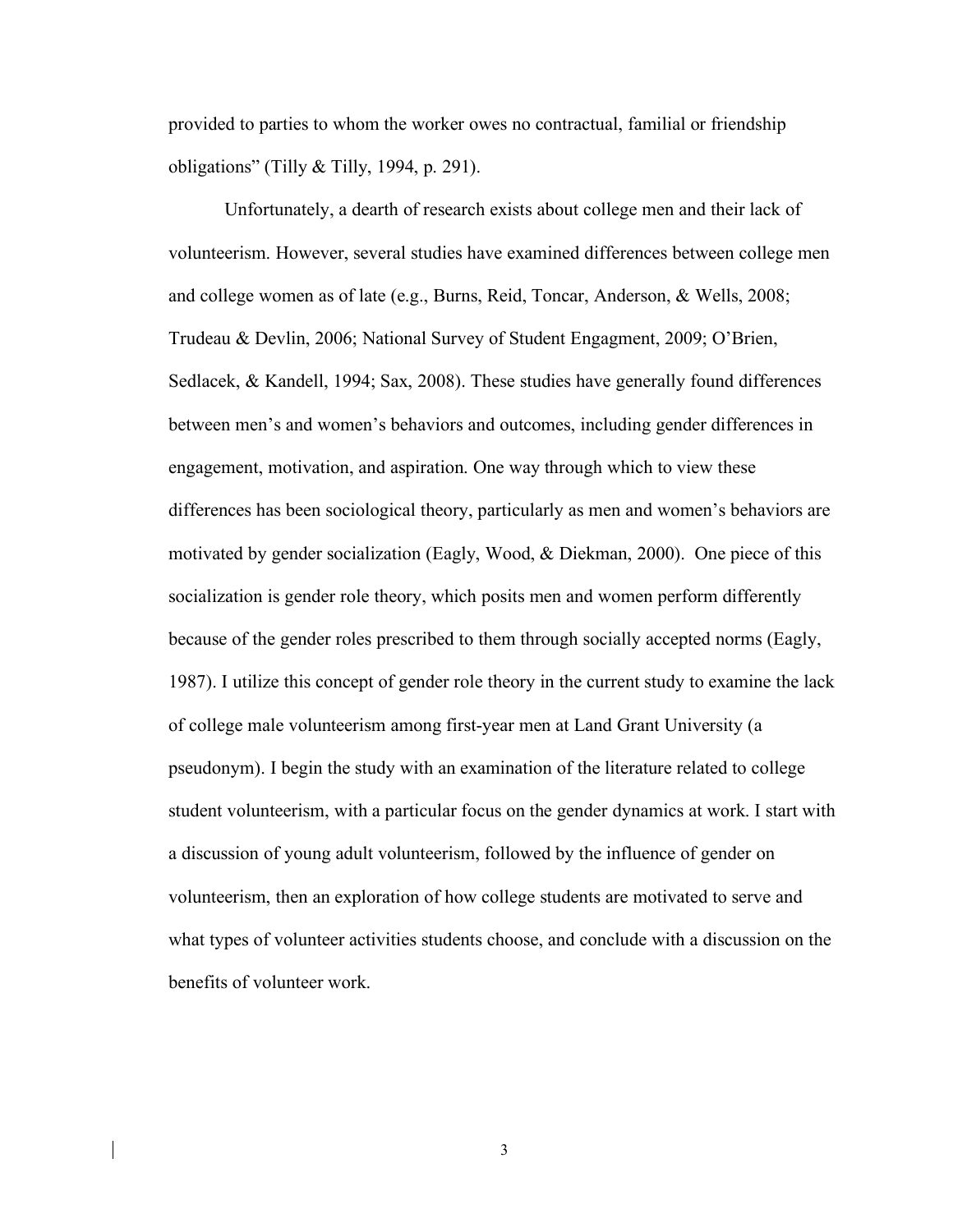#### THE STATUS OF COLLEGE VOLUNTEERISM

College volunteerism appears to be influenced by previous volunteer involvement. According to the 2009 CIRP Freshman Survey, 56.9% of students who reported volunteering frequently in high school also indicated that there was a very good chance they would volunteer in college. This statistic was compared to students who volunteered occasionally in high school reporting a 22.3% chance of volunteering and those who did not volunteer during high school reporting a 8.2% chance of volunteering in college (Hawkins, 2010), suggesting that research on entering first-year college men must consider student behaviors as influenced by those persisting from high school.

Volunteerism in high school has hit an all time high with 83.1% of college students in 2003 reporting they participated in volunteer work during their senior year, compared to 82.6% in 2002 and a low of 66% in 1989. Perhaps influencing this trend is the increase in the number of high schools that require community service as a requirement for graduation, from 23.2% in 1998 to 31.3% in 2004 (Engle, 2004). Frequent volunteers in high school are also more than twice as likely to volunteer nine years after graduation compared to those who do not volunteer during high school. This illustrates "that the 'habit' of volunteering persists over a relatively long period of time" (Astin, Sax, & Avalos, 1999, p.194).

#### VOLUNTEERISM AND GENDER

At the same time, however, there exists a disparity between men and women in high school, with men lacking the same level of engagement. Sax's (2008) analysis of incoming undergraduates shows men as seemingly less engaged in high school. Men spend less time studying or doing homework compared to women, are less likely to talk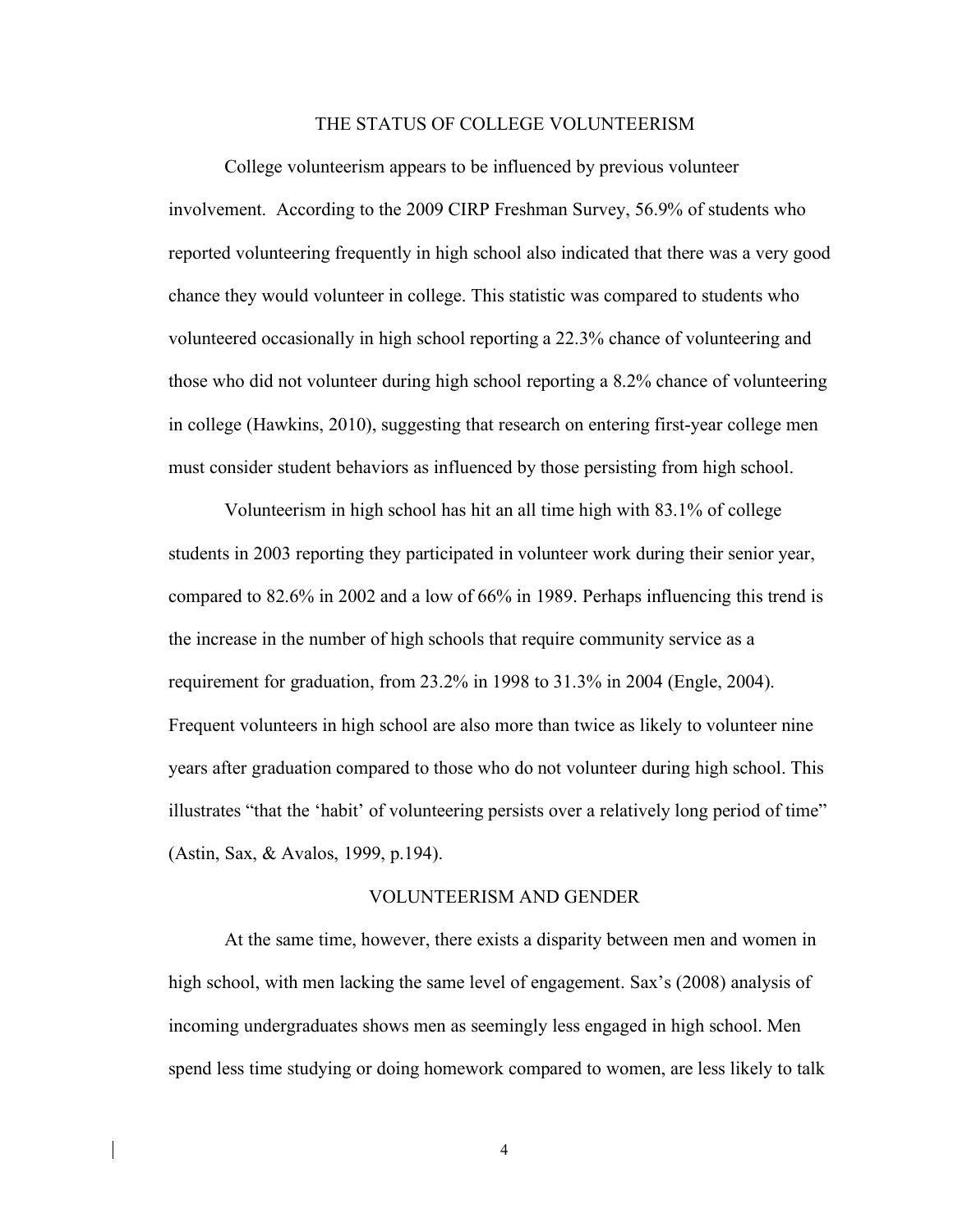to their teachers outside of class, and are less likely to become involved in student organizations. Men are also less likely to volunteer the year before college and twice as unlikely to anticipate volunteering in college (Sax, 2008).

Behaviors in high school have the tendency to persist into college (Sax, 2008). Within both the high school and college classroom, men feel bored more frequently than women, and are also more likely to come to class late. This translates into women earning better grades than men even when they study less (Sax, 2008). Sax also found that men are less academically oriented and less engaged when entering college and less likely to plan on attending graduate school. However, men do report more academic selfconfidence in college than women (Sax, 2008). This could be a possible explanation for their lack of academic related engagement and increased involvement in playing video games, exercising, participating in sports, watching TV, drinking beer, and partying (Sax, 2008). Sax explained, "It could be said that men are finding more time to simply have fun and let loose in college" (p. 32).

While first-year men outside of the classroom are more likely to spend time participating in co-curricular activities and relaxing or socializing (National Survey of Student Engagement, 2009), women are more likely to participate in volunteer or community service during college (Sax, 2008). From the survey results of over 50,000 respondents, only 36% of first-year men reported having volunteering compared to 43% of women, and by senior year 54% of men reported having volunteered compared to 63% of women (The National Survey of Student Engagement, 2009). For the National Survey of Student Engagement 27% of first-year men reported that they were not planning to volunteer or were undecided toward volunteerism; this was almost twice as many as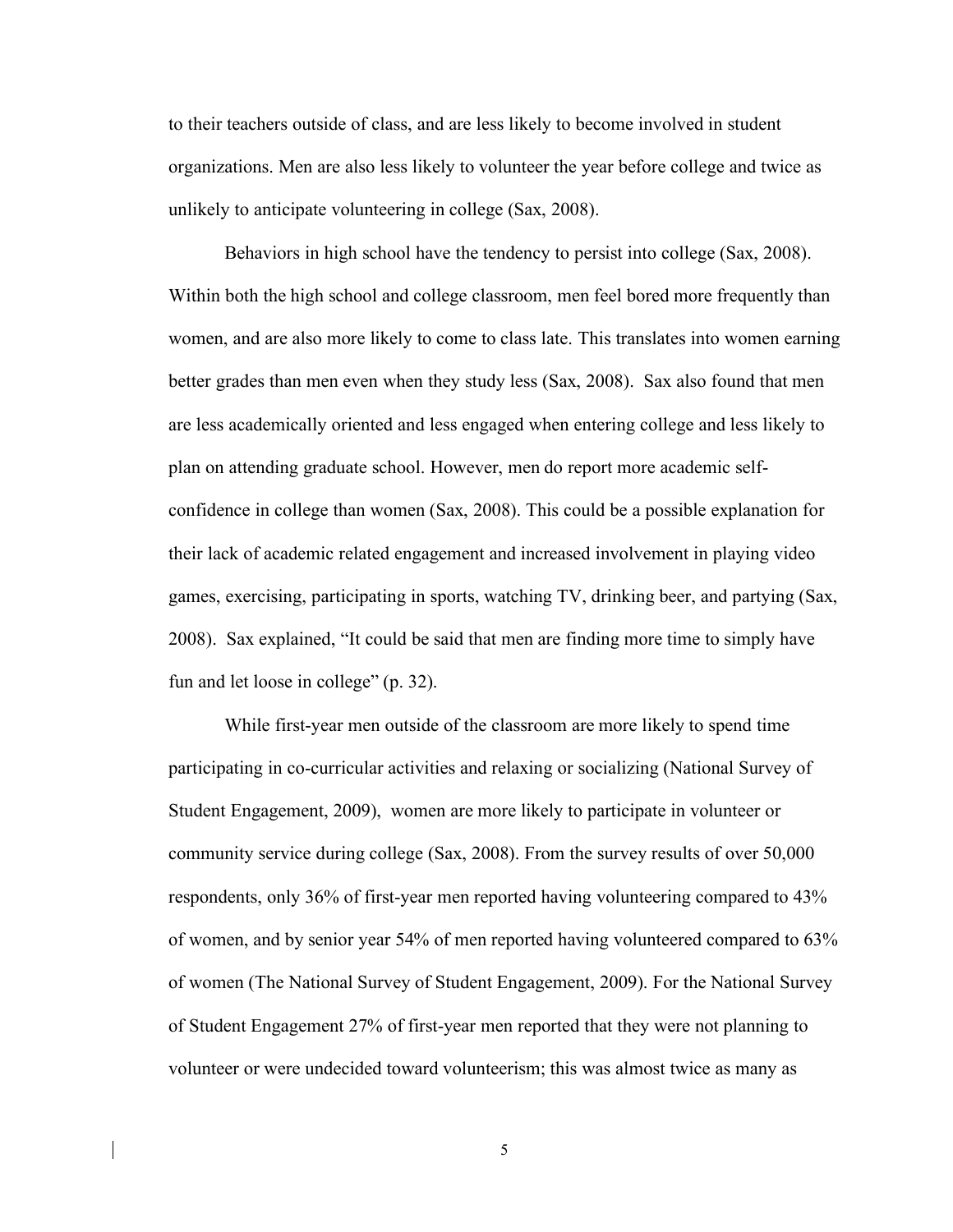women. Corresponding with these data were also clear gender differences in the attitudes of entering freshman. Survey data of incoming first-year students show the biggest difference in life goals between men and women. Only 58.9% of men compared to 73.1% of women rate commitment to helping others as very important (Sax, 2008), which may help explain why women are more interested in volunteering than men (Trudeau & Devlin, 2006).

Motivation to serve among college students is predominately due to altruistic stimulus. Astin and Sax (1998) found that 91% of students participating in service activities did so because they felt helping other people was very important. The second most common reason was because volunteerism provided personal satisfaction. Having found that the majority of undergraduate volunteerism was performed within student affairs or student activities, Astin and Sax also reported that three of the top four reasons motivating students to serve concerned their identification with civic responsibility and emphasized service to others. Similar research has confirmed values related to altruistic beliefs were the strongest motivators for both men and women volunteers (Burns, Reid, Toncar, Anderson, & Wells, 2008; Ibrahim & Brannen, 1997). However, Burns, Reid, Toncar, Anderson, and Wells (2008) found that while men and women ranked their motivations in the same order, in each instance where significant differences were observed women expressed stronger motivations than men.

In addition to motivation, service choice is also important when attempting to understand the impact of gender on volunteerism. Among college students, Trudeau and Devlin (2006) found that women students preferred long-term volunteer commitments and volunteer training more than men. Astin and Sax (1998) found, regardless of gender,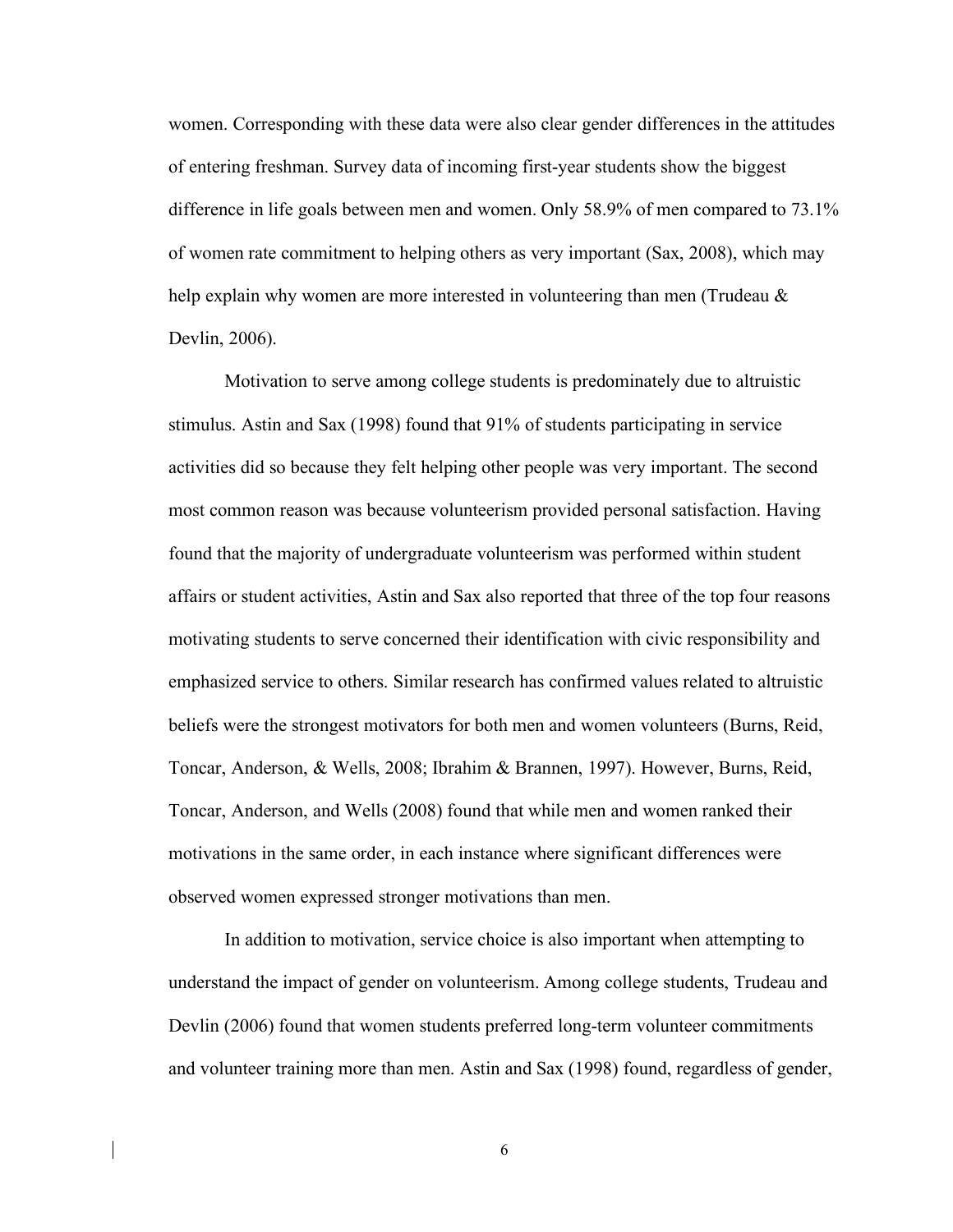the service type most common for college students to participate in was education with 73.1% of their sample participating in that type of service work. The most popular location for service was at a college or university with 52% of students volunteering on campus (Astin & Sax, 1998).

Additionally, just as women and men are likely to choose stereotypical majors and careers while in college (Sax, 2008), this sentiment also translates into volunteer choice. In a study of entering college students, O'Brien, Sedlacek, and Kandell (1994) found women more likely than men to be interested in volunteering with campus organizations. Women cited being more willing to volunteer in six of the eight organizations asked (campus tour group, homecoming committee, student program council, campus hotline/crises intervention service, counseling center, and health center). In athletic organizations, on the other hand, it is not uncommon for men to dominate the volunteer force. In Messner's (2000) study on adult volunteers in a boys and girls American Youth Soccer League he found a majority of coaches were men. Messner explained:

Structure – in this case, the historically situated division of labor and power in sport – constraints current practice, as the choices and actions of today's parents recreate divisions of labor and power similar to those they experienced in their youth. (p. 92)

Ibrahim & Brannen (1997) also found women to place more of a focus on "that which is more internal or personal in their volunteer activities" and men "to be more responsive to those items which appear to be more externally or occupationally focused" (pp. 12-14). Furthermore, men reported neither their horizons broadened nor being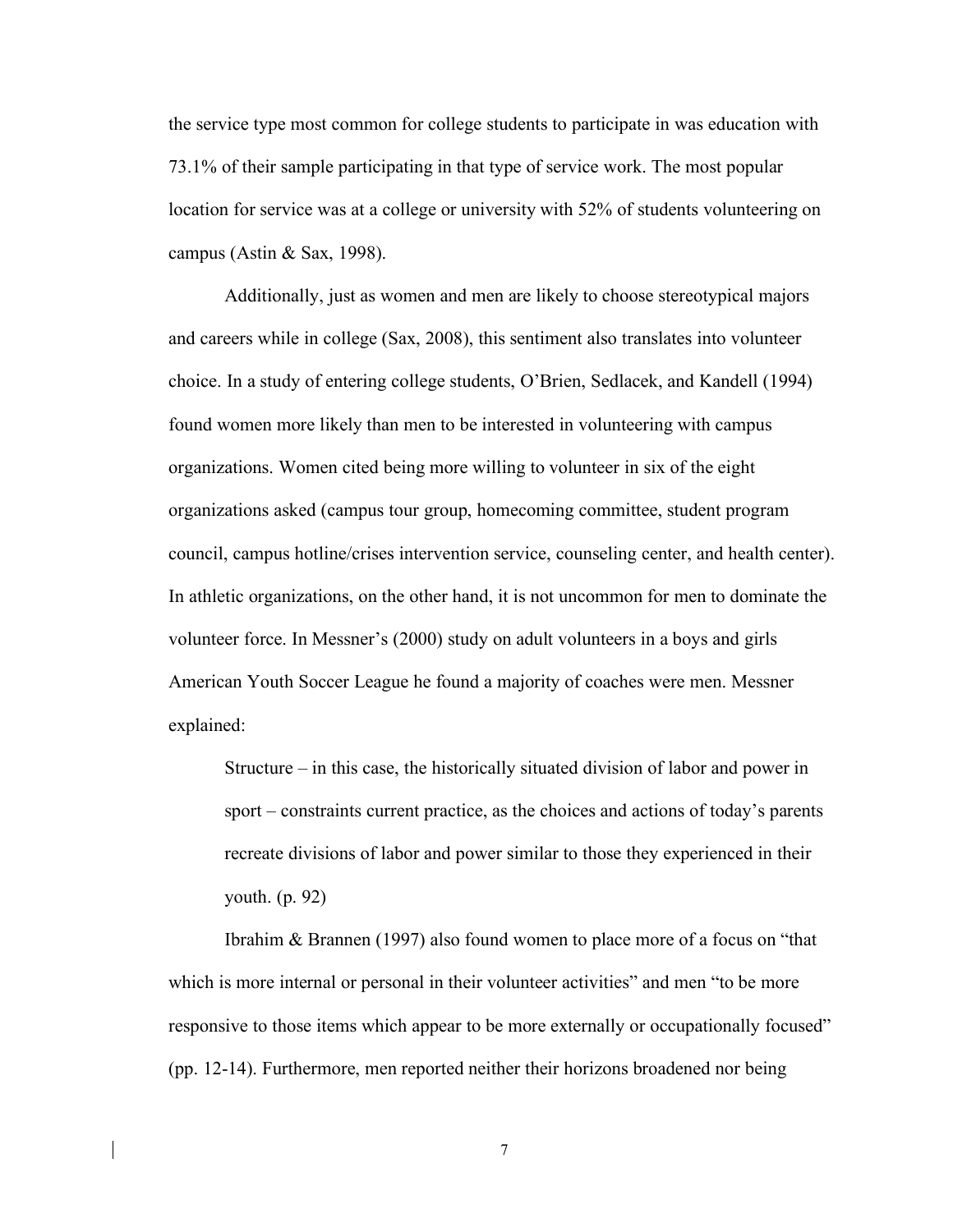challenged through their volunteer participation. Women were more inclined to volunteer with the interest in improving or obtaining proficiencies while men wanted to extend and improve upon previously learned skills and possibly apply these newly improved skills toward their paid occupation. As a result, the authors commented that "successful utilization of volunteers is dependent upon administrators and human resource managers clearly understanding both their demographic make-up and their motivations for giving of their services" (p. 12).

#### THE BENEFITS OF VOLUNTEERISM

The importance of encouraging volunteerism among college students is due to the benefits achieved through service activity. There is a wealth of research that points to the benefits of college student volunteerism, both for the helper and the helped (Wilson, 2000). Cruce and Moore (2006) explained that the impact of volunteerism on college student development is both extensive and well-documented and separated these benefits into educational/scholastic, career/vocational, and personal/social noting each category as representing "areas of student development that are highly valued by universities and educators" (p. 3).

Astin and Sax (1998) found that service participation during one's undergraduate education enhanced students' academic development, civic responsibility, and life skills. These benefits were not conditional on the type of service provided and Astin and Sax (1998) found increased time devoted to service activities was correlated with increased feelings of civic responsibility and life skill development. Long-term benefits of college service are associated with an increased likelihood toward socializing with persons from different racial and ethnic groups, promotion of racial understanding, and participating in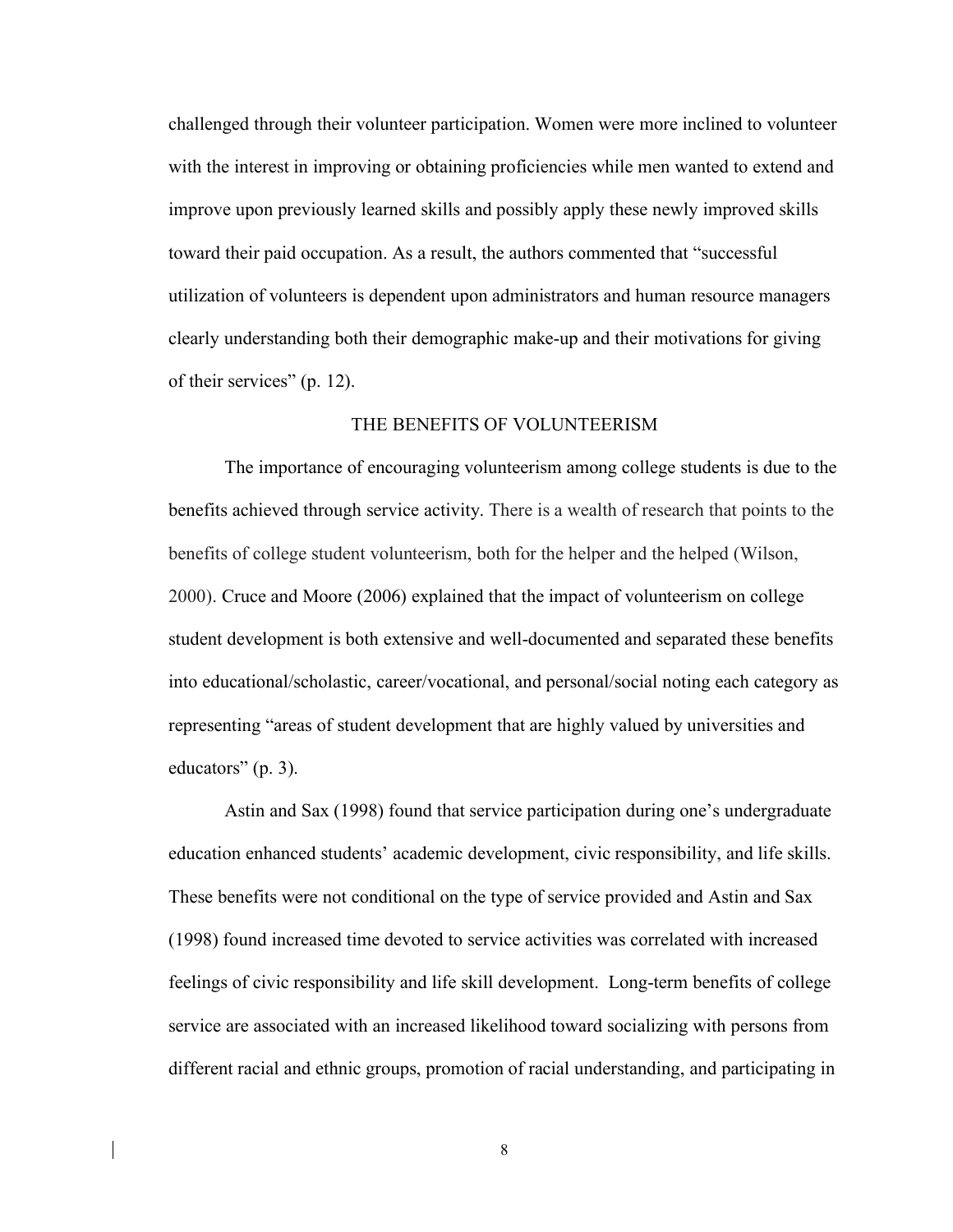volunteer/community service work along with other altruistic acts. In addition to the personal development associated with service which encourages a greater sense of empowerment, and the development of a meaningful philosophy of life, institutions have a considerable amount of self-interest in encouraging volunteer service. Student volunteers have an increased likelihood of attending graduate school and earning higher degrees, are more likely to believe their undergraduate college experience provided them with a good preparation for their career, and are more likely to donate money to their alma mater (Astin, Sax, & Avalos, 1999).

There are also extrinsic benefits to volunteerism, mainly the work that is done. In 2008, 61.8 million Americans volunteered, contributing 8 billion hours of volunteer work valued at an estimated \$162 billion (Corporation for National and Community Service, 2009). Among young adults (age 16-24), volunteer rates continue to increase with 441,000 more individuals volunteering in 2008 than 2007 (Corporation for National and Community Service, 2009). Students at Campus Compact's 1,190 member institutions contributed an estimated \$5.7 billion and 282 million hours of service during the 2007- 2008 academic year (Campus Compact, 2008). These extrinsic benefits are important because many non-profit and civic organizations now lack funding more than ever and report a continually growing reliance on volunteers (Corporation for National and Community Service, 2009). Research also supports that students who volunteer during college are more likely to volunteer post college (Bureau of Labor Statistics, 2008). Astin, Sax, and Avalos (1999) found students who volunteer six or more hours a week during their last year of college have almost twice the chance of volunteering post college than those who did not volunteer.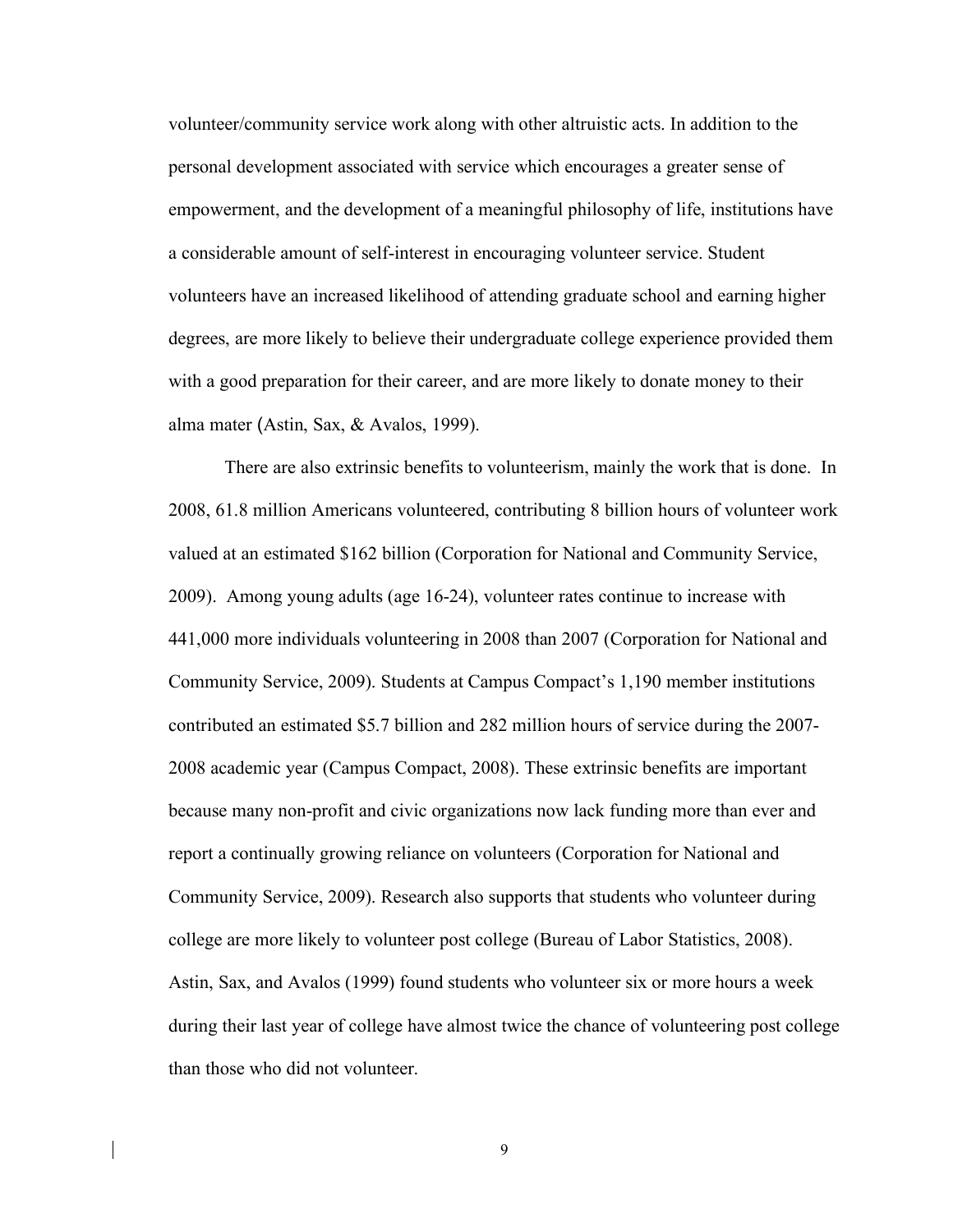#### GENDER ROLE THEORY

While extensive research has been conducted on the benefits of volunteerism (e.g., Astin & Sax, 1998; Astin, Sax, & Avalos, 1999; Bureau of Labor Statistics, 2008; Campus Compact, 2008; Corporation for National and Community Service, 2009; Cruce & Moore, 2006; Wilson, 2000) and the differences between men and women's volunteer behaviors (Messener, 2000; O'Brien, Sedlacek, & Kandell, 1994; Sax, 2008), and motivations (Burns, Reid, Toncar, Anderson, & Wells, 2008; Ibrahim & Brannen, 1997; Trudeau & Devlin, 2006), a lack of literature exists that examines why college men do not volunteer at the same rate as women. One way to examine this issue is through the lens of social role theory. According to social role theory, behaviors are heavily influenced by gender socialization, a process by which sexual division of labor and societal expectation are based on stereotypes. These stereotypes produce gender roles and influence activities conforming to sex-typical work (Eagly, Wood, & Diekman, 2000). Gender roles are social roles defined especially for men and women and act as "the source of those pressures that have caused women and men to behave differently" (Eagly, 1987, pp. 9-10). According to Eagly, Wood, and Diekman (2000):

The expectancies associated with gender roles act as normative pressures that foster behaviors consistent with sex-typical work roles through expectancy confirmation processes and self-regulatory processes. Gender roles can thereby induce sex differences in behavior in the absence of any intrinsic, inborn psychological differences between men and women. (p. 127)

Social role theory postulates the differentiation of sex roles between women and men "treats the differing assignments of women and men into social roles as the basic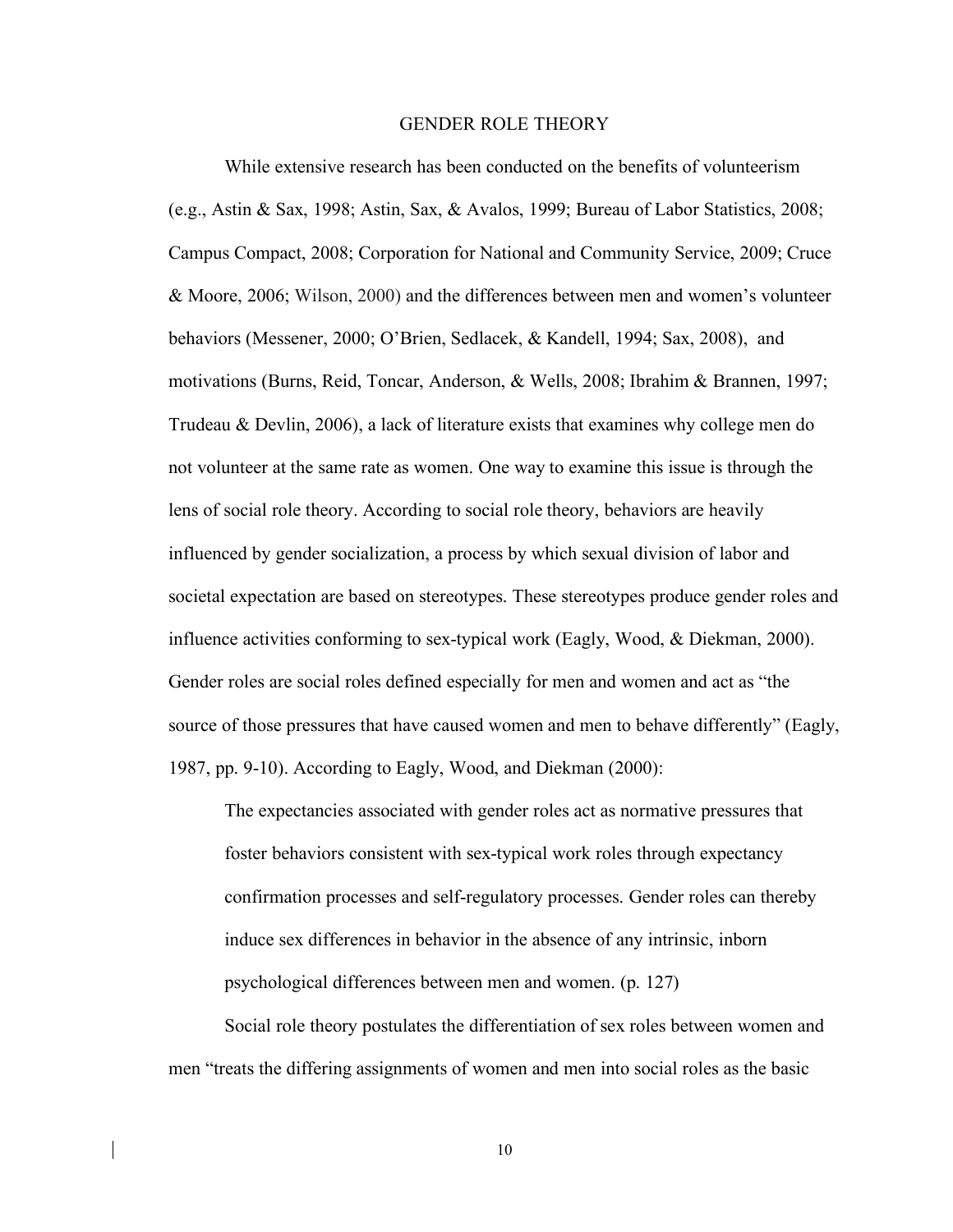underlying cause of sex-differentiated social behavior (Eagly, Wood, & Diekman, 2000, p. 127). Social role theory therefore has a large influence on how men perceive themselves and in which activities they decide to participate. While the college environment is similarly presented to both men and women, Astin (1993) commented:

Even though men and women are presumably exposed to a common liberal arts curriculum and other common environmental experiences during the college years, it would seem that their educational programs preserve and strengthen, rather than reduce or weaken stereotypic differences between men and women in behavior, personality, aspirations, and achievement. (p. 406)

Helping can be considered a role behavior regulated by social norms (Eagly  $\&$ Crowley, 1986). When considering volunteerism, therefore, men and women are prescribed through gender roles certain types of volunteer activities (Eagly & Crowley, 1986). Social role theory suggests that gender roles of men encourage heroic, assertive, and chivalrous helping while gender roles of women foster helping that is nurturing, compliant, and caring (Eagly & Crowley, 1986), which results in men being interested in volunteer opportunities that mirror their prescribed gender role and stereotypical interests of men (Trudeau & Devlin, 2006).

Differences in prosocial predispositions may exist throughout one's lifetime and begin with the socialization processes of boys and girls (Eisenberg & Mussen, 1989). These stereotypical beliefs have historically characterized men as having agentic qualities and thus displaying more individualistic behaviors concerned with self-protection, self assertion, self-expansion, and an urge to master. Women have stereotypically been characterized by having communal qualities, which manifest themselves as a concern for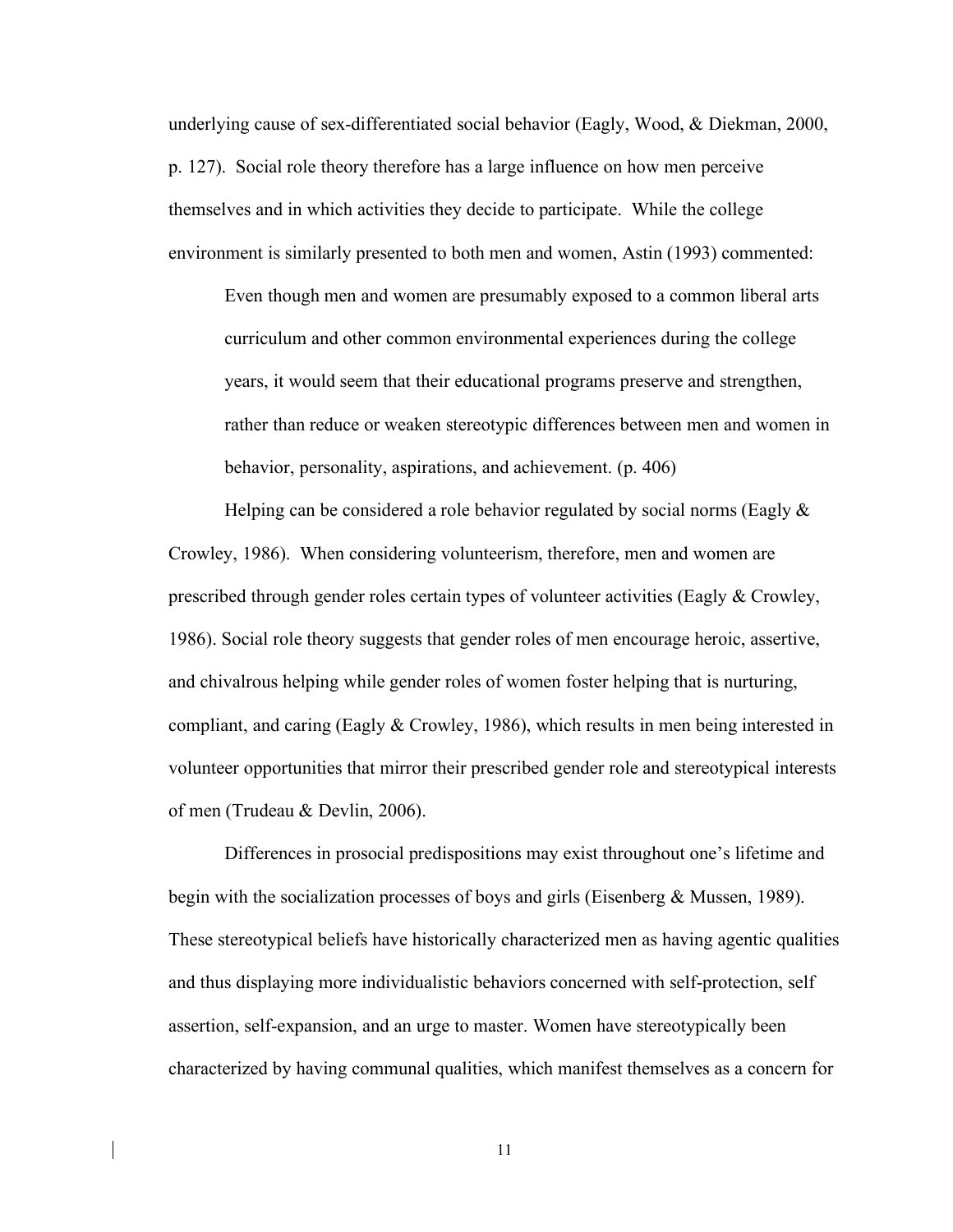others, selflessness, and desire to be at one with others (Bakan, 1966). It is this understanding of men and women's behaviors that serves as the guiding framework for the current study.

#### METHODOLOGY

The purpose of this study was to examine why there is a lack of volunteerism among first-year college men at Land Grant University, which was prompted by data that demonstrated a lack of college volunteerism among men at the university overall. Specifically, data from the Office of Institutional Studies at Land Grant University indicated that 29.6% of men compared to 40% of women report volunteering at some point during their college career. Among this group, first-year men are least likely to report having volunteered (18.5%), compared to 35.1% of first-year women. First-year men at Land Grant University not only volunteer less, but also commit less time to service, are less likely to believe volunteering is worthwhile, less likely to have heard of the volunteer center, and only about half report being interested in volunteering more often (Office of Institutional Studies, 2009).

#### STUDY CONTEXT

The study was conducted at a mid-sized research university in the northeast, hereafter referred to as Land Grant University. The Office of Institutional Studies Fall 2009 Snapshot describes the student body as predominantly women, White, in-state students. Of the 11,867 enrolled students, 3,563 live on campus. Among the 1,730 firstyear students, 1496 (86.5%) live on campus. The average age of these students is 18.4 and 433 (2.5%) are over the age of 25. Enrolled first-year men outnumber women by 151, and 311(18%) of students are from out of state. While individuals identifying as White,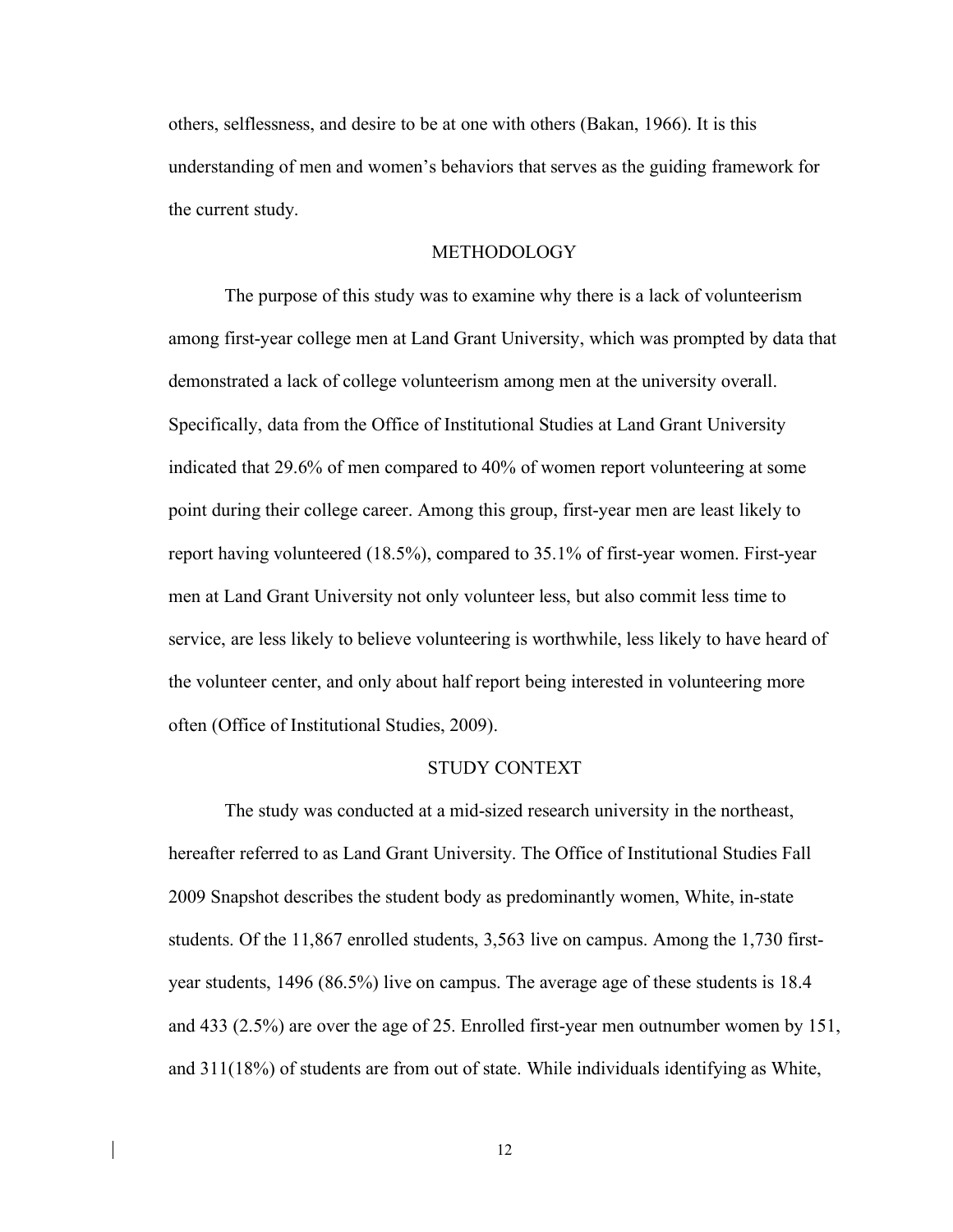non-Hispanic greatly outnumber any other identified racial or ethnic identity, there does exist a population who identify as Nonresident aliens (29 students), Black, non-Hispanic (28 students), American Indian or Alaska Native (37 students), Asian or Pacific Islander (22 students), and Hispanic (21 students). See Table 1 for more information on the demographic breakdown of the first-year class.

Table 1: *First-Year Student Demographics*

| Out of state students          | 311  |
|--------------------------------|------|
| On campus students             | 1496 |
| Off campus students            | 234  |
| Average student age            | 18.4 |
| Students 25 and older          | 433  |
| Enrollment by gender           |      |
| Men 930                        |      |
| Women 779                      |      |
| Enrollment by race/ethnicity   |      |
| Nonresident aliens             | 29   |
| Black, non-Hispanic            | 28   |
| American Indian/ Alaska Native | 37   |
| Asian or Pacific Islander      | 22   |
| Hispanic 21                    |      |
| White, non-Hispanic 1,471      |      |
| Race/ethnicity unknown         | 122  |

 $\overline{\phantom{a}}$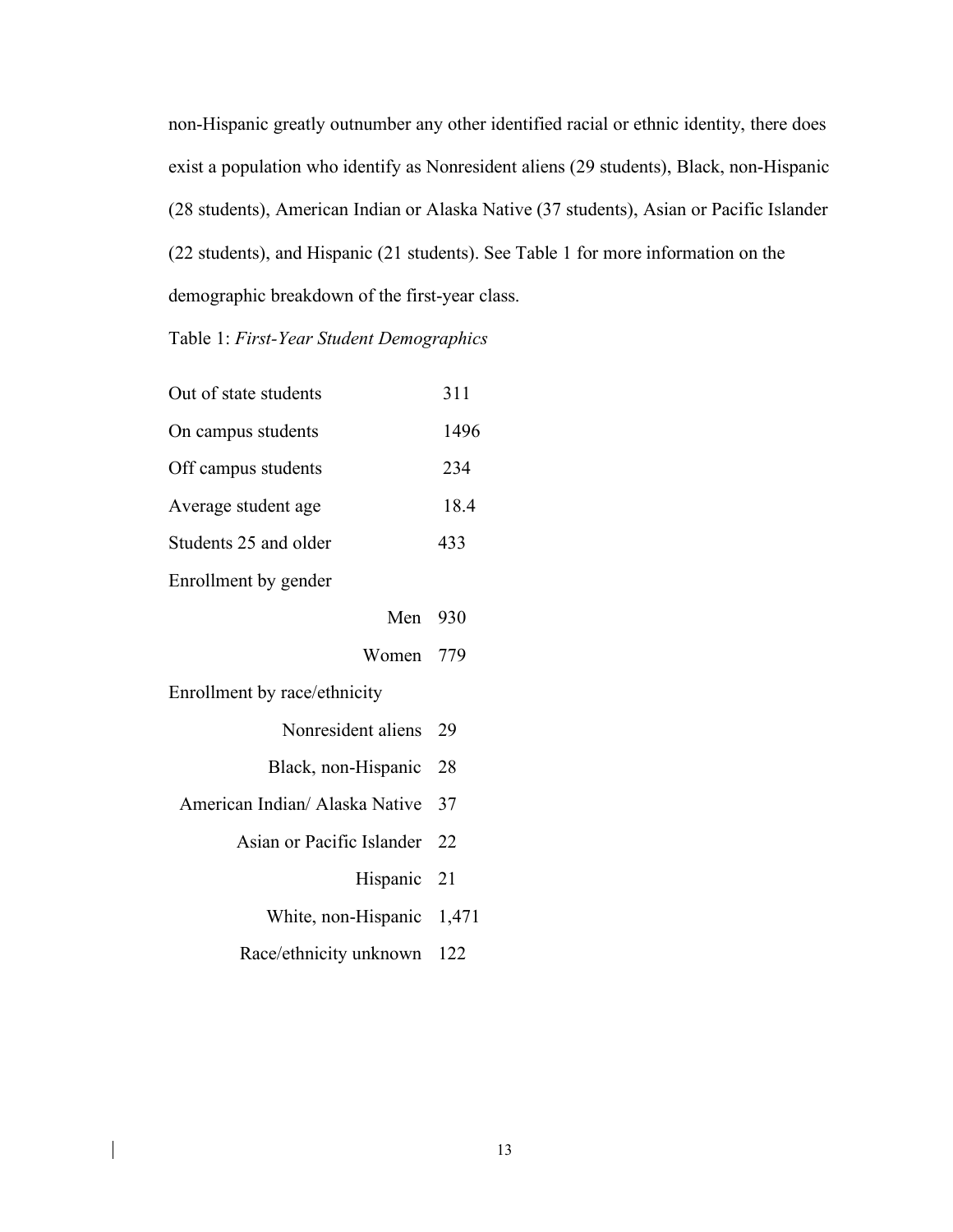#### PARTICIPANTS

A total of 10 first-year men participated in this study (see Table 2). Students ranged from 18 to 19 years of age. Participants living in first-year residence halls were recruited by email (see Appendix B). Contact was made initially through e-mail messages sent by bursts of 10 individually to first-year residents. Students were selected randomly from a master list of first-year on campus students. The list of these students was provided by Residence Life. The recruitment e-mail included contact information and encouraged those students interested in participating to respond. The first nine individuals who responded to the initial email were used for the study and one study participant was recruited through a snowball sampling method (Biernacki & Waldorf, 1981), in that one participant referred the individual to the researcher. Additional responses to the recruitment email received a reply explaining the number of participants needed for the study was met and thanked the individual for their response (see Appendix E). After receiving informed consent (see Appendix C), interviews were conducted in both residential halls and the student union on campus. Each interview was guided by a semistructured protocol (see Appendix D), lasted approximately 60 minutes, and was audiotaped and later transcribed verbatim.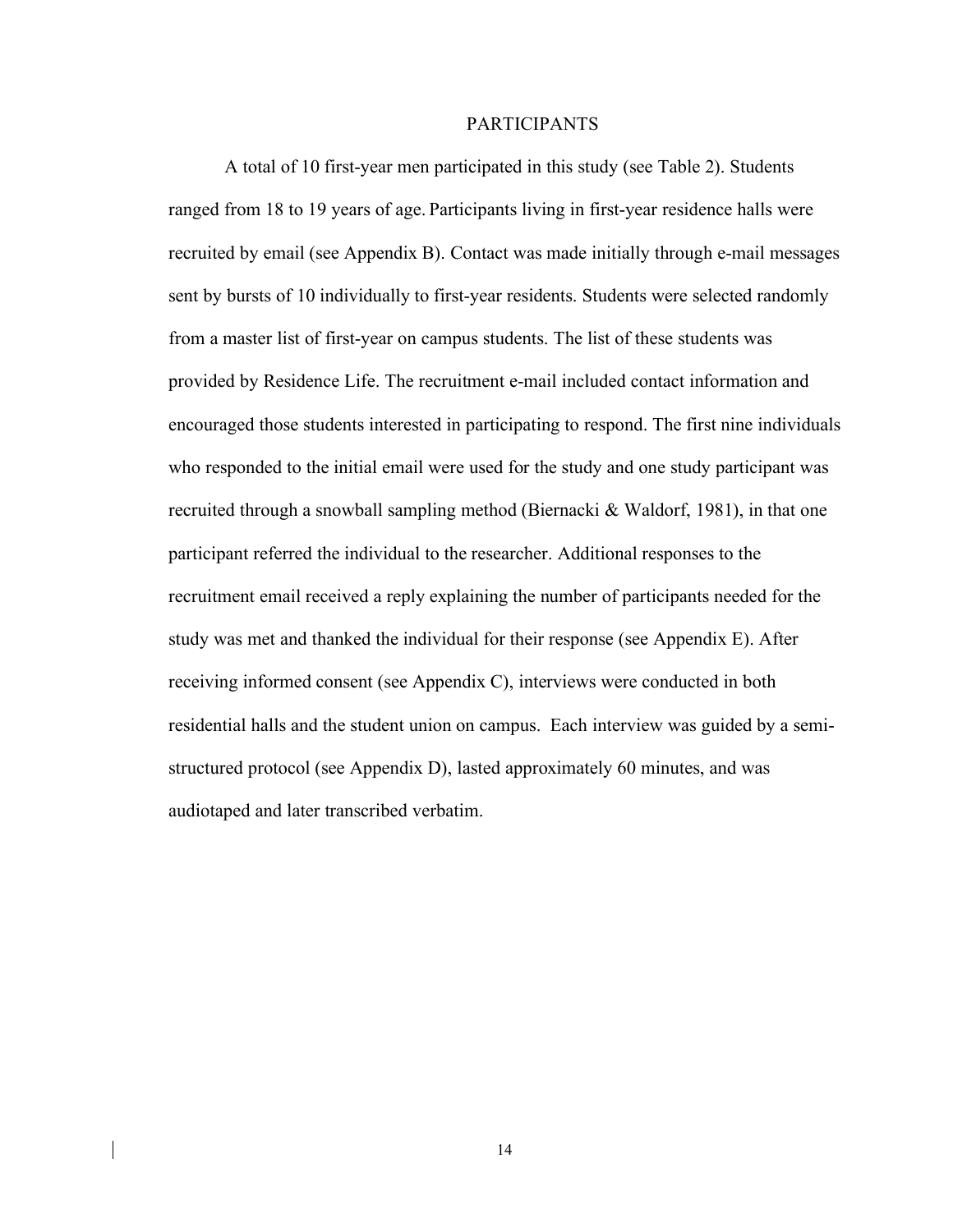$\overline{\phantom{a}}$ 

| Participant<br>Pseudonym | Age | Semester<br>Credit<br>Hours | Major                                    | Political<br>Affiliation | Job<br>During<br>College | Organizational<br>Involvement                           | Free Time                                                                                                |
|--------------------------|-----|-----------------------------|------------------------------------------|--------------------------|--------------------------|---------------------------------------------------------|----------------------------------------------------------------------------------------------------------|
| Dylan                    | 19  | 15                          | Mechanical<br>Engineering<br>Technology  | None                     | None                     | None                                                    | Homework,<br>Xbox,<br>computer,<br>and<br>Facebook                                                       |
| Dan                      | 18  | 16                          | <b>Business</b>                          | None                     | None                     | French club and<br>American<br>Marketing<br>Association | Active with<br>physical<br>things<br>(intramural<br>flag football,<br>gym, etc.)                         |
| Roberto                  | 18  | 15                          | Electrical<br>Engineering                | Democrat                 | 15.5 hrs.<br>a week      | None                                                    | Sleep, eat,<br>and video<br>games                                                                        |
| Jorge                    | 19  | 13                          | Psychology                               | None                     | None                     | Skeet club                                              | Listen to<br>music and<br>read                                                                           |
| Matt                     | 19  | 16                          | Mechanical<br>Engineering                | Democrat                 | None                     | None                                                    | Study and<br>then study<br>some more<br>and then<br>sleep                                                |
| John                     | 19  | 15                          | Biology and<br>English                   | None                     | None                     | None                                                    | Hang out<br>with friends,<br>learn about<br>art, reading,<br>writing, and<br>studying                    |
| James                    | 18  | 15                          | Psychology                               | None                     | None                     | Men's chorus<br>and forensics<br>team                   | Play<br>Dungeons<br>and Dragons,<br>Magic the<br>Gathering,<br>and read web<br>comics                    |
| Marty                    | 18  | 16                          | Kinesiology<br>and Physical<br>Education | Libertarian              | None                     | None                                                    | Play sports,<br>workout,<br>watch<br>movies, and<br>party                                                |
| Austin                   | 18  | 14                          | Mechanical<br>Engineering                | None                     | None                     | Fraternity                                              | Majority of<br>time with<br>fraternity                                                                   |
| Douglas                  | 18  | 14                          | Chemical<br>Engineering                  | Republican               | None                     | Football Team                                           | Majority of<br>time with<br>football,<br>homework,<br>and relaxing<br>at gym by<br>playing<br>basketball |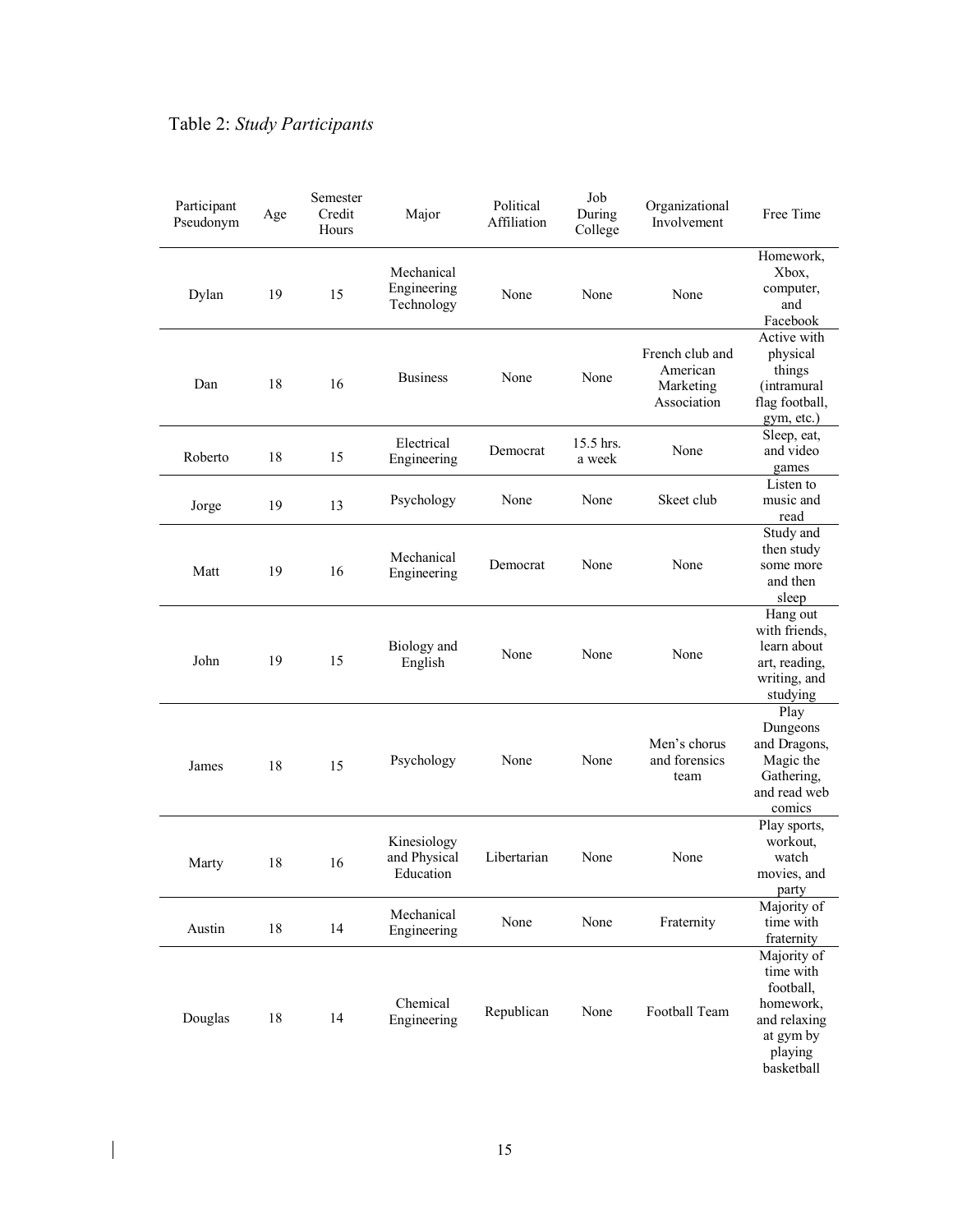#### DATA ANALYSIS

Audiotapes of the interviews were transcribed verbatim. Interviews were then coded using both open and axial coding. Through open coding, collected data were broken down by questions and similar responses were grouped together. Following this categorization process, axial coding was then used to develop main and sub-categories. Axial coding involved sorting themes into groups and analyzing their meaning and relationships (Strauss & Corbin, 1990). More specifically, coding involved separating responses and identifying major themes in the data. These themes were used to explain the reasoning for a lack of volunteerism among first-year men and suggested possible solutions to this absence. Analysis resulted in twenty-two codes and seven themes, as presented in Appendix A.

#### TRUSTWORTHINESS

Several measures were taken to assure credibility in this qualitative study. Member-checking, the process of verifying information with participants was one method used to ensure correct analysis of respondent transcripts. Several interviewees were emailed with a list of themes that emerged in their interview transcript. The majority of email recipients responded confirming themes accurately represented their perspective. Identifying researcher bias was also used to ensure validity. As an undergraduate researcher who volunteers regularly, identifying my own opinion toward men who do not volunteer was important in limiting possible biases throughout the research process. Another method conducted to ensure trustworthiness of the data was peer-debriefing. For the purpose of this study, feedback of analysis was provided by the thesis advisor. This method involved discussion concerning several transcripts and highlighted emerging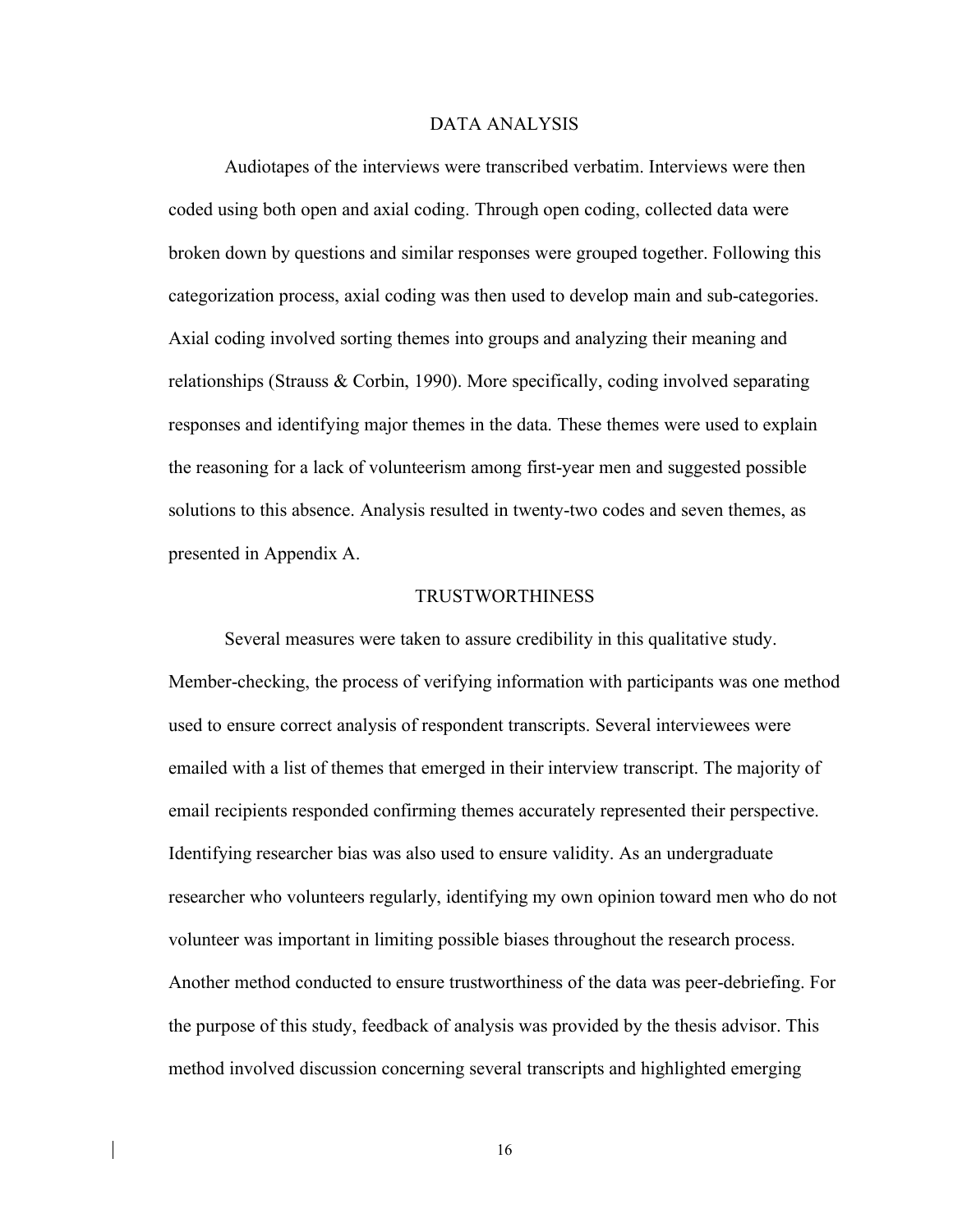themes and concepts. Findings from this debriefing contributed to assurance of transcript data.

#### LIMITATIONS

Similar to any other form of research, there are several limitations that exist within this study. As this study was qualitative in nature, the findings do not claim to be generalizable to all populations. Instead, the purpose of this study was to identify limiting factors and issues relevant to individual students. These findings, which were produced from a single researcher, also run the possibility of being misinterpreted even though several measures were taken to ensure validity. Apprehension from the interviewee toward the principal investigator was also plausible because respondents may have been uncomfortable disclosing pertinent information to someone with peer status, as the principal investigator was also an undergraduate student at the institution during the time of the study. However, similarity between student and researcher may have positively benefited the research by providing added rapport. The largest limitation for this study was that men who do not volunteer were asked to participate. Motivation was given through offering the opportunity to be entered into a 1 in 10 chance drawing for a \$50 gift certificate.

#### FINDINGS

The purpose of this study was to investigate why there exists a lack of volunteerism among first-year men in college. While the findings of the study suggested that many first-year college men have a history of service, there were also data to support a lack of motivation and perceived time. Seven themes emerged from the interviews and lend a better understanding of the experience of first-year college men. These themes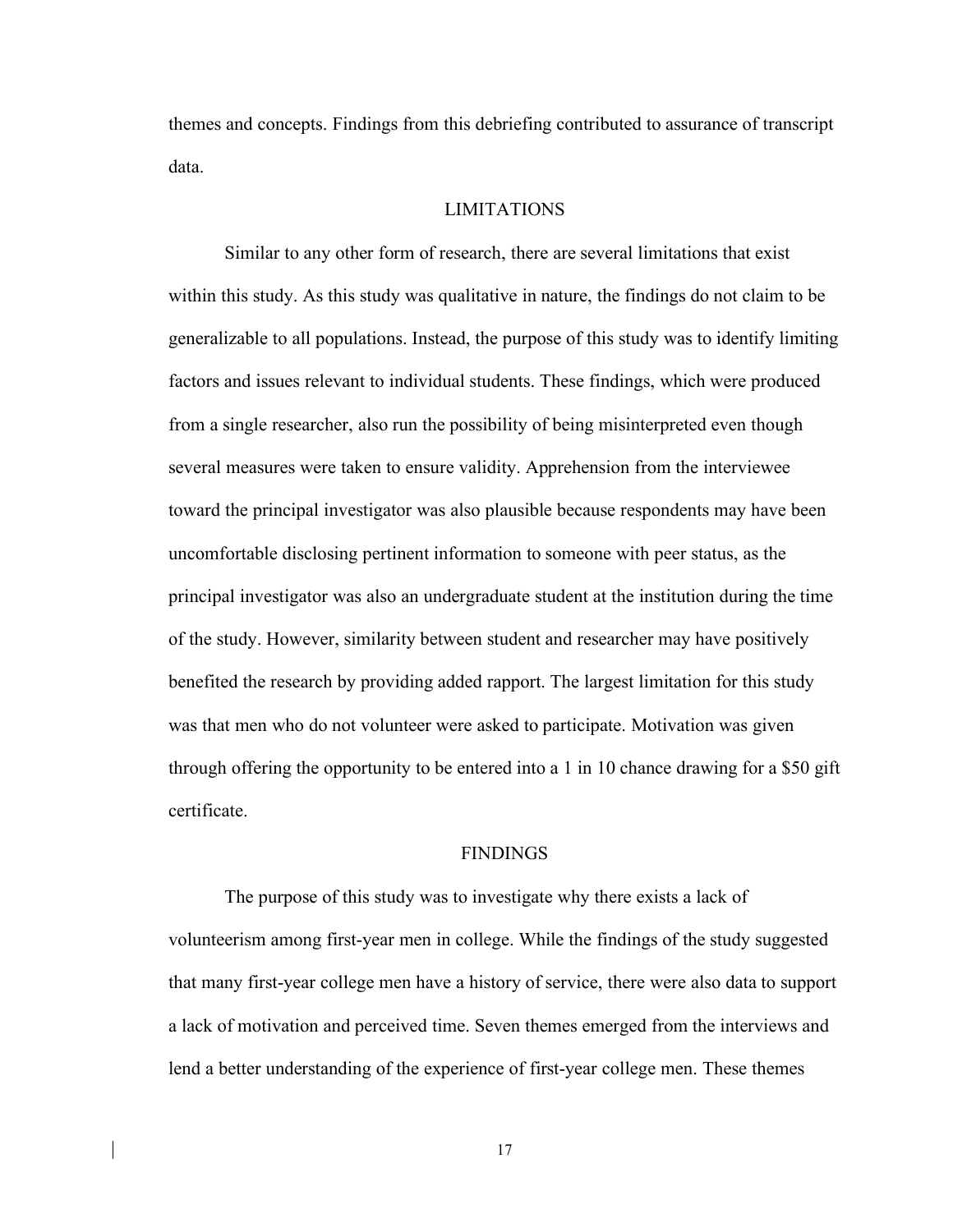include (1) Prior Service Experience; (2) Service Benefits; (3) Need for Volunteerism; (4) Service Drawbacks; (5) Service Preference; (6) Motivation; and (7) Gender Interpretation. A description of each of these themes is discussed in the following chapter.

Prior Service Experience

All participants had experienced volunteering before coming to college. Prior volunteer experience influenced how and what interviewees considered when thinking about volunteerism. When Jorge thought about volunteerism, Habitat for Humanity came to mind because of his prior experience participating in the organization:

I know a lot of places have things where you paint house and such, Habitat for Humanity comes in mind for me because I have worked with them once I think and that was fun to do.

Another student, Marty, similarly identified possible volunteer activities through his past experience volunteering in high school through required service:

Our school had [an] annual go out and pick up trash like once a year kind of thing and we would leave the school during the day and for a whole day and pick up trash at a park and so that is why I think of that. And nursing homes, I did go to a nursing home one time because we also needed a certain amount of community service in our school.

In addition, students constructed their understanding of different types of volunteer activities through the prior engagement of their friends. Marty expressed that "there is a soup kitchen in my town and I know some people who just volunteer their time to go there and help out." Alternative Spring Break was another volunteer activity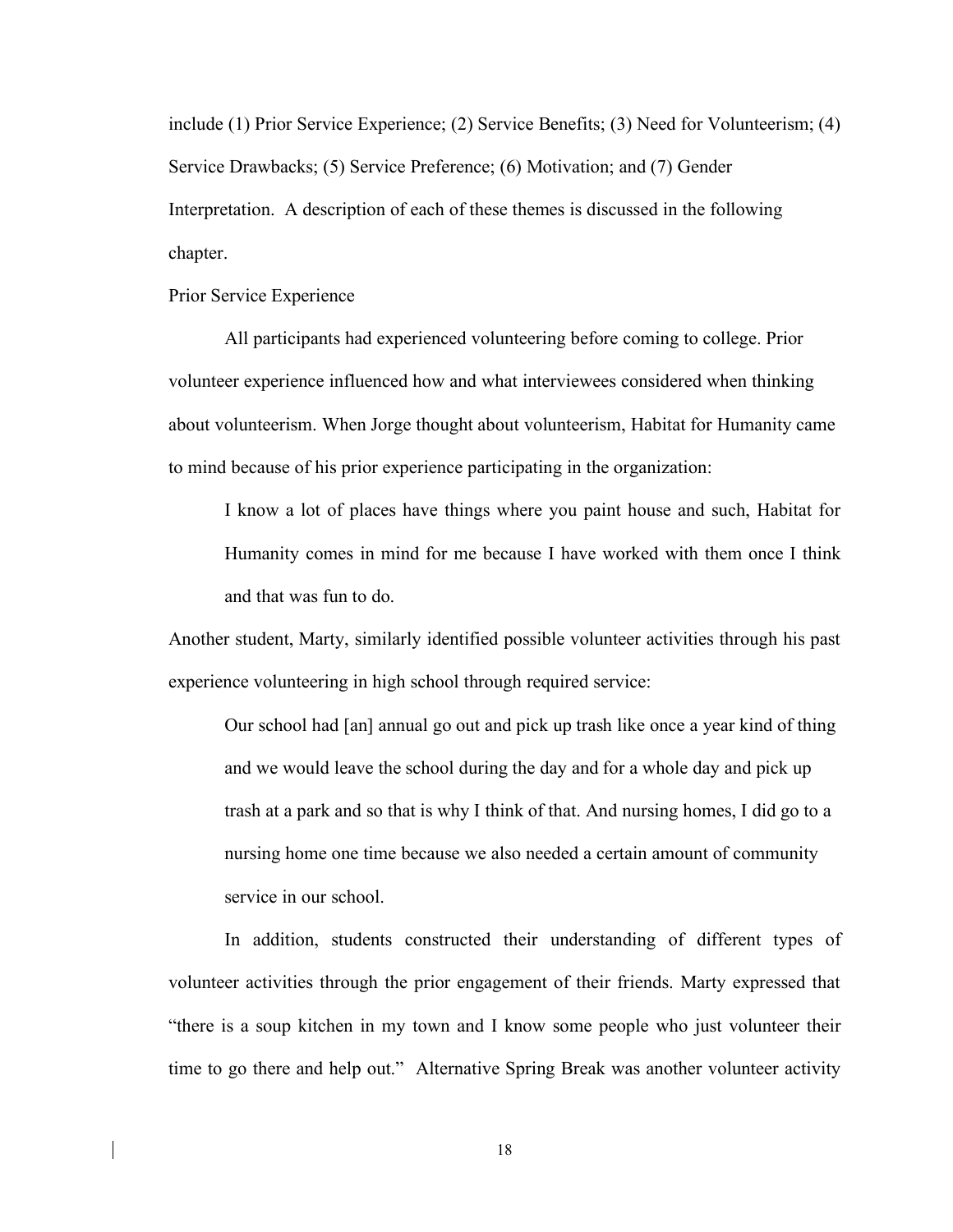identified by Marty who explained that "a bunch of my friends are in that and help out there with stuff like that."

Service Benefits

Having had prior service experience, interviewees reported that these experiences were beneficial. Benefits toward the local community were one commonality observed by participants. Roberto explained, "If you really care about a safer community or anything like that then you would volunteer." John, a Biology and English double major, elaborated:

There is (sic) all sorts of benefits of getting people with a like mind to come together and you know roll their strength up into a ball… If you're volunteering…to help a cause you know it is not going to cost [anything] and you are not going to have to pay the individuals to be a part of it, so you can put more of that power into the change, the positive change that you are trying to make, rather than raising a bunch of money to pay people to do something that could be done for free by people passionate about it.

Interviewees saw benefits both for themselves through the service they provided and for those served. This mutually beneficial relationship was something Dylan experienced in his volunteer service. He explained:

There were benefits for me as you get to give back for everything that has been given to me and like repaying the community, I guess. I mean it was free labor and it was labor they can't do or they just don't have the time for.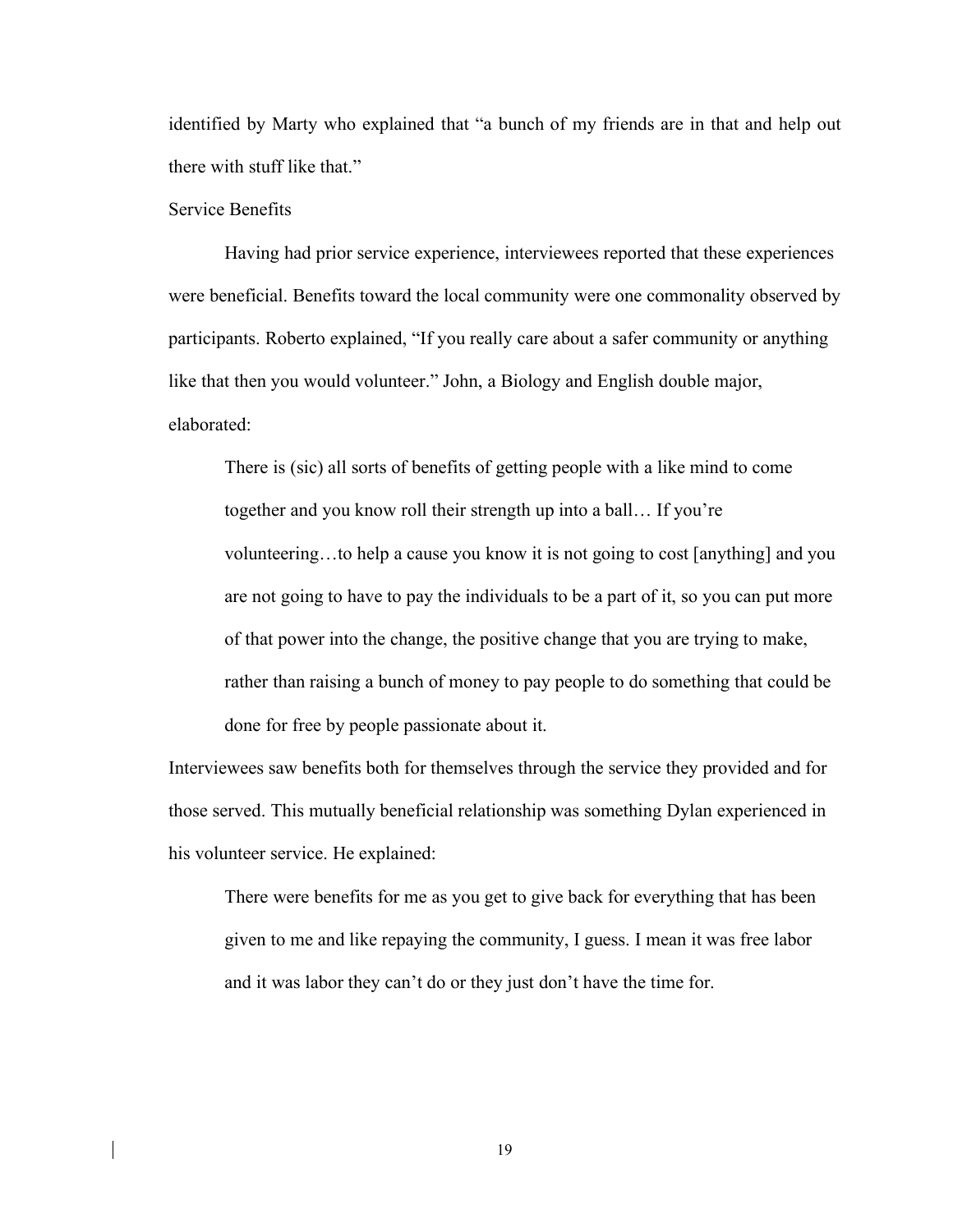The majority of respondents also talked more in depth about the personal benefits they received from volunteering. For Dan, volunteerism helped him to feel good about himself. He said:

Meeting new people and fulfilling like self-actualization needs and…it [volunteerism] just makes you feel good you know and... yeah and other benefits… I would say just meeting people and feeling better about yourself and making a difference in your community.

Personal satisfaction in the volunteer work they participated in previously was discussed by participants. Douglas explained, "Helping other people can kind of almost be a benefit in a selfish way, kind of like I am helping someone else out and so I feel better." Douglas then elaborated:

Getting the satisfaction that you helped someone out and if you were doing something of that sort, or and I don't want to go like almost cliché like bringing joy to others, but you know you helped them out and you can almost find a peace in that and [it] just almost makes you feel a little better about yourself, not that you do it for yourself, but you probably know what I mean… you feel like you have done something for someone else and that makes you feel better about yourself.

Personal satisfaction was something important about volunteerism and for Matt sometimes hard to find.

I would say the benefits, other than the feeling you get which is for me at least, I can not speak for others, I felt really rewarded when something I had been working on for several months to about 6 months all comes together and it works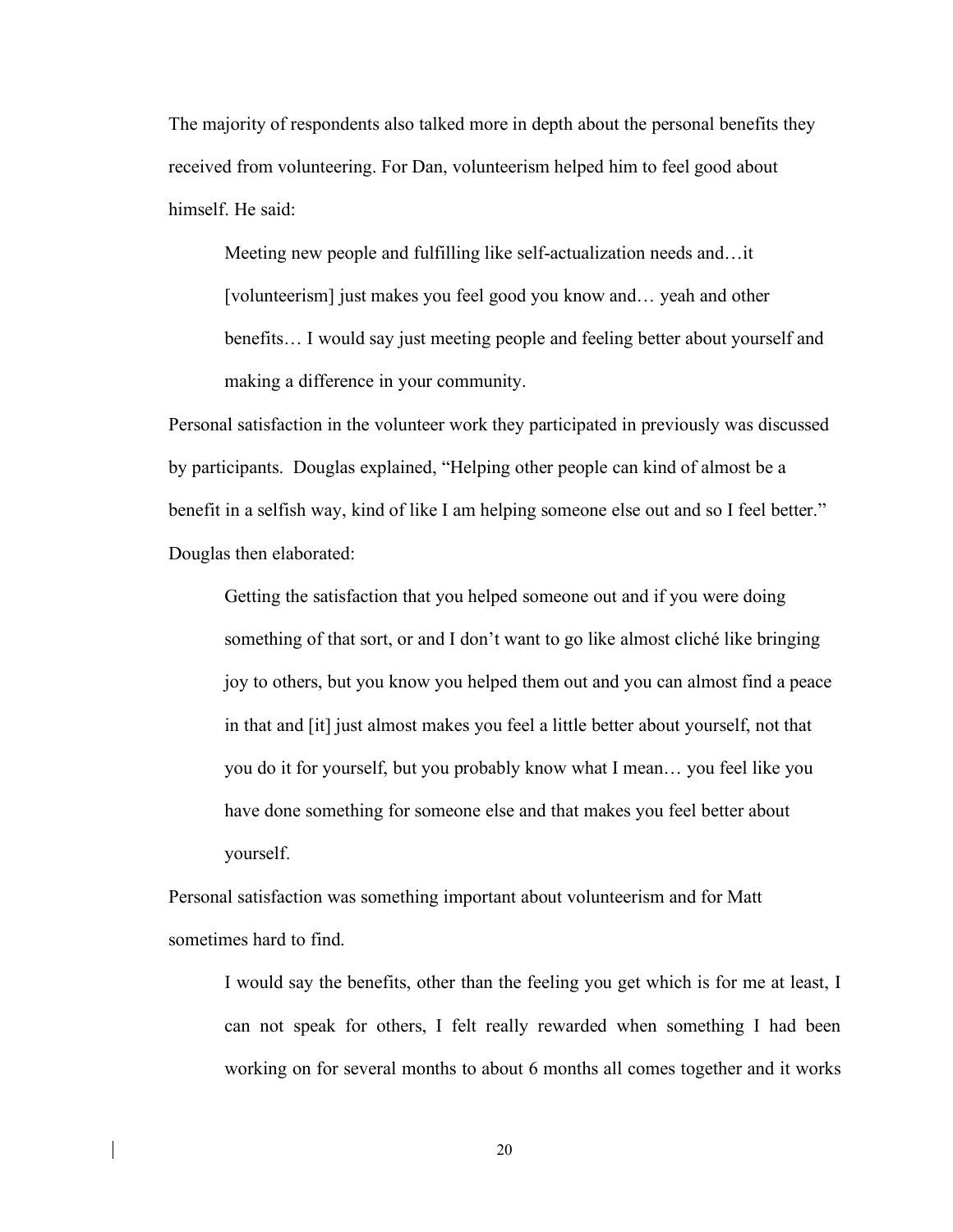and whatever problems you have you sort them out and anything that happens happens, but you know it's done and everyone is happy and we all go home and something's accomplished essentially, you get a real sense of accomplishment from which is something that you know it's kind of hard to get these days.

Need for Volunteerism

Through identifying the benefits garnered through service, respondents were also able to see a need for volunteerism among college students. This was something Jorge identified:

I think there is definitely a need for college students to volunteer. We are a pretty good work force, we have a lot of young people and young people are needed…for volunteering. I know a lot of it is people who do not have staff and you got to pay staff normally, but volunteers you don't have to pay volunteer[s], that's why they are volunteers.

Interviewees also indentified college students as crucial components and needed for the volunteer workforce. James explained that one reason for this is because they have more time than individuals with full time jobs. He commented, "There is always a need for volunteers and college students always seem to be and have more time than people who have full time jobs." Other interviewees who agreed there was need for college students to volunteer felt that this need did not include all college students. Roberto expressed that he felt a large student population would not have enough volunteer opportunities available to them:

It is a bunch of kids in one place, so if they did volunteer that would make a big difference, but if none of them volunteered then there would probably be a lack of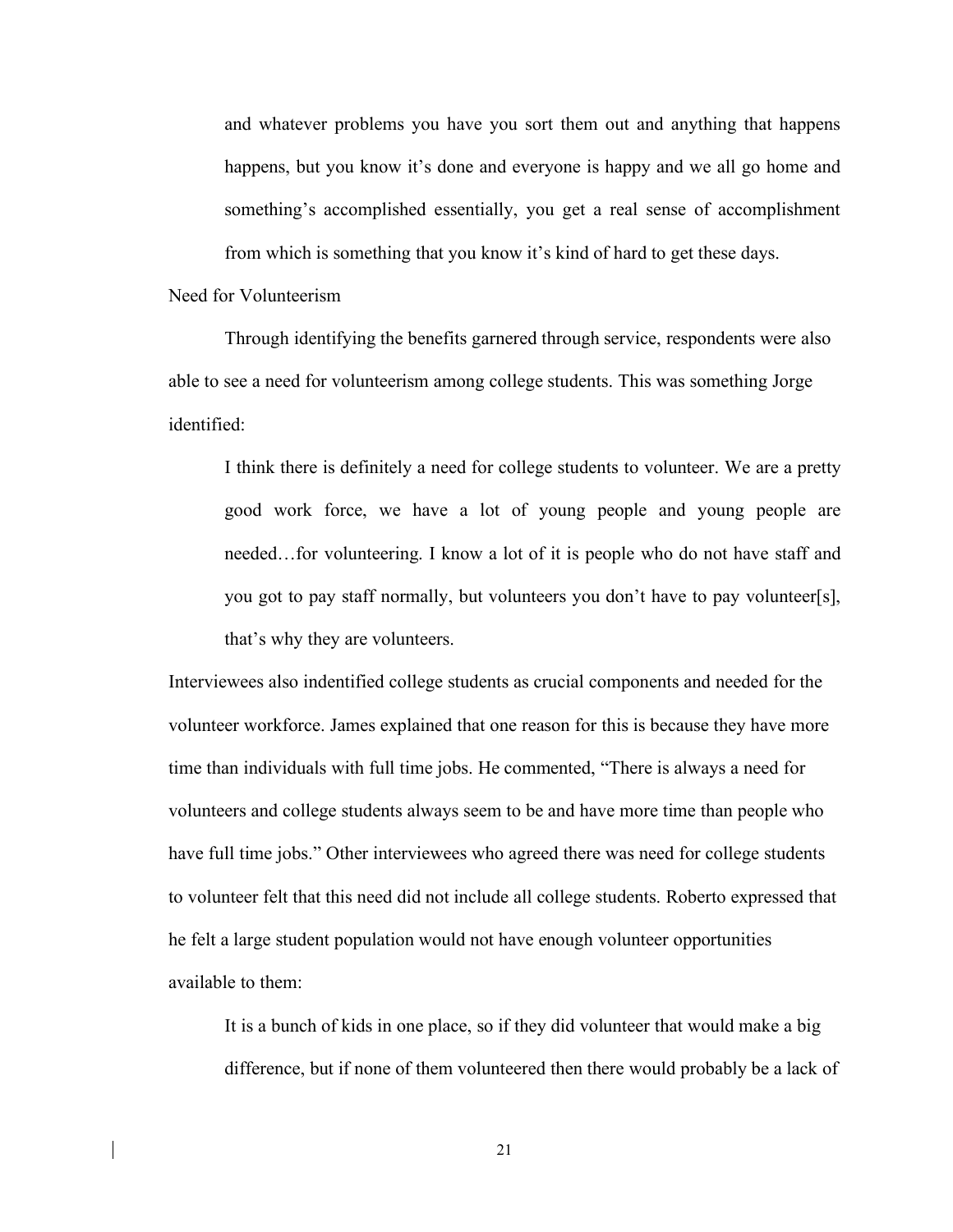community standards in that area and so I guess it is important and there is a need for it, but not for everybody because then that would just be obnoxious. Five thousand kids volunteering, where would they go?

One member of Greek Life on campus, Austin, felt similarly that there are more students than volunteer opportunities:

I definitely think there is a need for college students to volunteer where we have 10,000 students on campus or attend school here. It is not going to be reasonable to have all 10,000 volunteering because the amount of volunteer work that is available around here is not going around 10,000 people necessarily, but I definitely think fraternities, all of the fraternities, do a lot of volunteer work. I think it is definitely something that should be available and should be promoted at least. I think it should be something the kids look at, even if it is not everyone.

Other participants felt there was not necessarily a need for college student volunteers, but volunteers in general. John commented that if there was a need for volunteers it should not just include college students, but all members of a community. He explained:

If there is a need for volunteers, then there is a need for anybody to be willing to volunteer…I think there is definitely a need for people becoming more passionate about their community and more passionate about what goes on in their community. People are too much individualists now and not so much seeing problems in the community as problems of their own.

For respondents like Marty, who did not see an abundant need for college student volunteers, there was still a sentiment that volunteers do good work and are beneficial: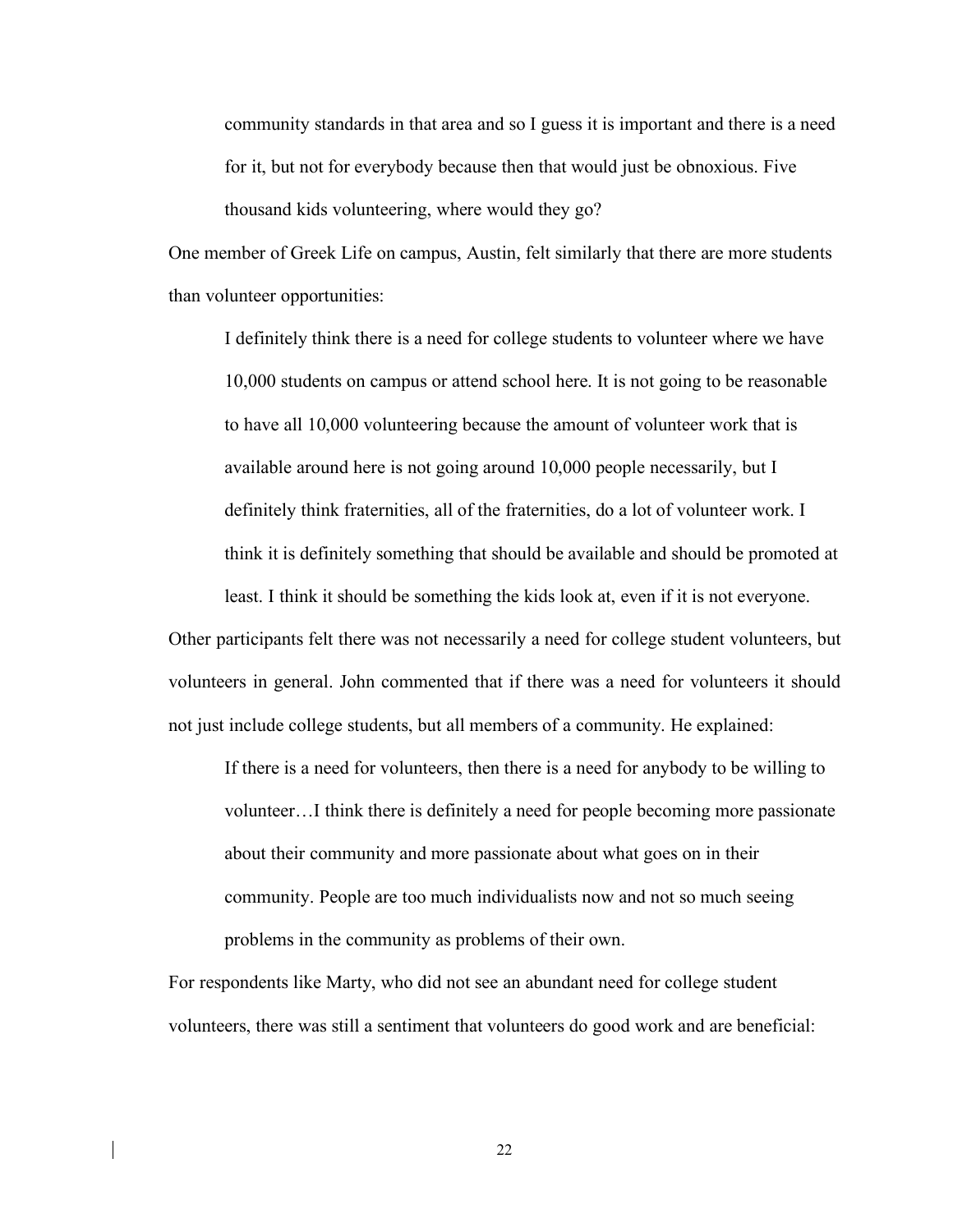I don't know why it [volunteerism] would be different for college students than anybody else, probably not a need, but they [volunteers] do a lot of good things. Like for instance, the Alternative Spring Break. They were helping people out and I would not say there is a need for it, but it is a good thing, this volunteerism in college.

Matt also agreed that volunteerism in college was not necessarily a need, but should be encouraged and sought after by students.

I wouldn't say a need, but I think that it's something everyone should do. Like if you have not done it, you should try it. I know that I am being completely hypocritical when I say that because I don't.

Service Drawbacks

There were several drawbacks related to participating in volunteer work that were discussed by study participants. The most pronounced drawback was the lack of time individuals felt they had. This perception negatively influenced the interviewees' willingness to volunteer. Roberto explained when referencing volunteerism, "You don't get paid and it takes your time and time is money." This mentality was similarly felt amongst the majority of interviewees. During Matt's interview he explained that his lack of time is due mainly to the demanding and tough workload of his major:

Yeah time, basically…For instance this week, I have been doing 6 to 6 even on my easy days like today and I know I have this hour here, but it popped up which is good, so I am like a ridiculously busy person. So I mean, I see everyone in the union there chilling and stuff and I have no idea what they are doing because like if they have a major that has any kind of work like mine, then they would be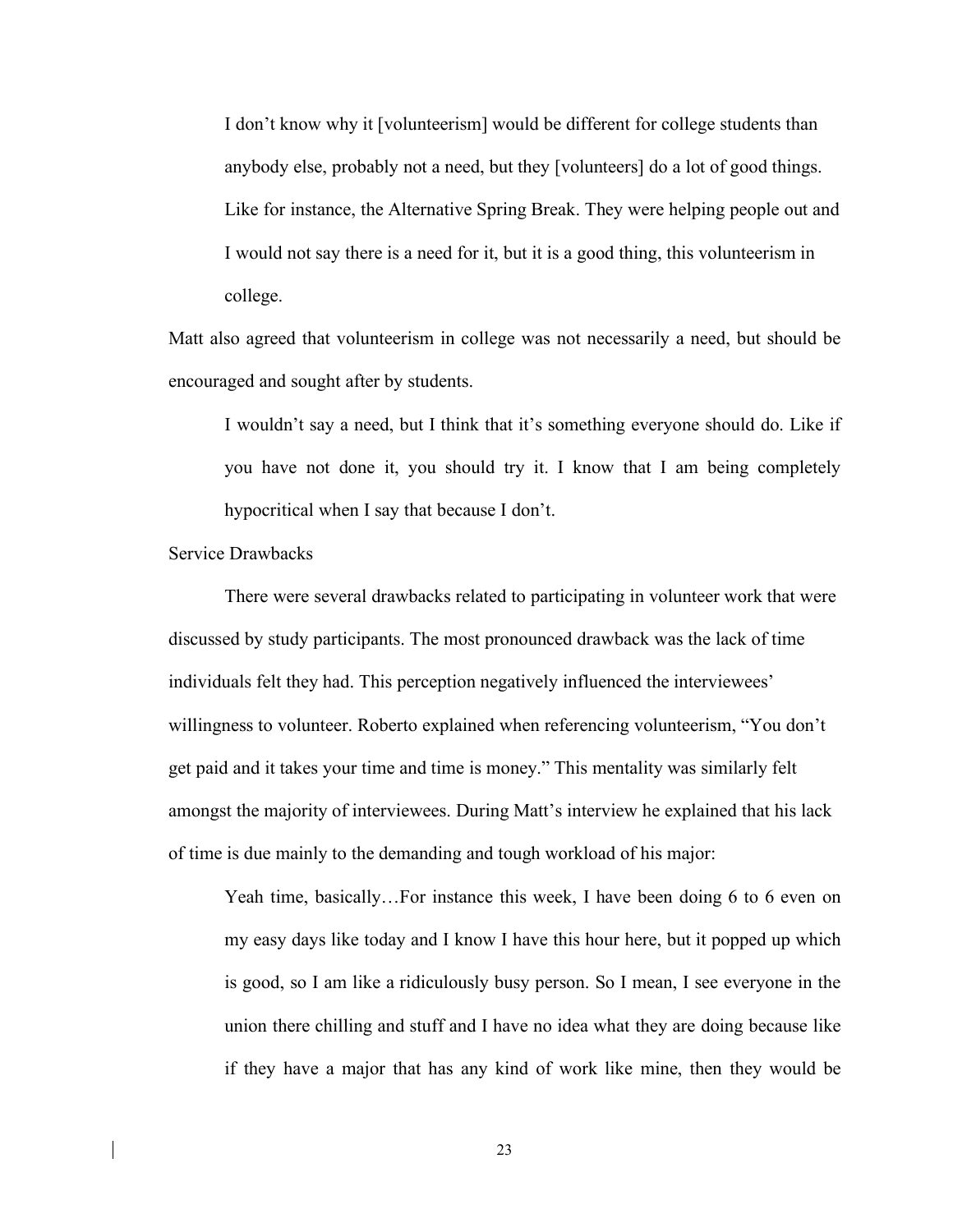working their asses off all the time or they're just all smart and I am dumb and I am like missing out on some giant thing.

In addition to work load, Marty felt the adjustment period experienced by first-year men accounted for their perceived lack of time:

I can see why most of the males, first year especially, would and why there would be less first year males volunteering because… they are just trying to get used to college first year and [have] less time to think about volunteering.

There was also evidence to suggest that the men interviewed lack time management skills. Austin talked about his own experience and the difficulty he has managing his schedule:

I definitely think most guys are not as good at organizing their time and I know personally I am terrible [and] procrastinate until after it is due and so I am not very good with managing my time.

Austin discussed that his experience has been that women manage their time better and because of this it frees them to have more opportunity to become involved in volunteer activities.

Well, I personally [am] living in a dorm...and one of my neighbors is a girl and the other one is a guy and I am home maybe two hours of the day from like when I wake up to when I go to bed and one of those hours I will be taking a nap and so I am never home and I am always out doing something and going places and it is the same way with the guy I live next to. But as far as the girls, I have noticed that they spend more time in their room doing whatever they do, but they tend to organize and do their homework earlier in the day…I think they might be more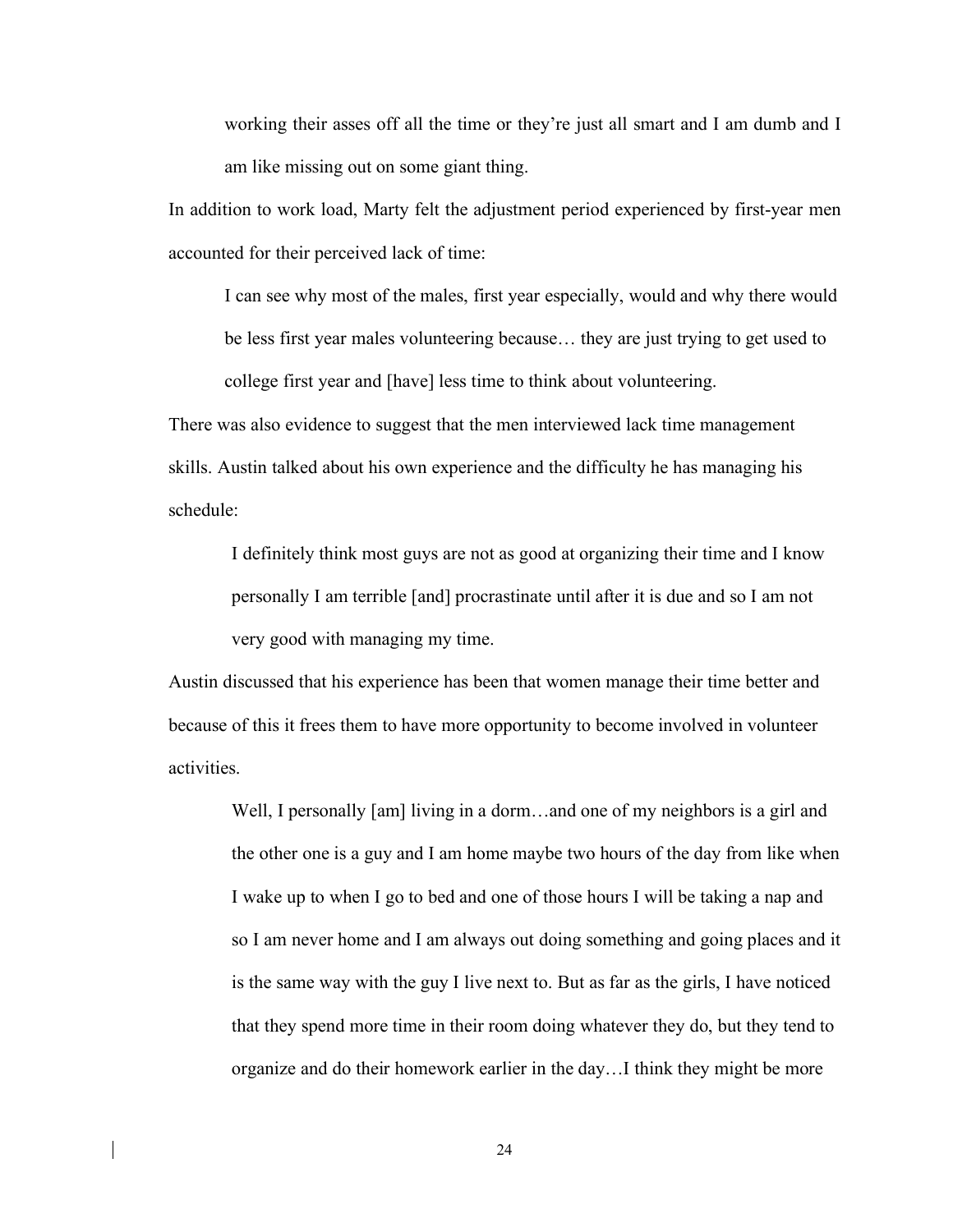apt to having the time where they can say, "Ok, it is not going to take a huge chunk out of my day and so why don't I just go volunteer" and I am not going to be doing anything, where as I am always out doing something. So I am like, I am going to have to cram this in here somewhere during the day.

Interviewees also responded that they felt volunteerism was not fun. Douglas discussed both a lack of time and that volunteerism was not always enjoyable:

I know what I found up here is that it is very, it is hard to find time, so it [volunteerism] can be time consuming if you make a long-term commitment to volunteer somewhere and sometimes it might not always be the most fun job to do.

Lack of fun was clear in Roberto's explanation where he discusses how to encourage volunteerism among college men:

Well, if you throw in money then it is not volunteerism, so definitely not that.

You could have something like fun to do after or before the activity. Definitely after, not before, because people would just go to that and leave.

Marty explained that not only was he busy, but he wanted to involve himself in fun activities when he was able to choose how to spend his time:

If you say there is a group going out picking up trash all day, which I have done, it is alright especially if it is your friends you are doing it with, but it is not the funniest thing to do going around picking up trash. So saying you have the day off and you could go and go to the mall or…and then go to a party and then go and pick up trash all day. Obviously most males, and even most females and most males are going to the mall and going to the party and not picking up trash all day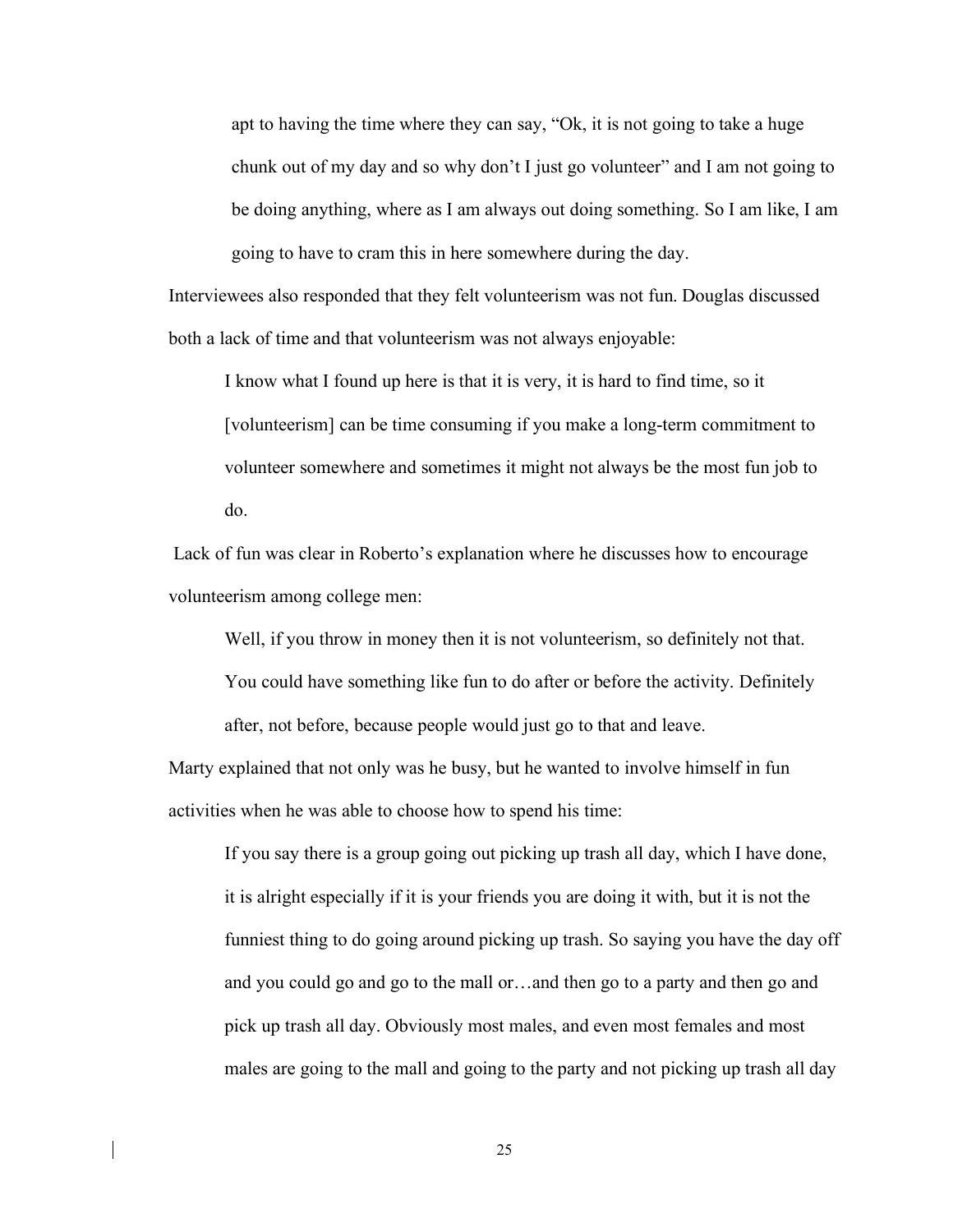because at the end of the day you are going to be like oh this was not too fun and it was a good thing, but that was kind of…a little boring.

In addition to not perceiving volunteerism as fun, interviewees discussed they would not want to volunteer doing something sketchy or gross. Matt explained:

Going door to door is…if you don't have a group of people can be really sketchy because you don't know who you are going to get…Anything that involves sewage, or you know something really really nasty like picking up disgusting rotting trash or you know road kill or something…I want to avoid that stuff.

James as well talked about being hesitant toward certain volunteer activities that may be harmful:

You could always get some disease or like aggravating factor to your body by going around and volunteering in some particular place. I know if you go house to house for some cause or another that there is going to be some crazy cat lady where her cat will just jump out at you and scratch just as soon as you open the door… and I had a friend who for his church went down to …and it [was] not Haiti but some kind of marshy place in South America and I know he had a friend there …who had caught some type of tape worm or ring worm or one of those types of worms and one person who was attacked by a leech and it just comes with the territory and there is always some potential hazard with how you get to volunteering and what you do while volunteering.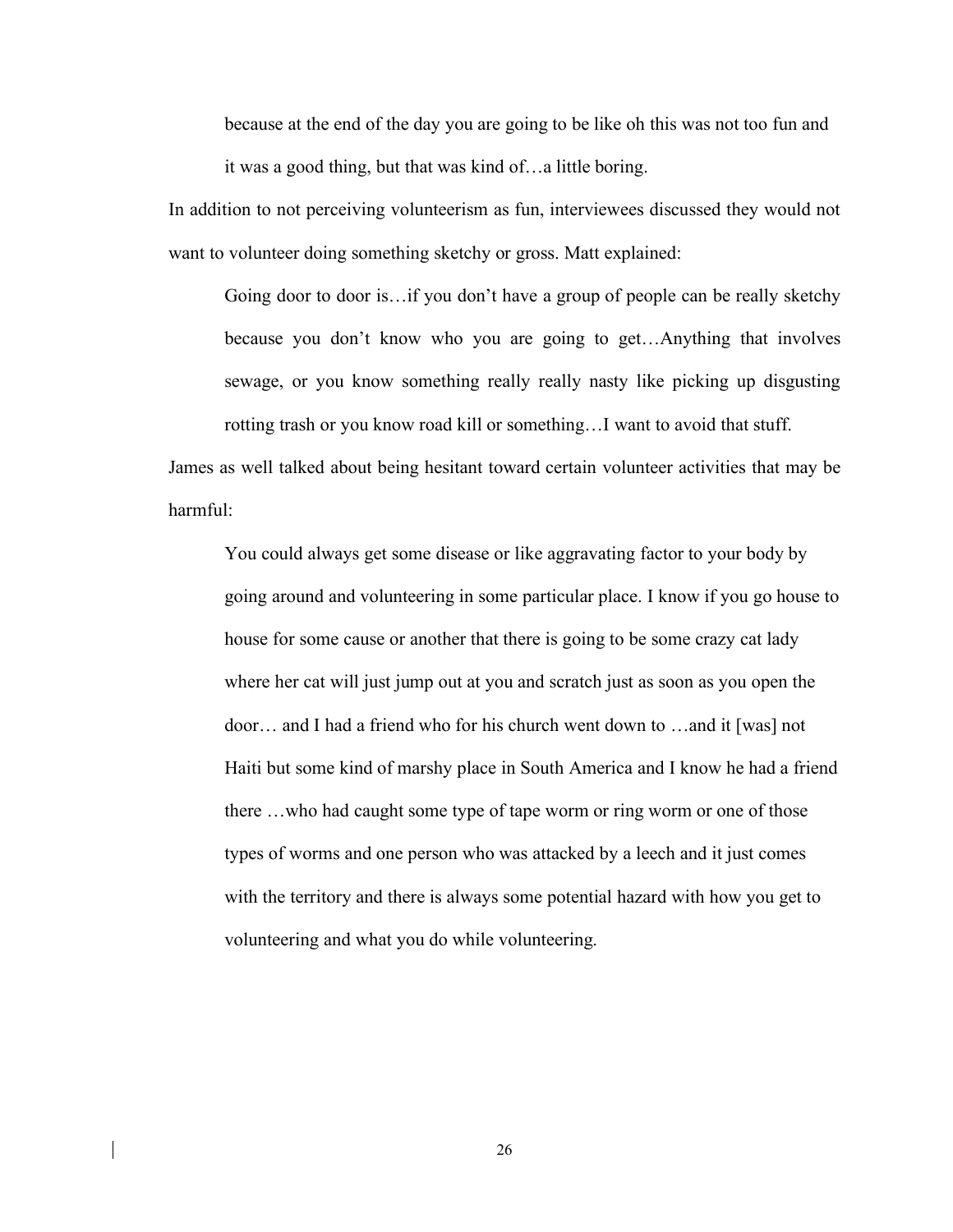Service Preference

Utilization of ones skills was commonly discussed by interviewees. One respondent, Austin, said that he would be most likely to volunteer coaching kids' sports because of his experience and passion for athletics:

I enjoy sports and I play sports myself and it is something you know where I know the rules because I have been playing my whole life and so stepping into ref them is not that big of a step for me and I have already had a little bit of work with it at the younger age level…So I think it would be fun.

Respondents also discussed how volunteer activities that did not coincide with their skills would be less appealing. Dan explained:

If there was something that I was not good at then I probably would not be comfortable donating time because I would not want to have a bad result for somebody if you are volunteering for them and I would leave it for somebody who is actually experienced.

Dylan said one thing he would not want to do was sing, "Definitely singing and I would not want to do that…I am not a singer." Dylan's preference was to participate in something he knew how to do and saw a benefit in doing.

I would probably choose to go around at the fall time and like prepare for the winter season… and I know at my house we cover… the doors we don't use in plastic. We put some seal around the doors just to prepare the elders for the winter because they are not working and they don't have the money…oil cost[s] a lot during the winter and just shoveling them out and you know just shoveling out a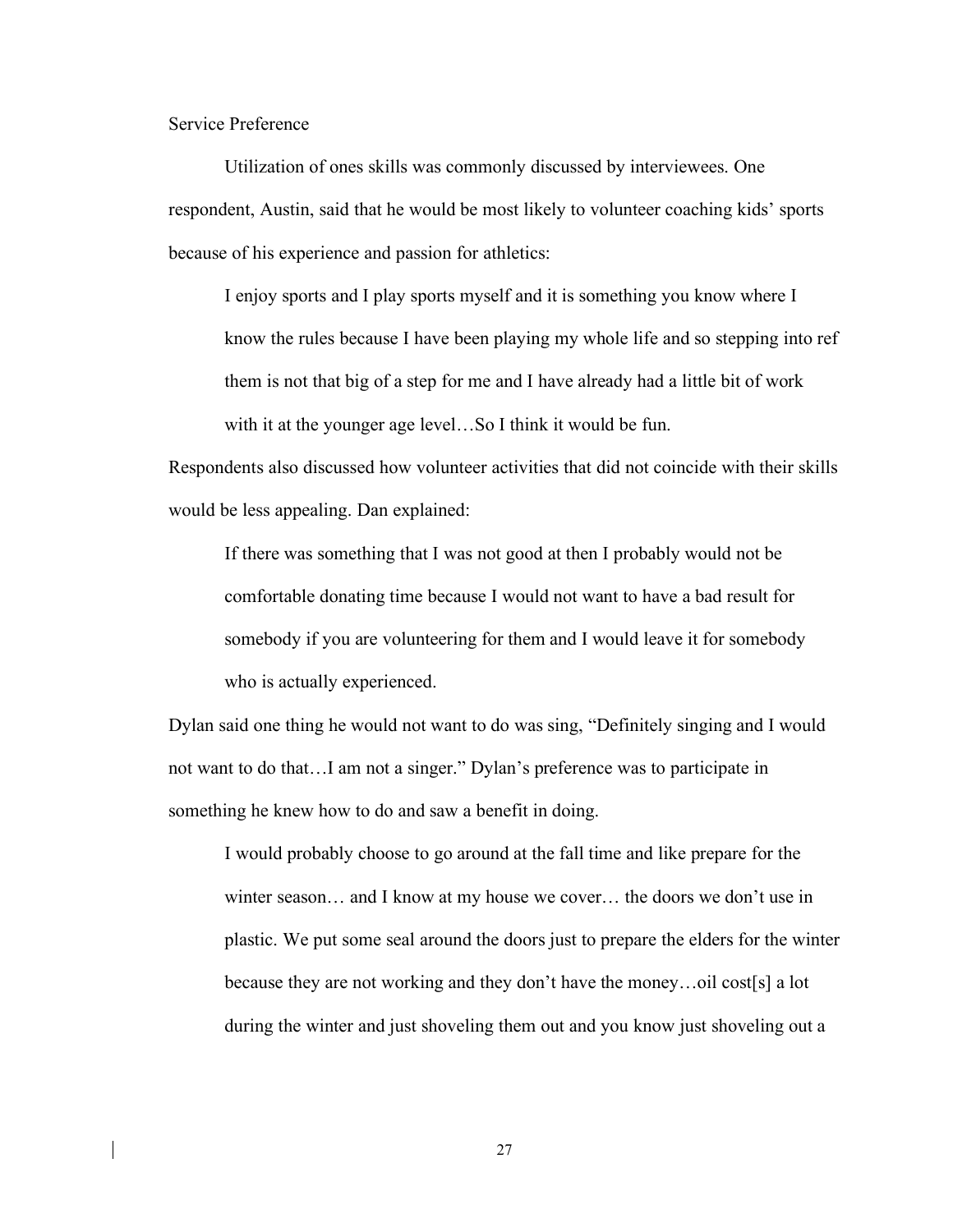path to get to the mailbox and if you fall and the older people are definitely are more susceptible to breaking hips and stuff like that.

Douglas, a football player, explained he would want to volunteer in something physically intensive:

I think we [men] would almost be more apt to maybe physical work to volunteer because we are used to that and we do that all year as opposed to cooking or doing a bake sale or something like that…if like they asked for somebody to volunteer to cook a meal, I am not the best cook and so I probably would not jump on that one. Jorge, compared to Douglas, loved cooking and explained he enjoyed his experience working at a soup kitchen because it allowed him to cook.

Yep, and it panned out pretty well. Had fun, I got to help some people and I like cooking to begin with so soup kitchen was pretty much right up my alley. Austin also expressed that participating in activities he enjoyed made his volunteer experience enjoyable:

I did play baseball and my little brother was on one of the teams there and so I got to see my brother play a lot and ref-ing the games was fun, that was more of the fun community service that I have done. But even working on the fields and mowing the lawns and raking the fields and lining them and working the concession stands, it wasn't bad and I enjoyed being at the baseball field and it was [with] all the people I knew and grew up [with].

Enjoying his volunteer experience, Austin continued to volunteer. Initially motivated to serve because of the high school service requirement of 60 hours, the enjoyment Austin felt through doing the service sustained his participation.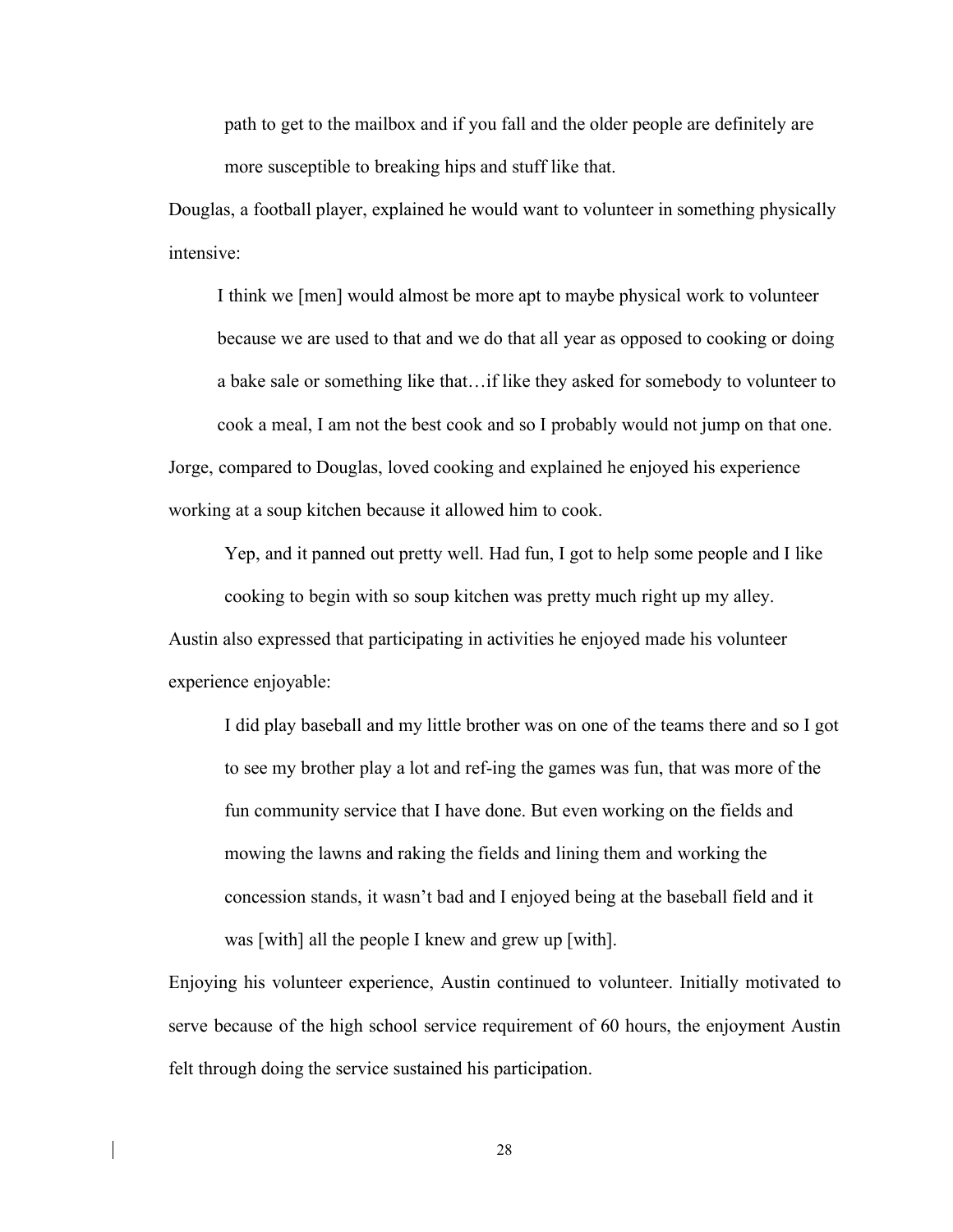So my freshman year it was like 60 hours were gone like that and then I kinda liked it…and they still needed the help so instead of just giving up I stuck with it. Douglas discussed how his interest in sports may motivate him to volunteer.

Something sports related, I have a big interest in sports. Maybe something like I did in high school, like a camp kind of thing or a mini-camp. Just kind of help out with something like that so... that would be fun.

Respondents also wanted their service to be purposeful. Dan felt that he would be most inclined to volunteer for laborious activities because they would allow him to utilize his youthful energy and skills.

I mean I am young and older people should not be volunteering for labor when they could do other things and anything that I can physically do cook and meet with children and things like that and teach things I know.

According to the men interviewed, utilizing one's skills and abilities may also counteract problems associated directly with gender. Jorge discussed how for some volunteer activities like Habitat for Humanity, it is good to have men present:

A girl swinging a hammer can swing a hammer a lot, but it's probably easier for guys to frame houses or move heavy stuff...I think a lot of physical activity would probably be more male inclined activities…I think there are certain aspects of volunteering that would probably be better [for males]. Like I know that you don't want a little five foot girl trying to hold up a 300 pound person who just drew blood because they would get crushed, so it might be nice to have a bigger person there for that…When I was at the soup kitchen it was nice to have two or three big people to haul giant pans of food rather than to have two girls lift it and take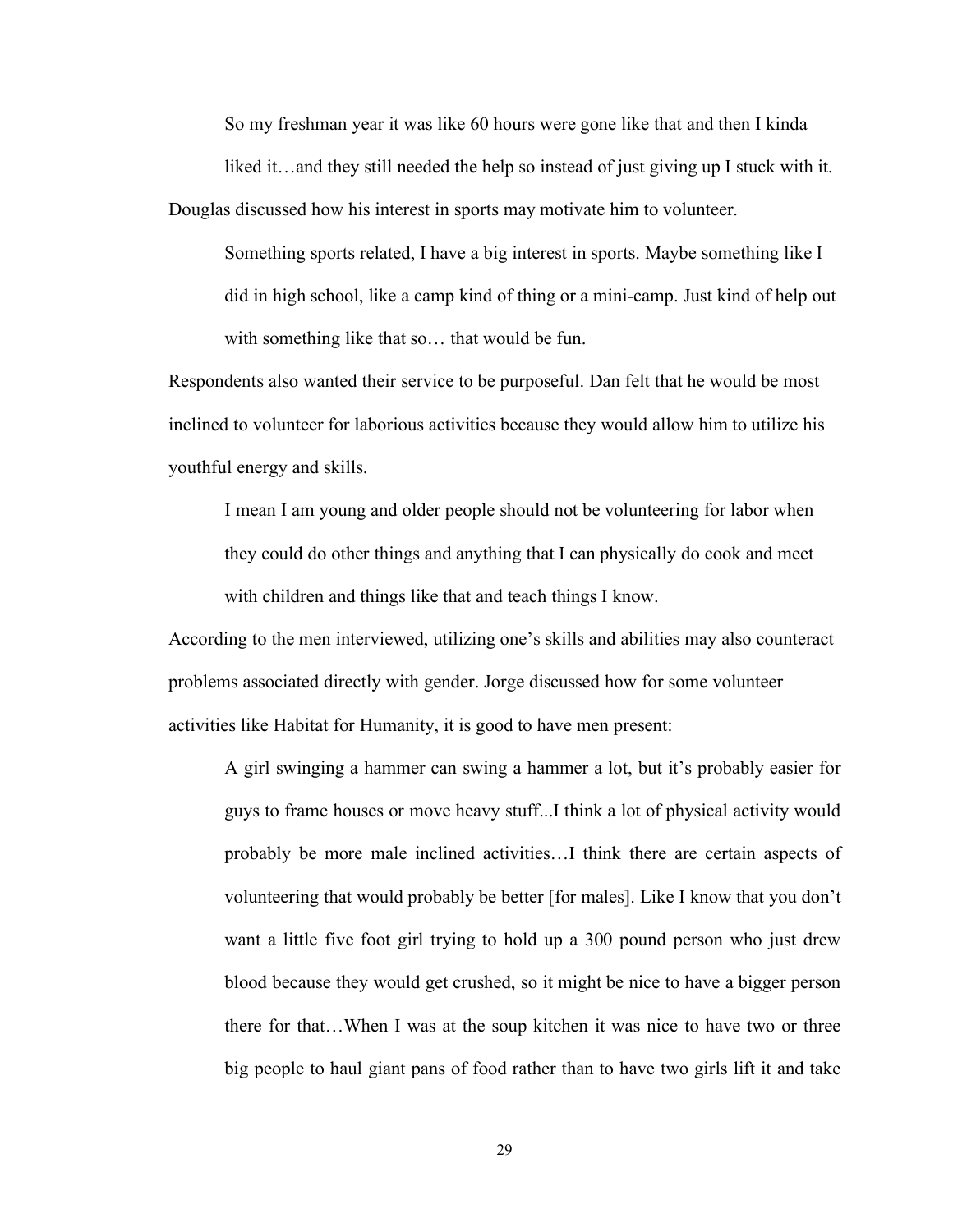up a lot more space, but the two girls can get it done and I think there are certain things that might be easier if you had males involved in volunteering.

James similarly suggested that utilizing stereotypical interests and skills would help to increase volunteerism among men:

Anything that has to do with physical labor, but not hard intense manual labor like potato picking or something rather simplistic, but really hard work would catch people's eye. Also, if some type of sport or activity was involved…that would be a pretty good way to get men involved because it just seems that the majority of men like some type of sport or like physical activity…It could just be my imagination, but from what I have seen of my friends around this dorm and other guys I know, it seems they like to go to the gym and play floor hockey and soccer and stuff like that.

**Motivation** 

Motivation was another theme that appeared throughout the interviews. Prior to college, students had someone to motivate them to volunteer (i.e., parent, friend, coach, and teacher). Austin explained that his prior service was motivated by both his father and high school policy:

Prior to college, I had about 500 hours of community service. I had about 160 on record for the high school and then a bunch more that I just didn't record. My father was the president of a youth baseball league so it was like I was just doing it because my dad told me to. But I worked concessions, I refed baseball games, I did field maintenance, I mowed the lawns and you know, lined the fields and did all kinds of stuff.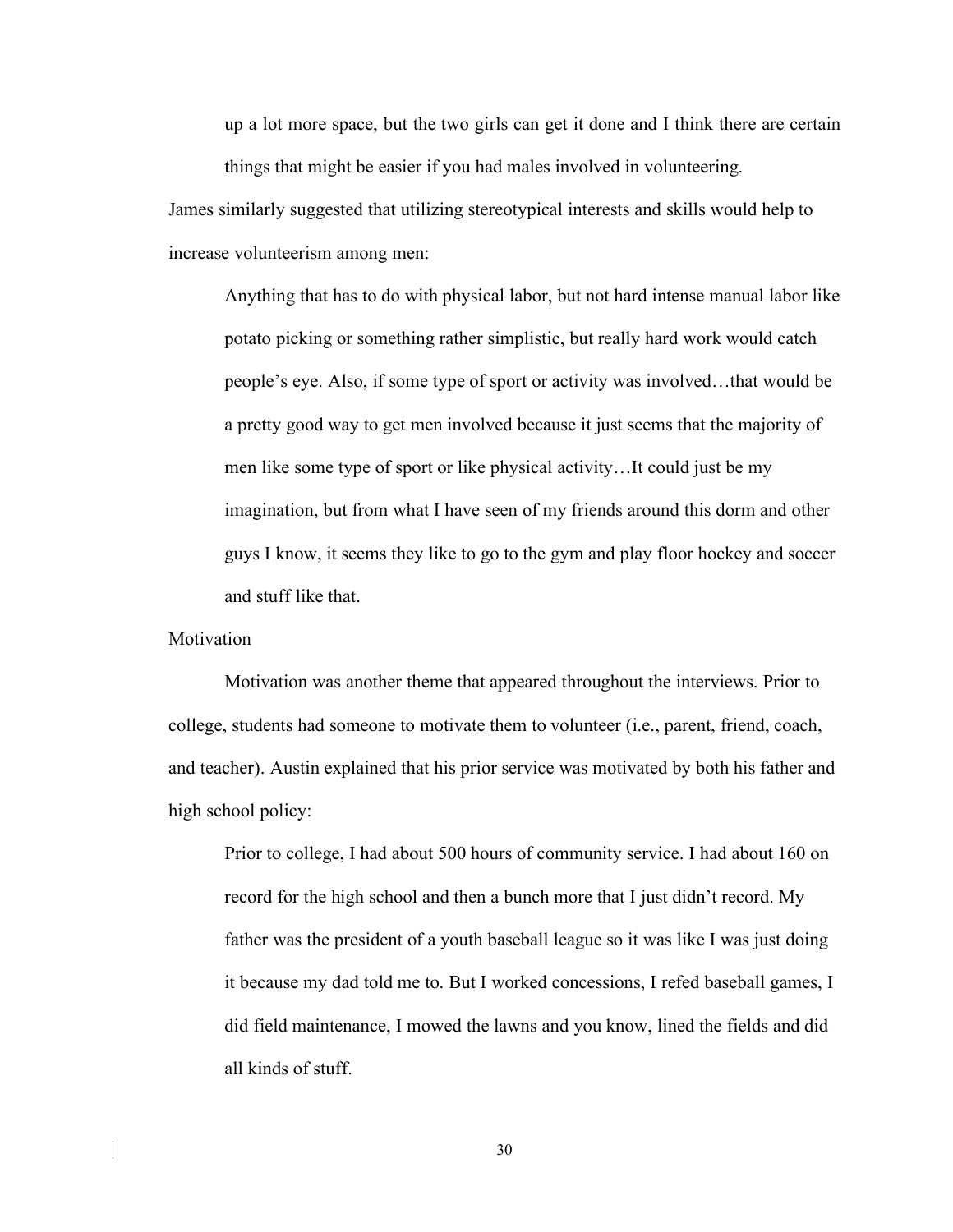Roberto had a similar experience with his mother encouraging his volunteerism. He explained, "My mom encouraged me to volunteer by basically taking me with her, like when she was volunteering before anything was going on. So I basically had nothing to do but volunteer." Other interviewees discussed how they were motivated to become involved through school. For many students such as James, this motivation was attributed to suggestion from his teacher:

Well, yeah, the teacher actually who was running it, she knew my brother and she talked to me in the hall one day and she said, "Oh, why don't you come by and join this club" and I was like ok…and there I was.

Another student, Jorge, was similarly encouraged by a teacher to become involved in volunteer service. He explained, "A teacher who recommended me for it said, "Hey, you're going to want to join" and I said, "Okay, sounds like a plan."

Motivation from others to volunteer was more prevalent in high school than in college. Students in college also lacked self motivation to volunteer. James discussed this lack of intrinsic motivation toward volunteerism when he commented, "I have been too lazy to get up off of the couch and drive my car to the humane society. Saying that I would like to volunteer." For students not intrinsically motivated like James, incentives may help to stimulate volunteerism. Many students talked about incentives during their interview. Dylan explained:

I think the big reason why the men don't do it [volunteer] is just because they think they should be getting something, you know materials for what they do, instead of just the thought that they did something good.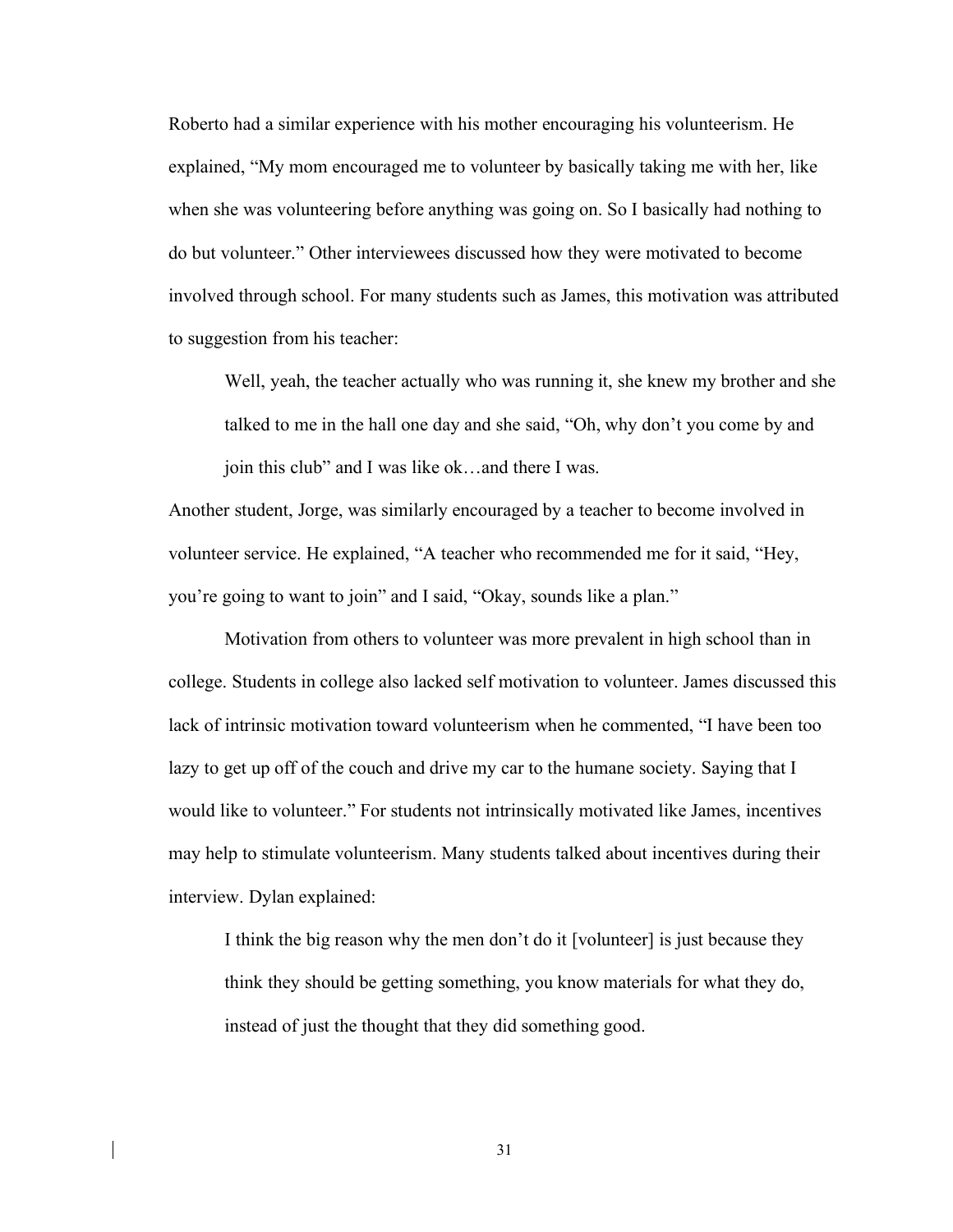Dylan continued that incentives would add an appeal to volunteerism to students who do not see the benefits to volunteerism:

I don't want to say a lot of them [men], but some of them [men] just don't want to help...Not that they don't feel the need, but they just don't want to and they just don't want to go out and help someone and do it for nothing. They want to have something given to them for it and just the satisfaction of helping someone is not enough and I think once you get…and definitely once you get so you can't do it, then you would understand that you get a lot when you do community service.

While Jorge felt the personal rewards for volunteerism were incentives, he did not think they were enough to influence those who do not volunteer on a regular basis. He explained:

I think it is an incentive, but it is not one you can easily broadcast to people. I mean, if you say, "Hey volunteer we will give you five bucks," that is something a lot of people will go for because it is a monetary invest[ment] or gain that they can easily be like "I am volunteering to get five dollars." If you say "feel good," that is kind of a much bigger, less concrete, and a lot more mental emotional, rather than physical thing they can go for and I think a lot of people, especially in this society, are a lot more objective rather than… mentally inclined to do things and… physical things are a much more driving force for a lot of people cause I know that it was fun to volunteer, it felt good, but you can't put "Hey have fun and feel good and volunteer" and get the same results you would as you said "Hey have a hundred dollars and come volunteer."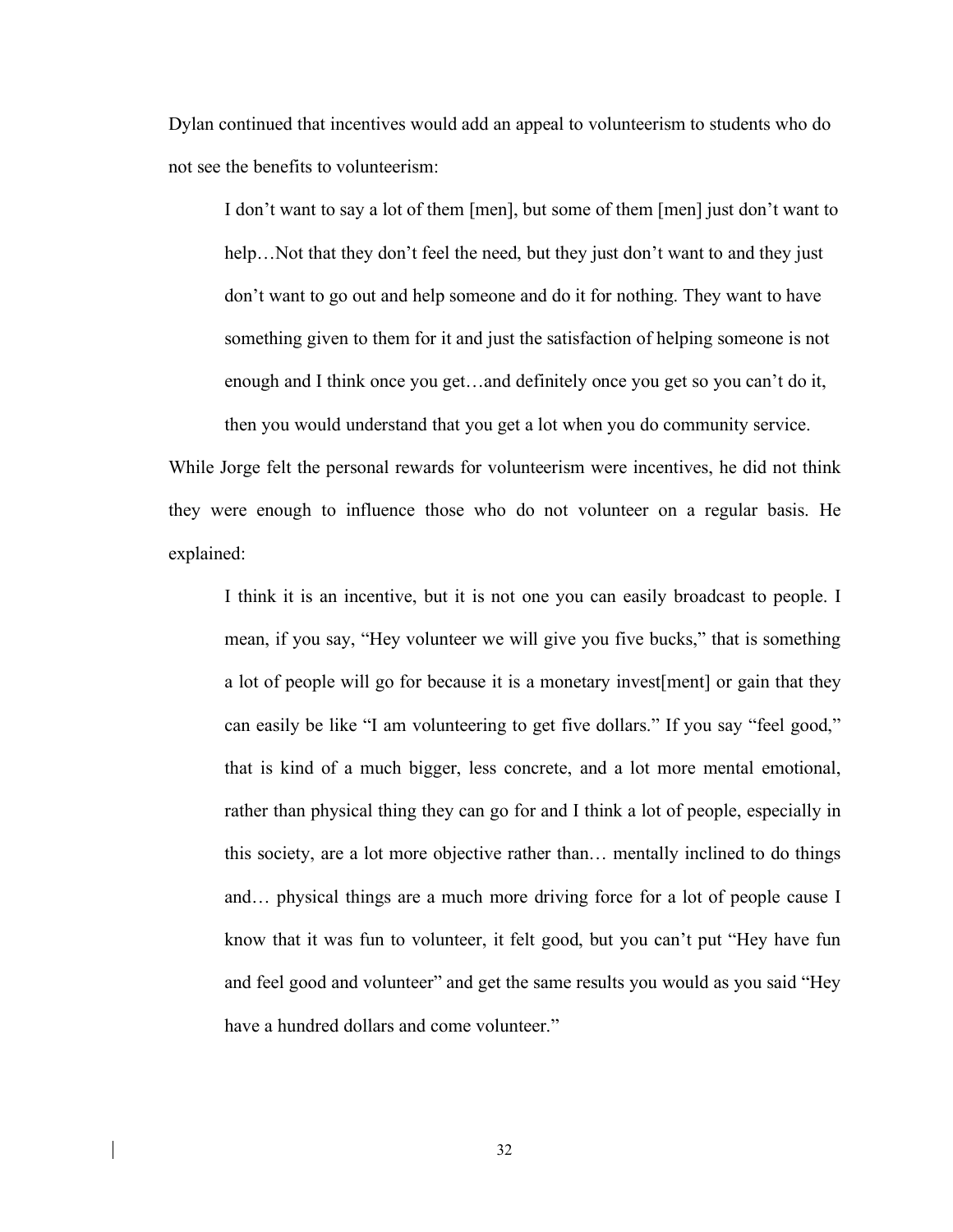Jorge expressed that incentives may be a good way to encourage volunteerism and allow individuals to learn and see the benefits of volunteerism themselves:

I think it is an incentive if you know what it is and how it feels to have done it before, but "Have a fun time and help other people," I think that's definitely something good for some people and a lot more touch base with females rather than males and I think overall that a lot of people don't know quite exactly how much an incentive helping other people or how much fun you could possibly have and put that as an incentive as they otherwise might if they have done it before.

Matt also felt that the intrinsic benefits from volunteerism are often not strong enough to recruit men as volunteers. He explained that this is mostly because without a background of volunteerism individuals lack an understanding of personal rewards experienced through service. He said:

I think a lot of people look at that [personal rewards and intrinsic benefits from volunteerism] and if they never volunteered, they have no experience volunteering you know like doing something more than a couple of hours somewhere, then they really have no idea.

Participants were mixed on their feelings about material incentives. For some interviewees, material incentives would offer an important motivation toward participating in volunteer activities. Matt explained, "I think that incentives work really well generally speaking all around, I mean guys and girls they both like free stuff." Roberto talked about offering free tickets or admittance into certain campus activities. He explained: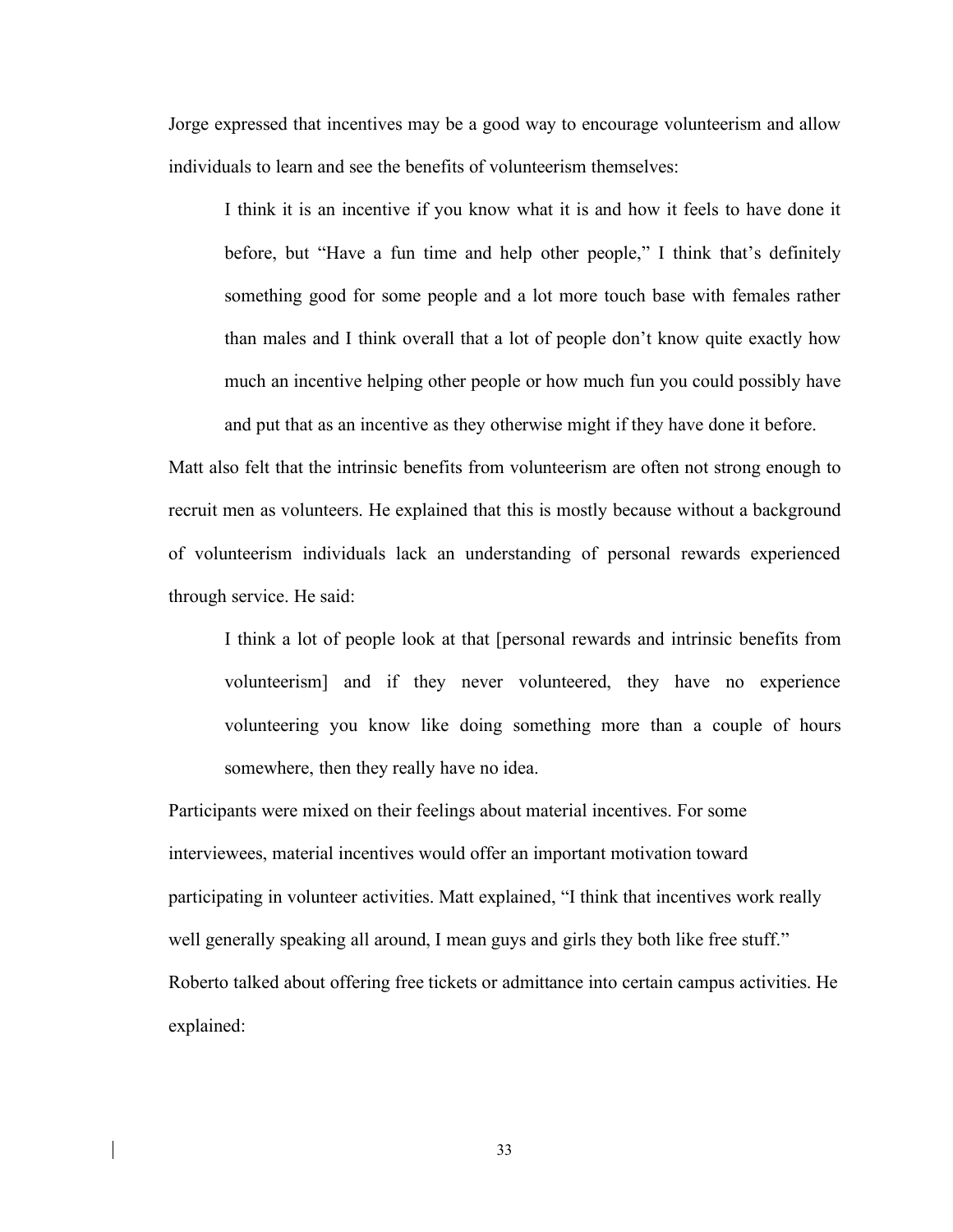Even if it was like a campus activity and free tickets to a campus thing [that] would be well-suited because most people live on campus and they don't really want to go far or don't have a car to go anywhere.

Food was the most common incentive mentioned. Matt exclaimed, "Like food is really good" and elaborated:

Provide incentives, like free food. You know and not like really crappy food … So you can call Coke soda [and]…get a pallet of soda that is not like cola or whatever and some hot dogs or whatever and that's what they can provide for the volunteers and get t-shirts, people like t-shirts you know and just provide incentives like that. That really draws a lot of people. They are like free hot dogs and a t-shirt; I mean what else could you want?

Other students similarly expressed that they felt food was a good incentive. Roberto explained, "They could definitely have signs or offer free food. If there was free food I would consider it." James explained:

I never say no to a good t-shirt but I mean if I was just served lunch then I probably be a lot more inclined to do it. I did not think of that, but food is a very good incentive as sticking to the poor college student status. Plus the food here really, really bites!

Jorge also said food would be a good incentive when suggesting what type of volunteer activities he would participate in:

Well, it would have to not interfere with classes, be relatively time minimal, not on the weekends because I go home on the weekends and I suppose it would be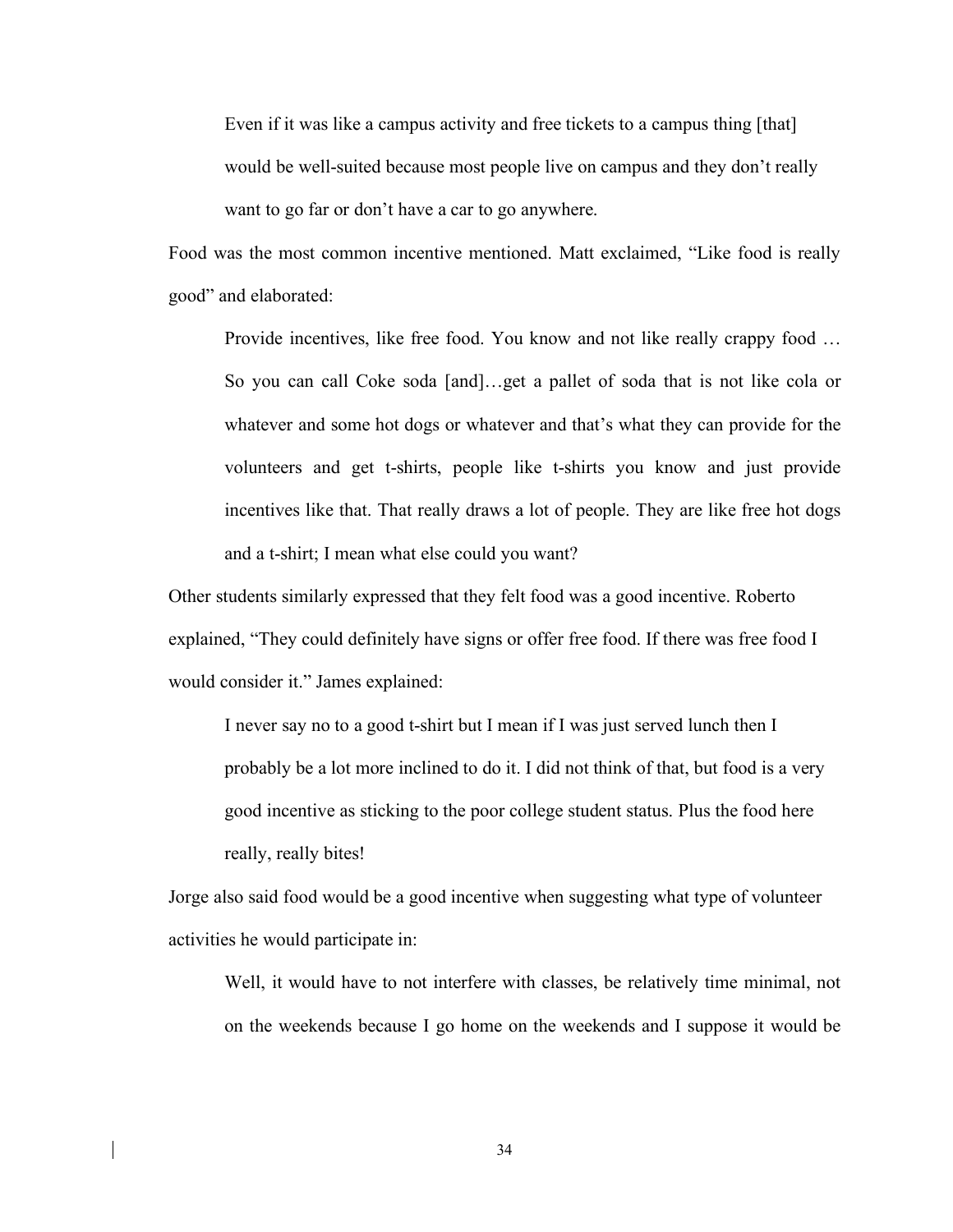nice if it were for credit, free food is always an incentive though and they are pretty good about that normally.

Non-material incentives were also discussed. In addition to food as an incentive, Matt suggested celebrities could help recruit volunteers, "If you really want to get people to volunteer get someone famous to come in, they [people] like famous people." Matt explained:

Yeah, if you get a famous person to come in and start doing whatever you are doing… people would be like "Oh, well that's Little John you know and he is raking leaves, I want to rake leaves with Little John it's cool." And people will do that…and you can walk up to Little John and be like raking leaves with Little John and take a picture and put it on Facebook and they both have matching tshirts… whatever and there are girls going off in the back. You know you make it a good time, you don't want to make it like you're dragging your face through the mud type of thing, unless you need volunteers to drag their face through the mud, in which case I am sure there is a demographic for that.

Other non-material incentives that were discussed included offering academic credit for volunteer activities or making volunteering a mandatory assignment. Austin discussed requiring service in college, something that some institutions of higher education have chosen to do in their curriculum.

I think volunteer work, I think that you really have to want to do it and if there is a reason to do it then you know more people are going to want to do it…I mean mandatory college hours would be an extreme, but it would be the only way to really get all people to say, "Ok, lets go find something to volunteer for."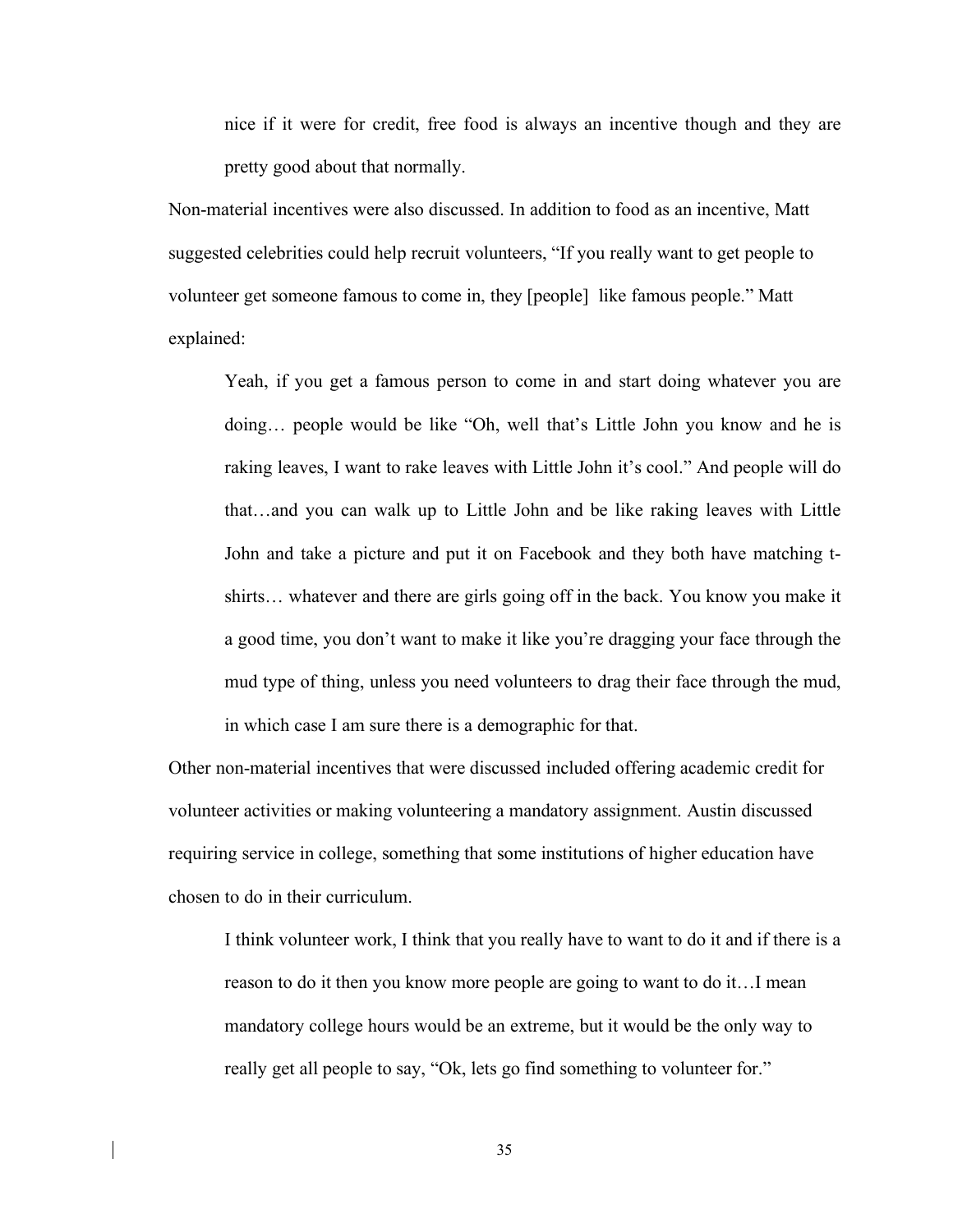Other responses suggested that incentives would not encourage some individuals to volunteer. Douglas felt that offering incentives would devalue volunteering.

Yeah, but if it was almost incentive, almost like pay or something, then it is not really volunteering, but… if someone said, "Hey, I will give you this if you come and volunteer," I can't really think of anything where I would say I will jump right on that.

For some interviewees, incentives were not something they considered important toward encouraging volunteerism. Dan expressed that incentives were not something he found significant or appropriate. Regarding volunteerism, Dan responded:

I always pictured as not really having- needing incentives and it is just kind of like, "Do you want to do this for yourself and other people?" and if there is an incentive involved it kind of takes away from that.

While Austin suggested gift certificates, he also believed incentives should not be used. There is all kinds of like gift certificates to here and there and stuff like that, but I think that takes out the whole idea of volunteer work. Then it is like you're working for something and not for the good of the community.

Feeling like you made an impact was also something interviewees felt made a difference when considering volunteer activities. Dylan, a first-year mechanical engineering technology student explained:

I mean it felt good to get out and do stuff for other people who could not do it and I mean the people you are doing it for definitely appreciated it and a lot of thank yous and I mean they made you definitely feel like you did something pretty big for them.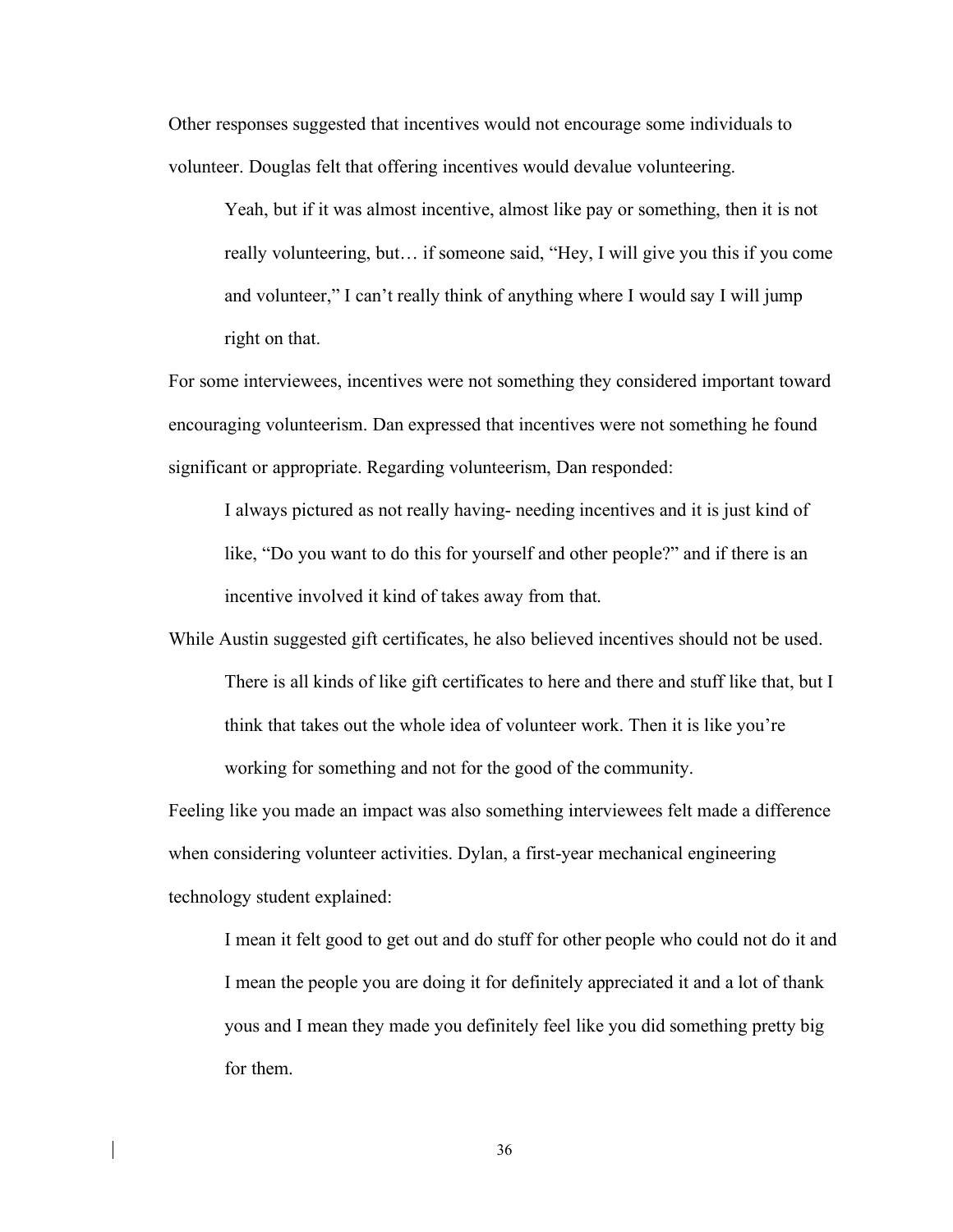In addition to one's beliefs, expanding one's skills and learning new abilities could provide strong encouragement. Jorge felt this way:

I suppose you could learn new things from it, I mean I learned for instance how to make food on a large scale which I was not really good at but…I got to interact with more people of different varying (sic) getting a better scope on the world I suppose.

Douglas expressed volunteering with a group of men as the motivating factor encouraging his volunteerism:

Our coach, I don't want to say stresses, but talks a lot about giving back to the community because they come out and watch us play…and they like to watch football or they have someone playing that they know and want to watch and we want to give back to them. We know a lot of them have younger kids that think the world of football and maybe college football and it is fun for them and just we can almost give back to what they have given to us.

Volunteerism in groups is beneficial because it encourages those who would not otherwise volunteer to participate through providing motivation. Austin, a member of a fraternity explained:

I think most of the people in the fraternity probably would not volunteer on their own. I think it is the fraternity you know yes, it is a requirement, but they do a lot more than the requirement and I think it is everyone doing it together you know… it's a group of guys who are all good friends and they all do most things together anyways and so if you tell them they have to go clean up a road they are like, "Oh, you know, no big deal." So we go out and we make it fun and that is the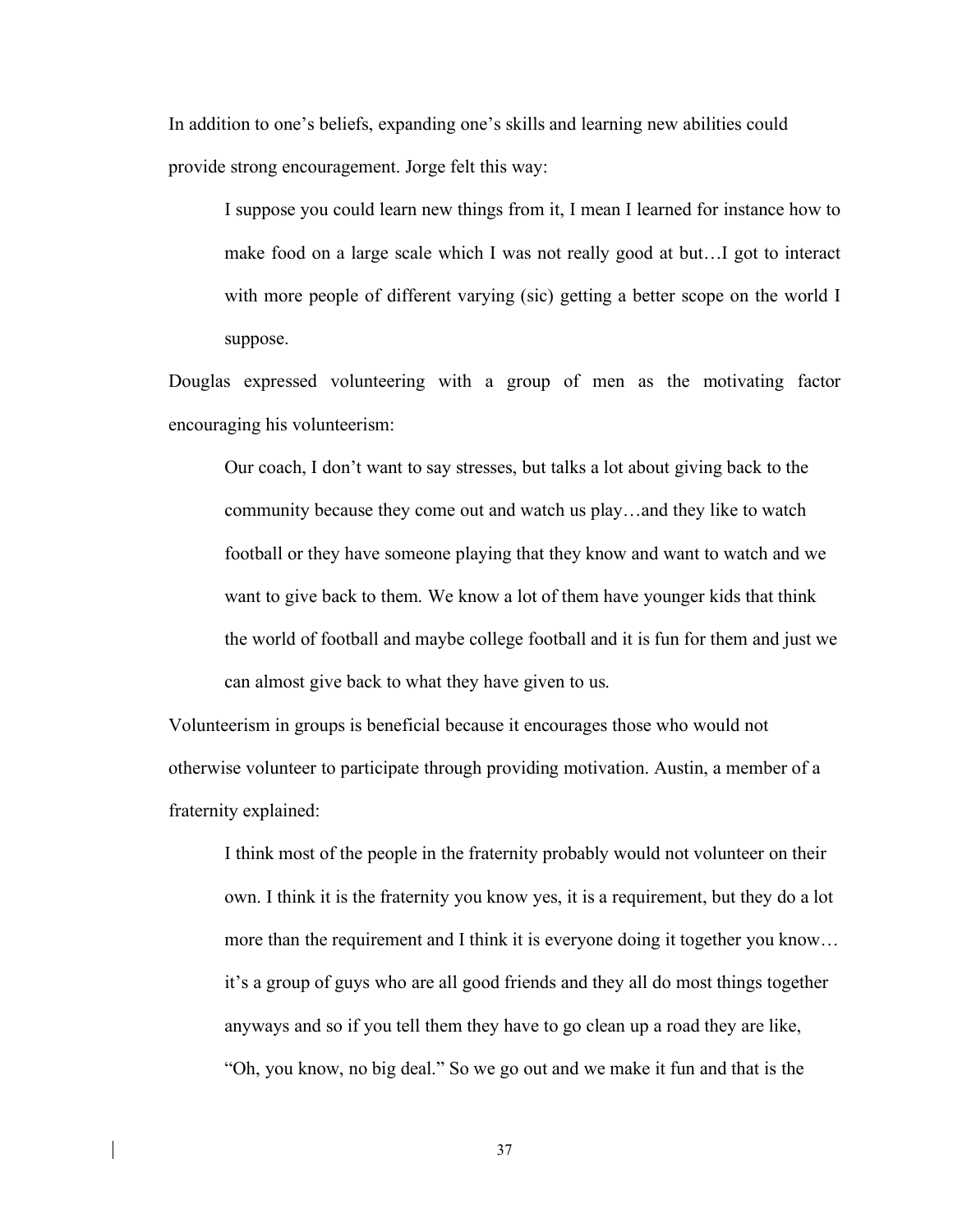biggest thing to getting all of the fraternity brothers to do it is to you know make it fun and to make it less painful just to really add some aspect of fun to it and everyone is a little more excited to do it or a little less pissed off that they are there… you know I enjoy the work that we do with the fraternities and I definitely think that it goes smoother with the fraternity than it would if the fraternity was not there.

### Gender Interpretation

Gender had a clear influence on how interviewees thought about service. Interviewees expressed that they felt men who volunteer could be viewed either positively or negatively by other men. James discussed that he felt men could judge those who volunteered in two ways:

I can think of two ways they [other males] would look at me. One, if they were to think even slightly deeply they would think, "Wow, this guy actually got off of his ass and actually did something" and also they would think that, "Well, he just lost man points in my book."

Jorge similarly expressed the duality of possible responses men may have toward peer volunteers:

I think some [males] would probably be a little bit derisive and say, "Haha you suck"…or something, I don't know. I don't think most of them would mind and some of them might know for sure like…I know my friends would be like well that's a pretty cool thing to do and perhaps be interested in it, but I don't know I haven't tried.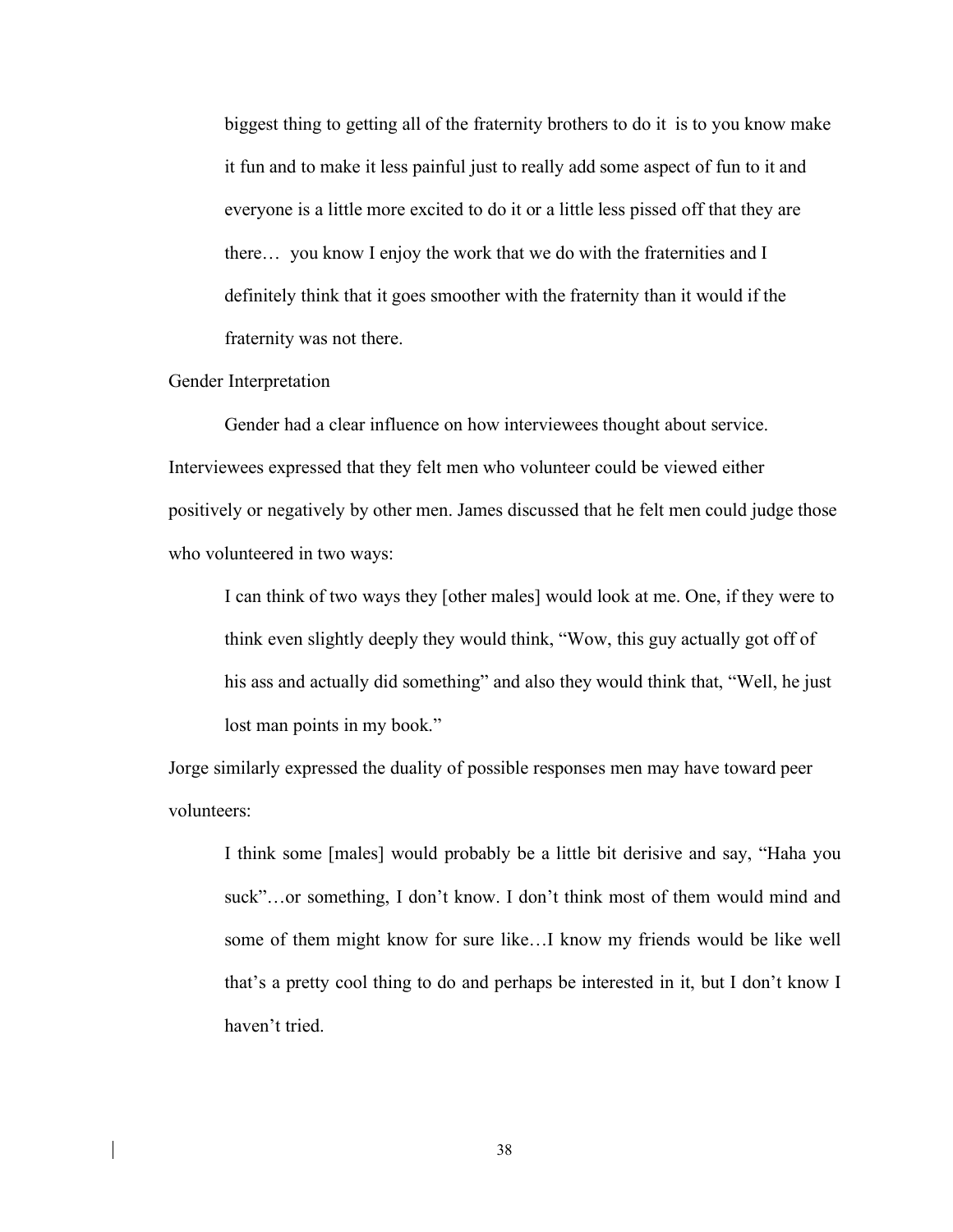Dan explained the response he would receive from men if he volunteered would depend on the individual.

There are probably some [males] who would be jealous without knowing it and they might criticize you because they were trying to protect their own image and I don't know what I am saying but like it is kind of like, "Oh, I don't do it,"… so if I reflect it on him as like that is kind of strange and why do you volunteer, just to make him feel weird about what he is doing because you don't do it. There are some people like that, but I am sure there are others and there are definitely others, who would respect it and would want to do the same and it just depends on the type of guy.

While respondents discussed both positive and negative ways they could be viewed by other men if they decided to volunteer, some interviewees explained that they felt their volunteerism would only be seen in a positive light. Dylan felt that volunteerism was an admirable activity and would commend other men who serve:

If I was not doing it [volunteering] and I saw someone else doing it and would think that they were a step above me because they are getting out and volunteering and giving to other people.

Another respondent, James, considered men who volunteered productive, cool, and constructive:

If I saw another guy going working for Habitat for Humanity, I would think that overall it is probably 1) a better person than most guys I know, but also I would count him as one of the most productive men that I know or would like to get to know. He is and is that guy I see over there helping to build a house would and he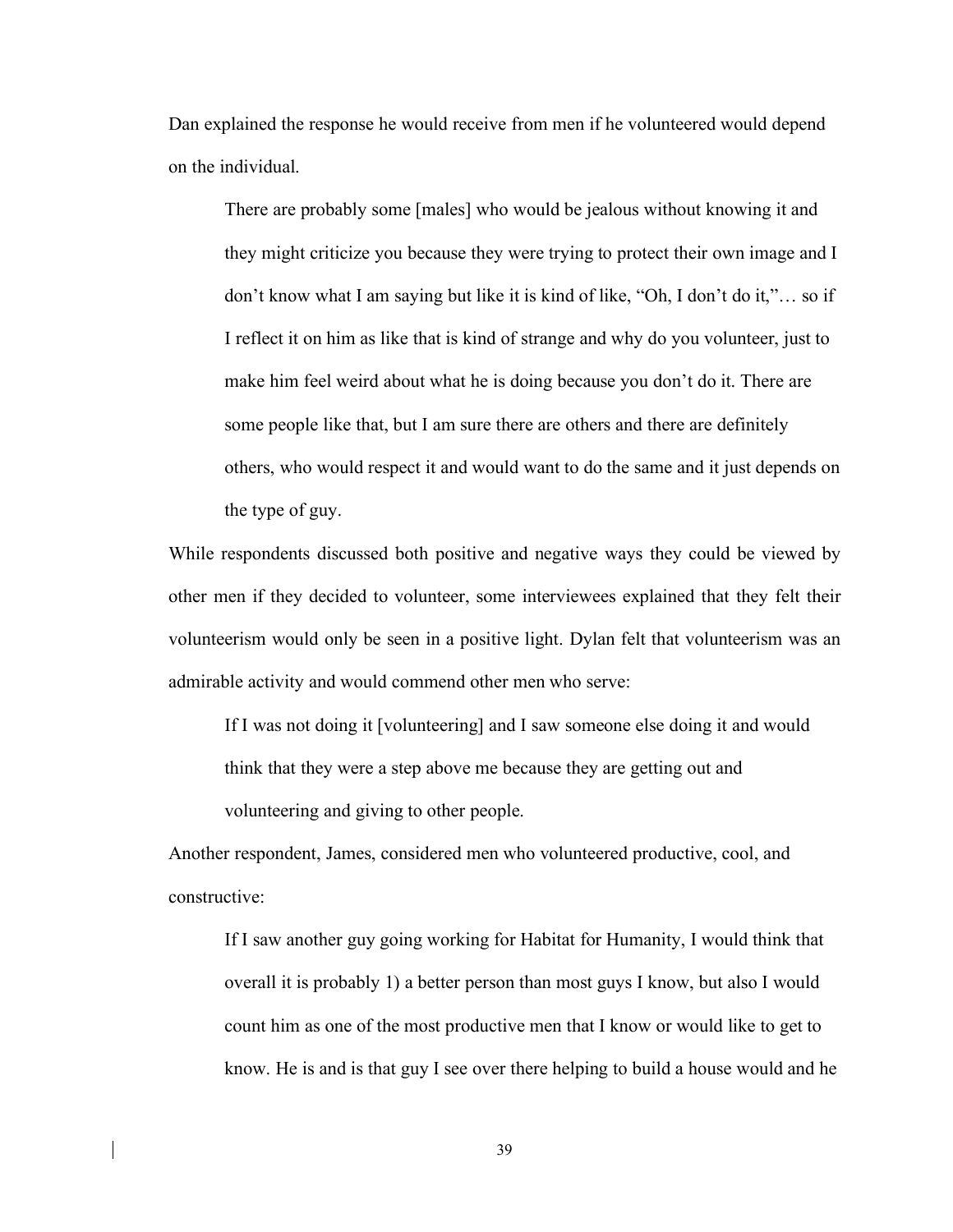would fit my idea of cool because he did something useful, constructive, and helpful to the world at large.

Marty discussed that the response would be positive if he decided to volunteer. This was because many of his friends already participate in volunteer activities. He said:

I don't think that it would be anything and it would be like, "Oh, he is volunteering" and I don't think it would matter because it would not be any specific response from males. From specific people, like a lot of my friends would be like good for you and good job doing that because none of them would think volunteering is bad as I don't think volunteering is bad either and several of them are avid volunteers so they would definitely think it was a good thing.

Positive responses from men toward volunteerism were not as common as the possibly perceived negative critique and judgment respondents discussed. Jorge discussed his own personal experience on a football team where men viewed volunteerism as a negative attribute:

I think some people think doing nice things for others is a bad character trait, I happen to disagree with them immensely. But, I think that some people view doing things for others and at no personal gain to yourself is a detriment, which I consider to be a stupid pig point of view, but I know some people that think that way… I was on the football team for a while and there were some idiots and there are in any particular situation that comes to mind.

John elaborated that he felt some men would see volunteerism as a social weakness:

It is a group, a group that you are classified in…I don't know if I necessarily have that, but it is a feeling that I get from others…Yeah it is like there is some kind of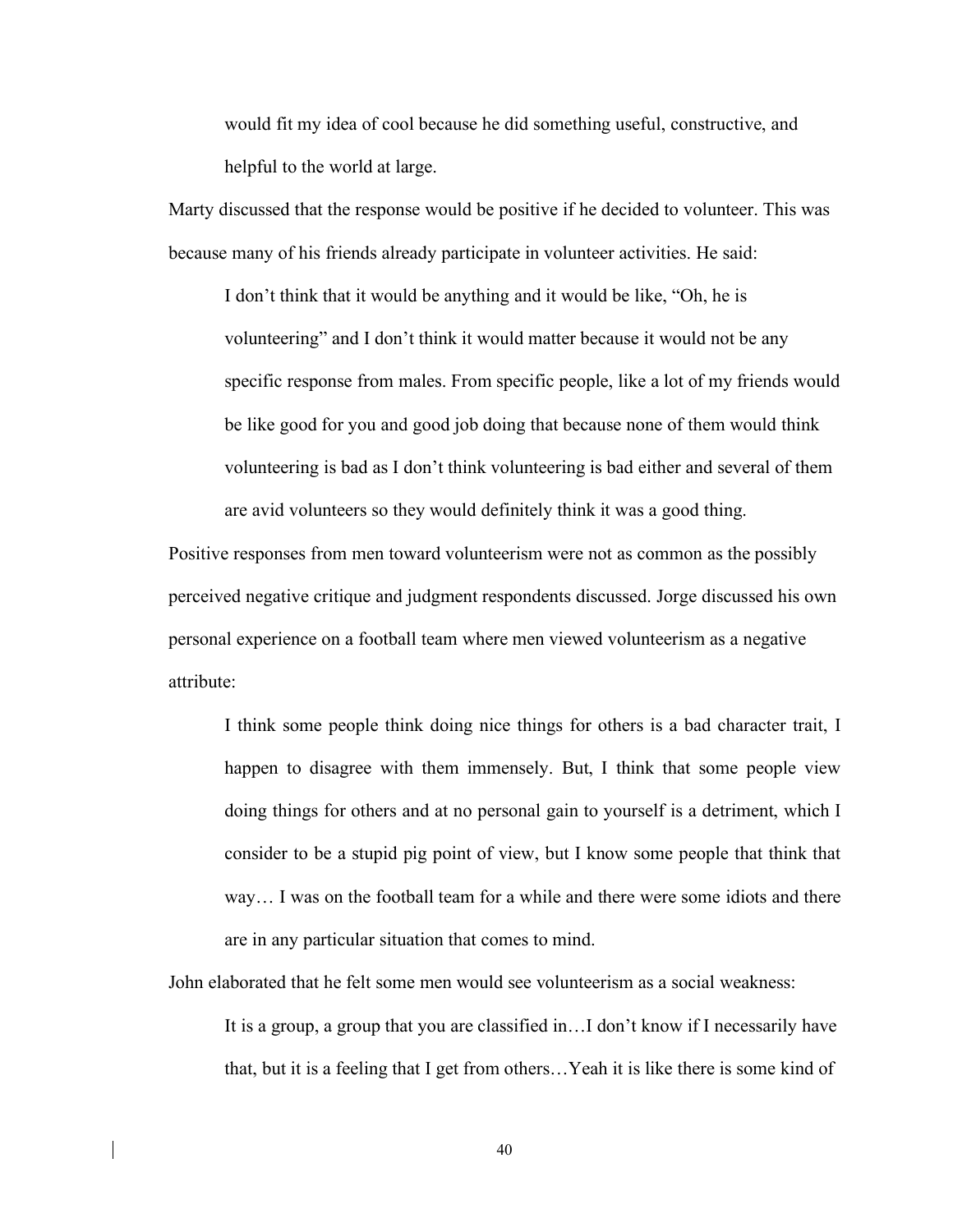weakness there and if a guy is … and it is hard for me because I don't personally feel that way, so it is hard for me to put a word to how I see other people interpret it but I think it is, I think it is kind of a weakness… A social status, like a social status kind of thing, like a social weakness. If somebody is involved in their own things and puts themselves first, then there is a certain like confidence or a cockiness about them. Whereas if there is somebody trying to help others and giving their time and their effort to other people, there is … a certain feeling among people that… not a strength socially.

In addition to being perceived as a bad character trait or negative socially, volunteerism was also viewed as a woman's activity. John explained this stigma during his interview:

Well there is definitely, from my subjective perspective, there is definitely a stigma among males our age I think… that it [volunteerism] is more of a feminine sort of gathering you know? I don't know if I would definitely be viewed differently as a person or as an individual among people who like knew me or whatever you know or people who had other things to base me off of, but if purely going off of – this guy volunteers then this is going to be and it is going  $\ldots$ and I think there is an assumption of a lack of masculinity there and for some strange reason.

Douglas also discussed how volunteerism is often perceived as an activity more suited for women:

I think sometimes, and I don't know why, but it seems like it [volunteerism] has been given almost a female kind of notion that they are more acceptable to volunteer and I almost think, to be honest, that some people would think that,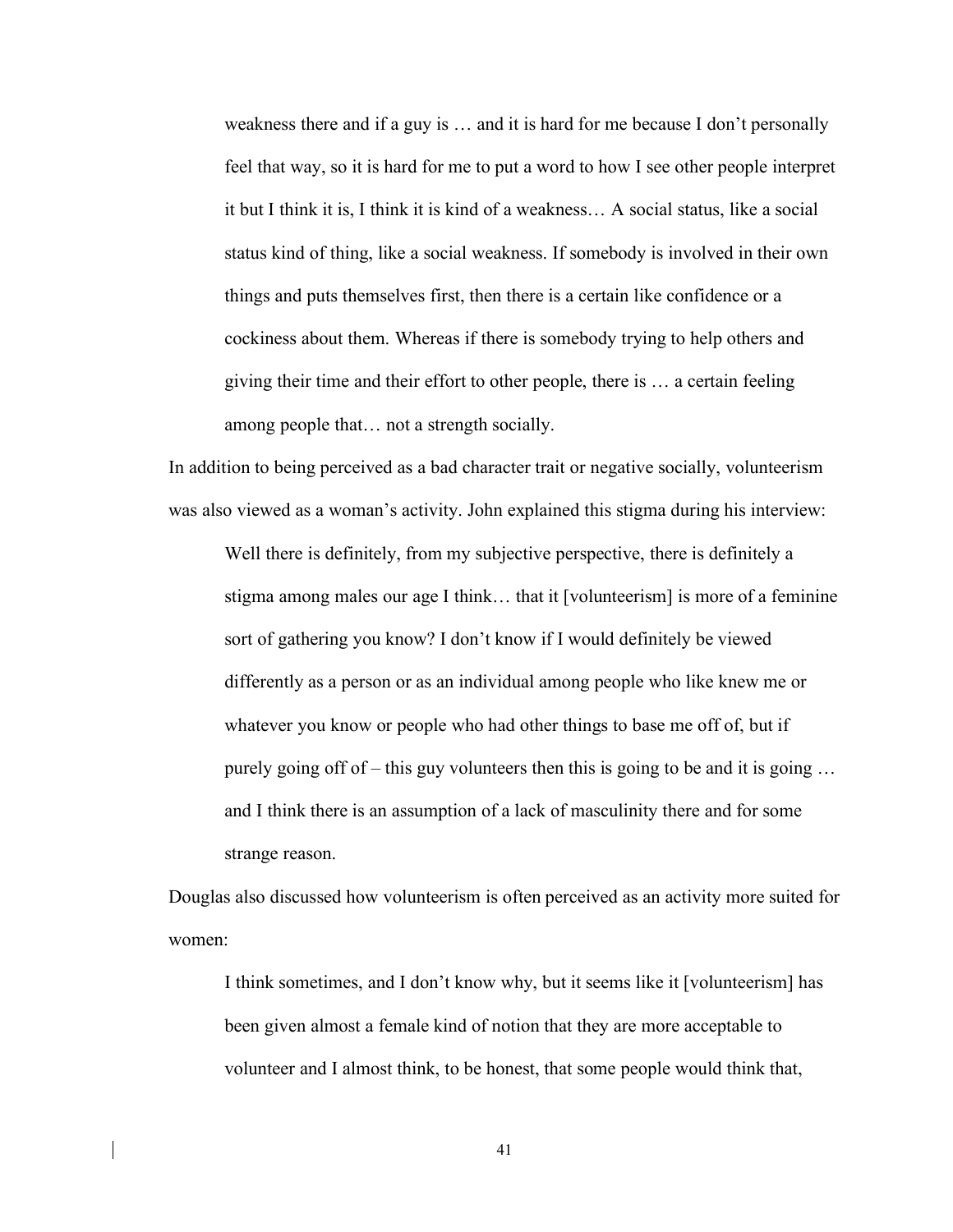"Well look at him trying to be a goodie two shoes kind of person volunteering and doing nice things," but personally I would not view other people like that, but I know that there are a lot of people that might. And so I guess that is what they might think that you are not cool or whatever and I don't really know how to phrase it but people might think differently of you…I don't know. I just know that is how it is and I can't think of why and maybe people don't like the idea of working for no pay [and] they think you might be stupid for doing something like that… almost like they would think of you like as less of a man.

During his interview, Douglas also gave an example in high school where men discredited volunteerism:

 I know a lot of people, like with sports and stuff, well; I guess I am trying to think of back in high school when some kids decided not to go [volunteer] and like they said, "Well that is stupid, why do you want to do that?" But they did not really say why and I think they were just trying to find an excuse to do whatever they wanted instead of doing something for someone else.

This example also elucidated to certain suspiciousness among men toward those who volunteer. Austin felt similarly about the possible suspicion men may receive if they volunteer. He explained:

I think other guys might think of it as, "Why are you doing that?" You know you could definitely get some strange looks and some people would just mind their own and not ask questions, but I definitely think I have a few friends who would be like what are you doing and why don't you go do this with us instead… I really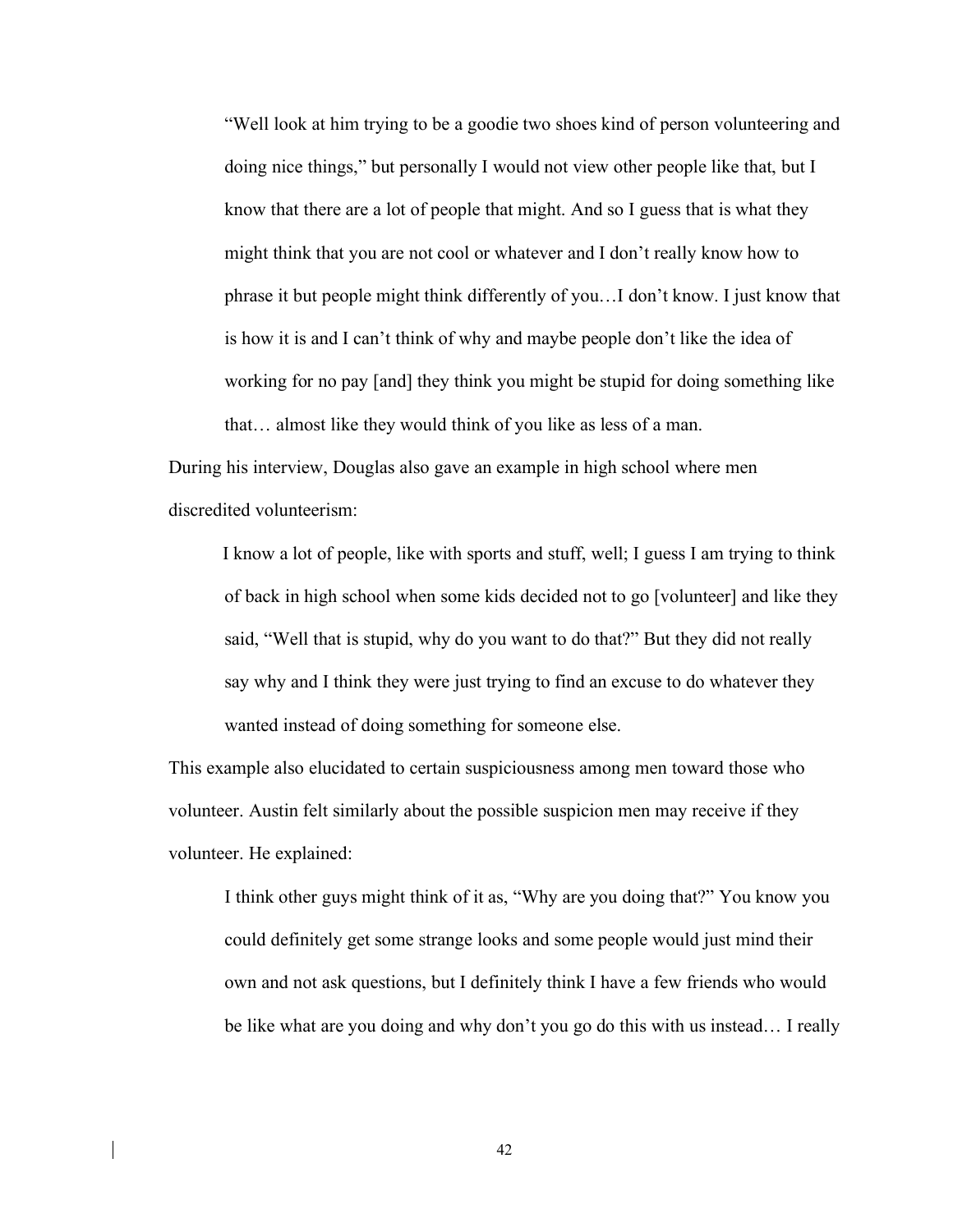don't know why that would be, but I could definitely see getting those weird looks for it.

Among women, however, Austin explained the same suspicion would not exist:

I think there is a possibility that you might get the same weird look like, "Oh why are you going to volunteer," but at the same time I think girls would be more like oh that is nice, you know good for you and you are doing something nice and I think they might view that a little easier than guys might.

The difference in perception between both men and women was clear in the interviewees' responses. While the men displayed both positive and negative critique of other men who volunteer, the response to how women would view men who volunteer yielded significantly better remarks. Dylan felt that women generally respect those individuals who volunteer more than men:

I definitely think they [females] would have more respect for the guys that do get out and volunteer for others compared to the people that don't get out and volunteer…just because they are willing to give to the people that can't do it and that they are willing to put themselves to the side and put someone else first. James also felt women would view men who volunteered positively:

Yeah they…think differently and they would also see that, wow, this lazy bum actually got off of his ass and did something, but they would also probably see it in a slightly less harsh fashion and probably they would see it as getting something done in the world. I am not claiming to know how women think, I have no idea whatsoever, but from what I can imagine which, granted is not very much…they think that he is doing something useful and something humanitarian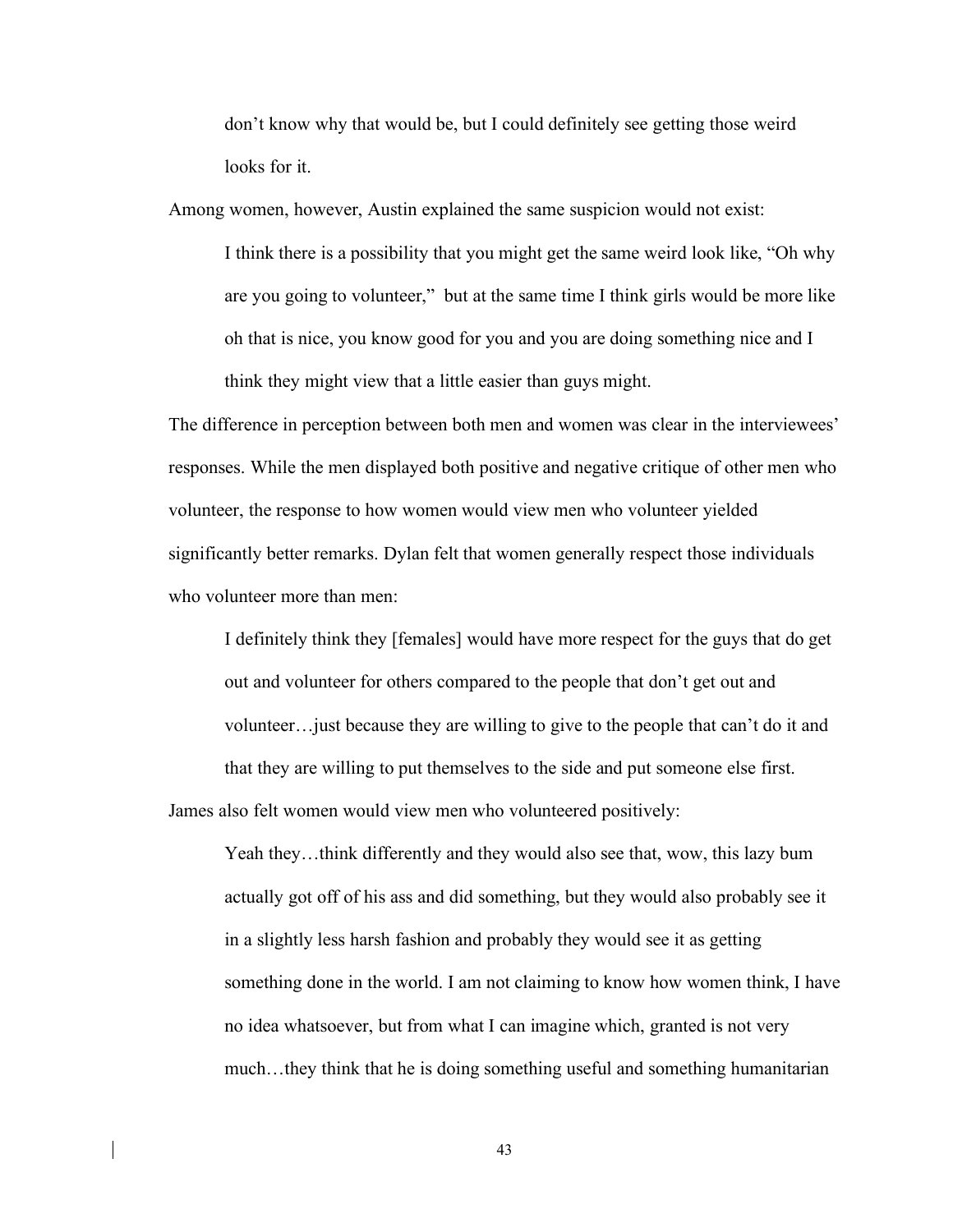or something to help some kind of organization or another and they would think it is more of a good thing than the males' point of view.

Individuals also felt women would be less critical of men who volunteer. Dan explained: I would assume they [women] would be less judgmental and see it [volunteerism] purely as a good thing…Like I was saying with the guys that they would… just to mask their own lack of volunteering they try to spin it off as he is strange because he is volunteering instead of it is just a good thing volunteering and like a girl might. I don't know if that is sexist, but I assume that with my experience that girls would just purely see it as a good thing to volunteer.

Douglas felt this was because of the emotional tendencies of women. He said:

I actually think there would be less criticism from females to other females for volunteering because they generally seem to be more emotional and it is nice that you are helping them out. But guys are just different.

Jorge felt similarly that the nurturing nature caused women to view men who volunteered more positively than men:

I think a female would look at it [volunteerism] towards something… that you are doing something good. Pretty much universally, as is the general female viewpoint according to sciences and things helping others is a good thing and being nurturing and I think that probably has some basis in it but, overall I would probably say they do it much more positively even if they were to view it negatively and rather than say it is a totally horrible thing they are seeing it for different reasons.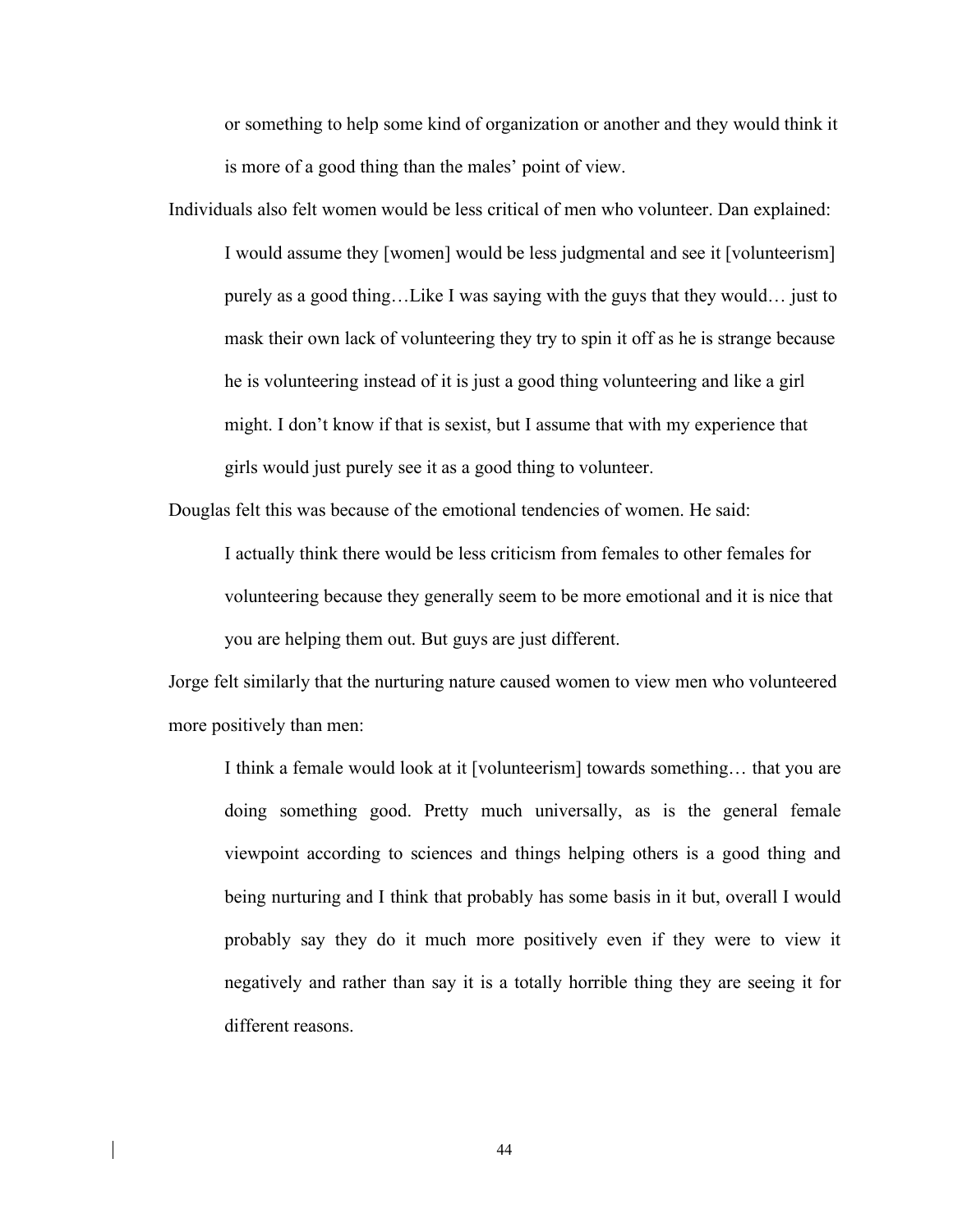Interviewees also explained that they thought volunteerism would improve how women viewed them and increase their status. One interviewee, John, discussed how women would view men who volunteer as good people:

There is something positive about it [volunteerism] and a willingness to help others, but for some reason I think among males, it is viewed as a weakness. Whereas females would, I think would be more inclined… or I guess and I don't want to say stereotype, but the females would be more inclined to view you as a good person and maybe a certain type of guy, you know? That certain type of guy and not like a guy like who is and is more involved with himself and more involved with his things, you know, his personal life.

Not being involved in oneself was another positive reaction respondents expressed that they felt women might feel toward men who volunteer. In Austin's explanation this was a clear possibility:

And they would be more apt to be accepting of the fact that you have gone out and done this volunteer work you know and, "Oh, wow you did something nice for the community and you were not just thinking about yourself" and it kind of good for you kind of thing.

Marty also felt volunteering would make him more likable among women. Among the majority of men, Marty felt volunteerism would get little attention or applause:

I think that they [women] would be like, "Oh he is a good guy and he is really helping everything out" and like they would probably look at me in a more likable way and just think I am an all around better person… I think males could take it or leave it and would be like think it is a good thing and be like ok good job you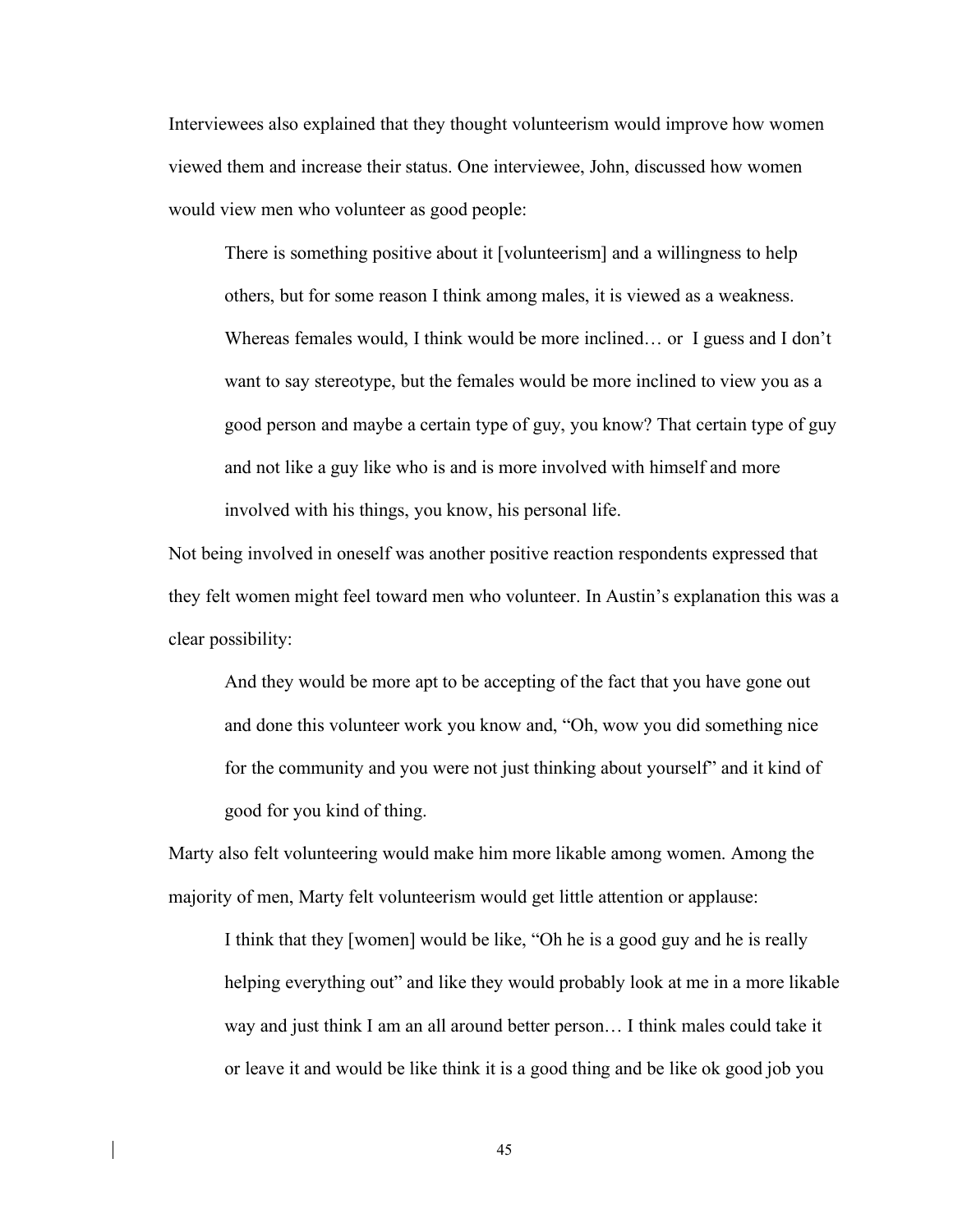are volunteering, but they would and if I was not volunteering they would not think any less of me or any more of me, except for a few males and some of my friends who would say that you are doing really good by doing that. But I think overall there would be a different response from females who would and the majority of them would find me in a more likable way after volunteering.

Another interviewee, Roberto, thought of volunteerism as a way to make himself more marketable toward women:

I don't think that they [women] would think much different and they would actually think that I do something you know so I am not just a lazy bum and so that is on the good side…I am pretty sure that if there was a girl that I wanted to date and I needed to convince her somehow, I would probably think of volunteering as a way to like boost my standard.

In addition to believing women would view male volunteers better than other men, participants also believed women were more apt to participate in volunteer work. For many study participants they were unaware of any males who volunteer while in college. When asked if he knew males who volunteered in college, Roberto commented, "I don't know of any," and Douglas explained, "I am sure I know kids who like help out around me but they don't broadcast it or anything and so … I cannot say yes for sure." Dylan was another interviewee who talked about not knowing any males who volunteer.

I am not sure of too many people who do at all. Like I don't know any males that do…and like my girlfriend is the only person I know who volunteers up here because her sorority sets up events for them to do and then the girls themselves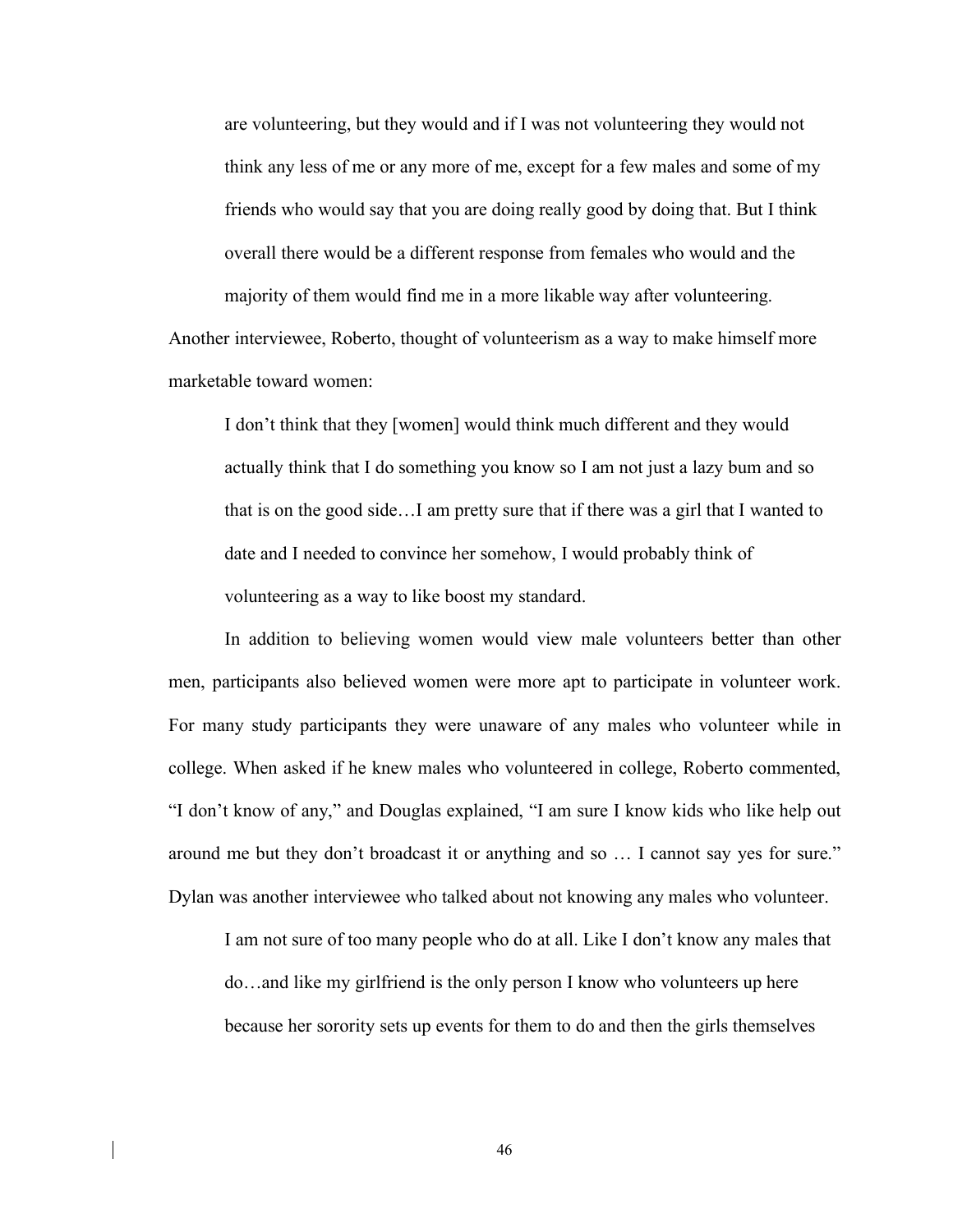pick what they want to do but that is really the only person up here who volunteers at all.

While the majority of interviewees could not think of any males who volunteered, Marty did have a friend participating in Alternative Spring Break:

ASB … that is actually the only big one I can think of… my one friend who is in

ASB and I have several friends, but I have one male friend and like a bunch of friends that are girls who are in Alternative Spring Break.

While some respondents did report having male friends who volunteered, this was a minority rather than a majority. Interviewees explained one reason for this was because women are more connected with their environment. This awareness was something Austin commented on:

I definitely think that… most or some females are more apt to volunteer maybe just because they are more conscious of what is going on around them or things as a whole, while most guys are focused on what is going on right now.

Awareness of their surroundings and being responsive to that awareness was something Dan also discussed:

Females tend to be more sympathetic in many aspects and guys tend to be more focused on what is going on in their lives and not really exploring anything beyond that and like when I see girls that are volunteering it is like they are the type of people that they don't really have a rhythm and they pick up new things and really exploring whereas the guys that don't volunteer [if] they have a routine it is like just classes and things they like to do on weekends and maybe a few spontaneous things here and there.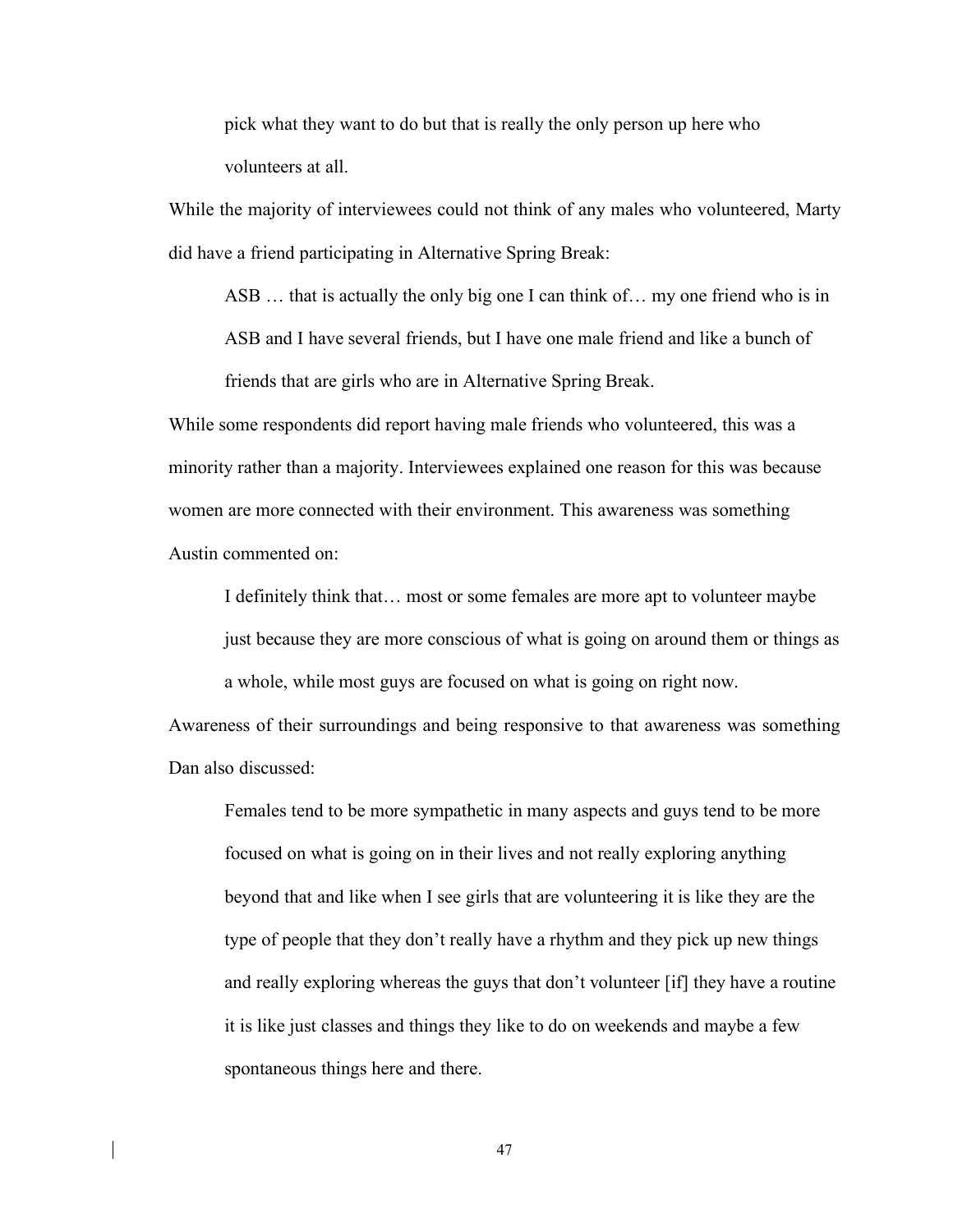In addition to being perceived as a bad character trait, volunteerism was also viewed as female activity. This idea of women's work was cited by John.

I don't know if you can trace it biologically, or culturally, or whatever, but I think in masculinity there is a root there and maybe it is that women are more inclined to be social organisms, social creatures and can maybe more easily have more social lubricant you know that they can [combine] their efforts easier because they can communicate better and maybe there is that, but I think among guys it is harder because guys are more ... especially certain types of guys are more take charge rather than here is what you got to do and here is how you can help and here is your part in it and here is your role. Yeah, I think there is a certain interpretation that comes with volunteering that you are turning over some of your effort and your time to be instructed on what to do, told what to do, and I don't think that goes well for guys and guys who are in college or guys that I know. Like a lot of guys I don't think would be interested in that, you know? You know if maybe they felt that it was more beneficial to them then they would not have that feeling, but I think that the more masculine guys, or the guys you would consider more masculine, or like the social idea of masculinity [they] don't do that and they are much more involved with themselves.

John explained that men do not feel the same connection to their community that women do and lack the feeling of being a community member:

I think it comes down to a social thing…It involves the social workings of men and the social workings of women and I think in college… we are not yet a part of the world and you know we are still learning and we don't have a job and I don't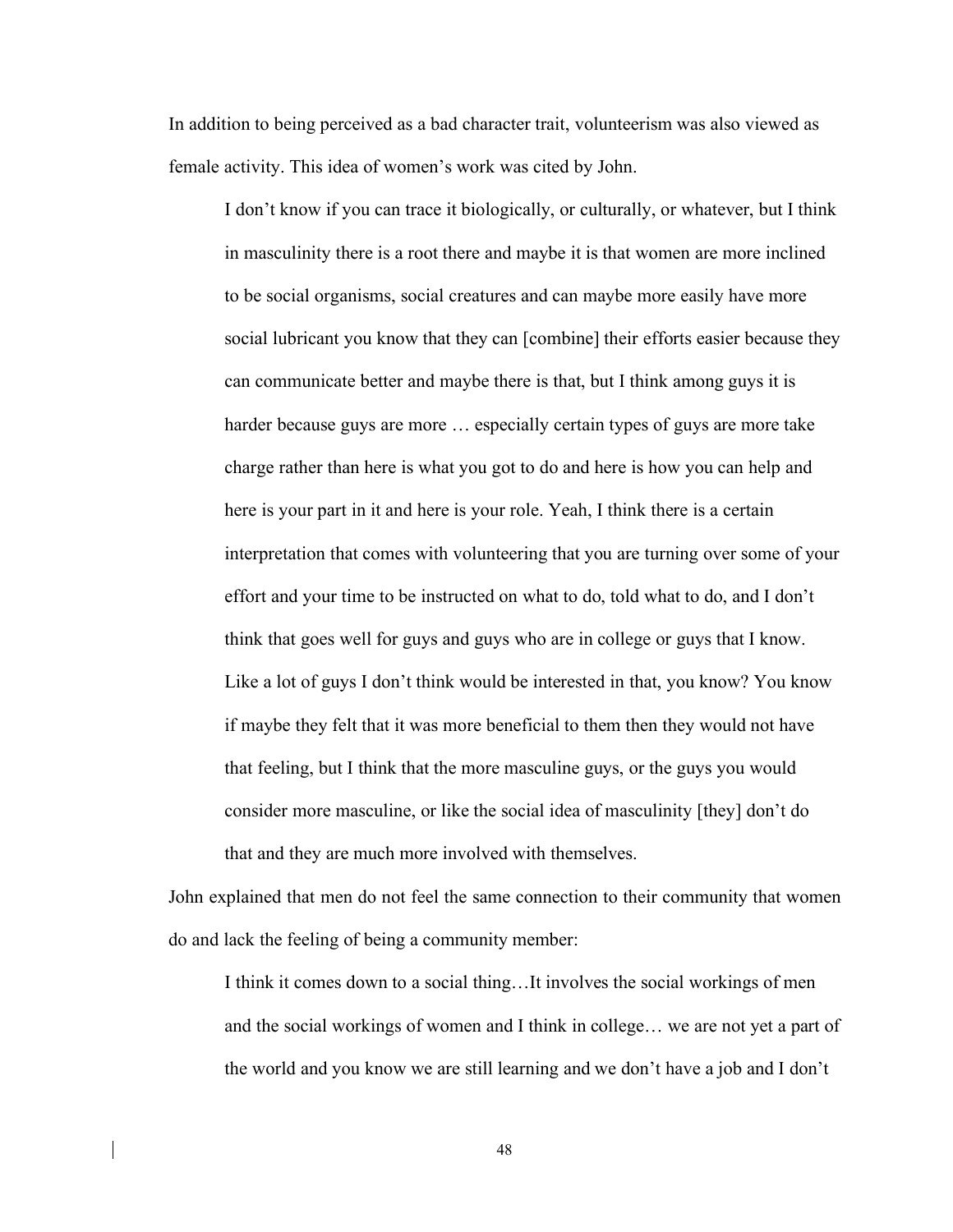think we have claimed our community all of the way. And I think maybe girls do that sooner. Maybe there is more of a sense of being a part of a community and helping and [that is] maybe why helping out that community is a positive thing for them…opposed to guys who have not yet done that and I think it is to admit that you are a part of something bigger than yourself, [it] might be an ego thing and

might be an ego thing for guys. You know? I think that is what it comes down to. Maturity also was a factor that men considered when discussing why females may be more involved. From Matt's experience, maturity, time management, community membership, and being able to look past the present into the future, all contribute to women being more apt toward volunteering:

I think that women are more mature mentally than guys are and their time management skills generally speaking are more developed than guys are so they are able to manage their time and get their work done more efficiently since they have that, since they do that they are able to have more time generally speaking and since they have more time they have more opportunity to you know take a step back from school and look around and say, oh ok this that or the other and generally speaking it seems like the females I know look forward past the next day more than males do so when they are looking forward they say, oh I am trying to get into this grad school and if I have a lot of volunteer hours or if I have this that or the other it's going to look good on a paper, so that's why they will say oh ok I will go ahead and volunteer.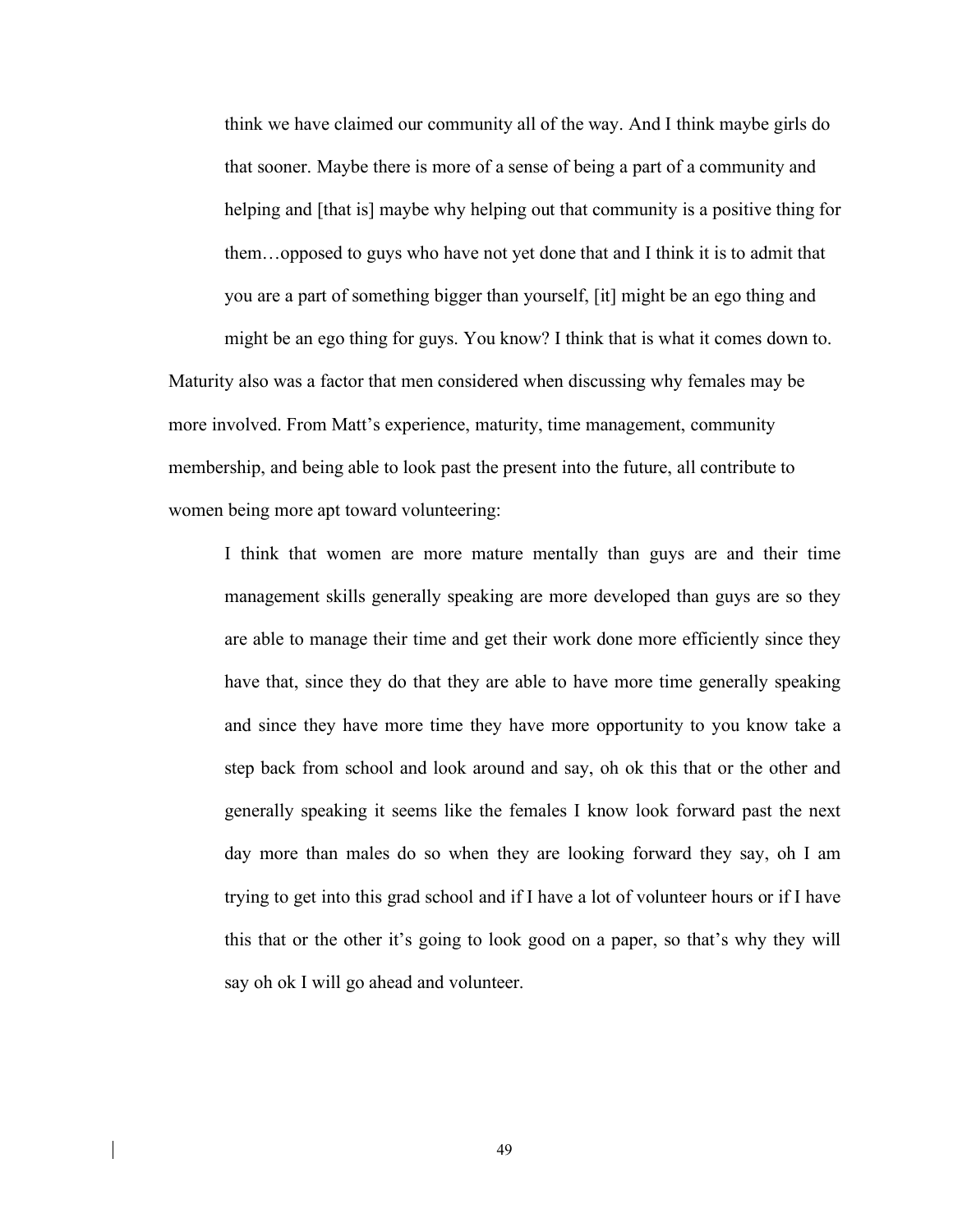Matt felt men lack many of these qualities from his experience and observation:

Yeah, I think guys generally speaking do not look that far ahead. Like I might but, I mean I don't act on it obviously because I am here but it just seems the amount of people that I see in my freshman dorm that I am just surprised made it this far it's pretty astounding and they do stuff like Oh ok, let's get drunk on the weekends and jump off of our beds onto the floor and get like burned on the face from the tile and they just like stab a fridge and it glanced off into their hand and they had to call an ambulance and I mean it just like really stupid stuff and I don't see that happening to girls…I think they [women] are more mature in this age group. I think you would see it less and less if you went to the sophomore or junior, senior dorms or apartments.

Elaborating on the maturity difference between males and females in college Matt explained:

Basically it's like if you are going from zero to the number ten you can't go past ten, ten being you know the maturity level that most adults are at, so when the female population would generally reach on average 10 the guys' population might be at like I don't know 8.5… females cannot go past that and so the guys can go up to ten as well. So after several years or whatever they will both be at the same level…. I see a lot of people that do stuff like go out and get completely drunk and loud and get caught by the police all the time and I just don't understand it I don't see why they do it I mean go to Canada, go to Mexico, go into your garage, go to a club, don't go to your dorm and drink. I mean you just want to walk up to them and go (SLAP) you're retarded. I mean girls do that as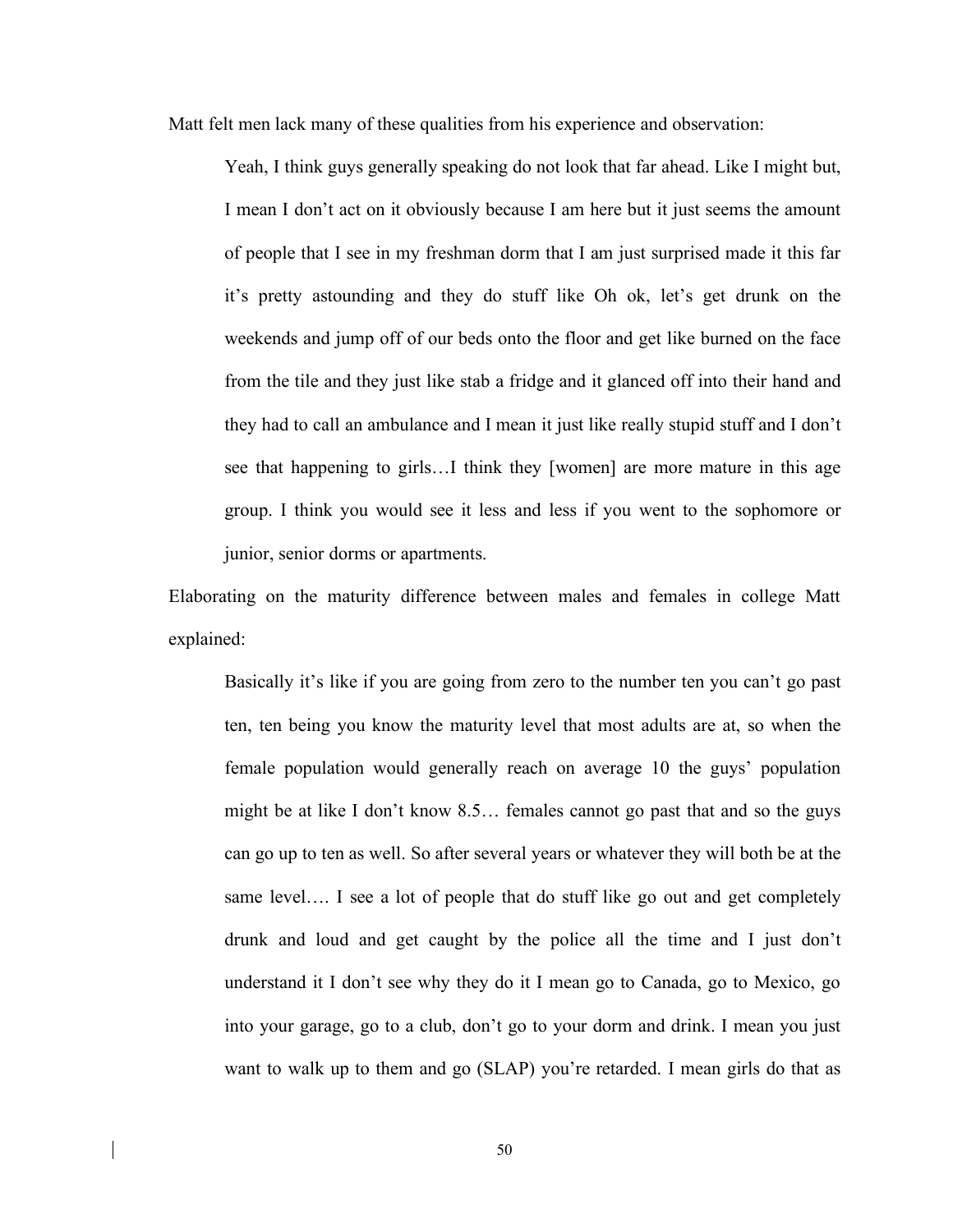well but I see more guys like being loud and being like really... see girls are more like introverted guys are more like oh ok we are going to throw water balloon condoms at people outside and cause problems.

For Jorge, his explanation toward why females volunteer more than males centered on identity:

I suppose it has to do with more identity issues, that females can more readily identify themselves with a situation whether it be someone else's situation or their own or they can more readily visualize themselves being in that situation saying, "Hey I kind of would like someone else to help me out if I was like that." Cause, I know that I can be like if I was in a car crash I would want some transfusion blood, but I think that perhaps for a female perspective there would be a lot more emotional attachment to that particular thing and they could visualize how that person would feel if they were in a middle of a car crash and smashed and bleeding a lot more than perhaps I would be able to, but I am not certain, but that would be a decent guess I suppose.

It was also suggested by Jorge that women may find volunteerism therapeutic or see more connections between volunteerism and their life experience:

I know a lot of guys hang out in groups and a lot of girls hang out in groups and I do know more girls who have volunteered than guys by a large majority but, I don't know why. A lot of my people who I know have other things going on in their lives besides class work so, I suppose that could be an issue… because one of my friends was sexually assaulted as a small child and she works with the Touchstone Center and the Counseling Center and another friend helped her, that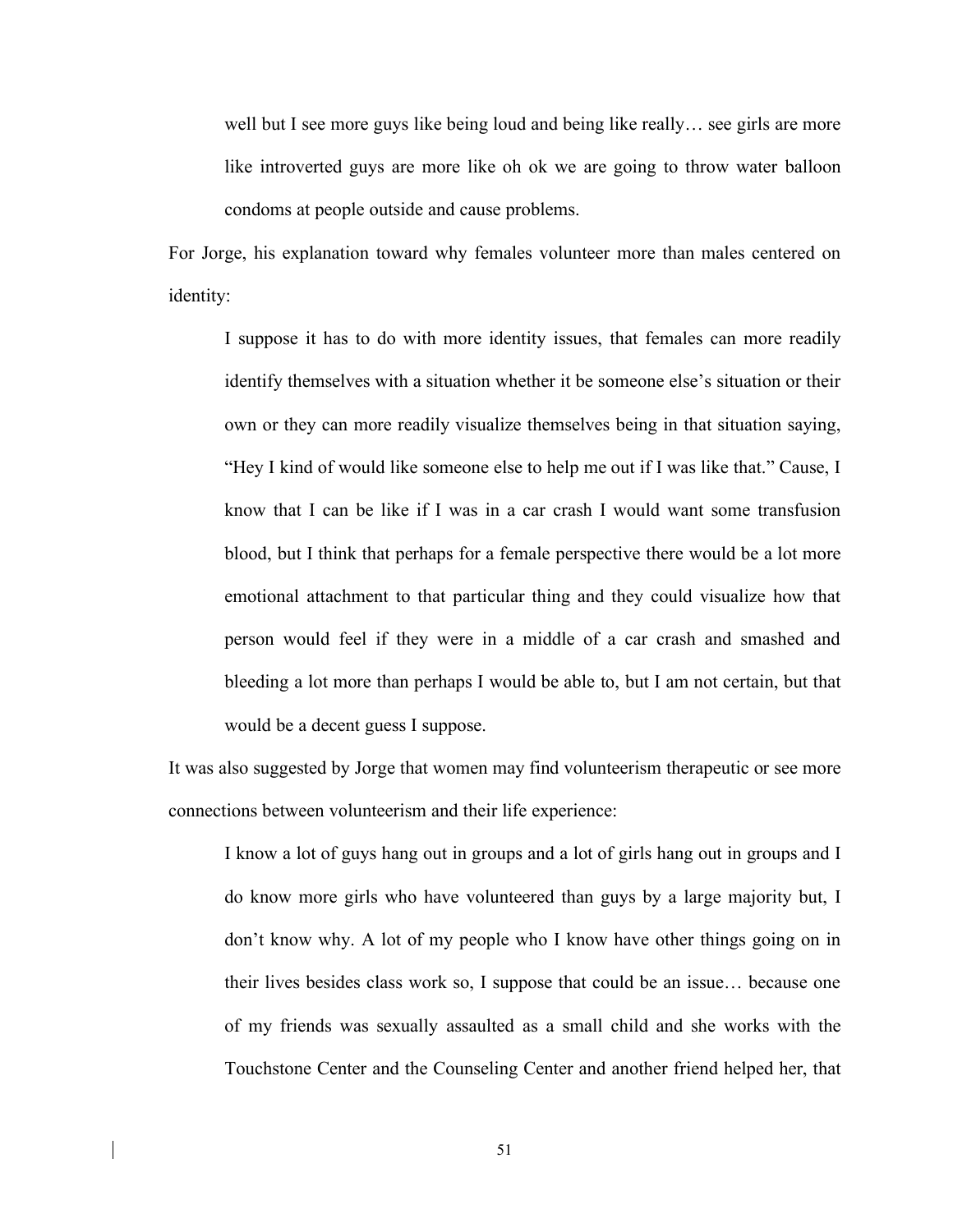other friend with a lot of her issues she has gone through and they have both gone and volunteered.

Jorge also felt women would be more in tuned with the benefits of volunteerism and could become more emotionally invested:

I think females would have an easier time understanding the potential of volunteering and the potential for them to feel good about it maybe a little more than males would be. So I think a lot of the males lack a large portion of emotional fantasy or ability to think emotionally for the future. That was maybe being bias but I think a lot of females could be like "You know what I feel good about doing this and now that made me feel good about myself and I should do this" rather than "Well it will take some of my time so I won't do it" which I could see happening much easier from a male's view than from a female view.

Douglas felt judgment of peers may influence men not to volunteer while women may be more inclined because of emotions:

I think it is almost because a lot of the guys almost fall into the peer pressure aspect where they might think their friends might think less of them or think differently of them, but where girls, like I said again, are more emotional and oh that is nice that you are helping them out so I would believe that is true…Like we talked about with them almost judging them or looking at them different or you are stupid, why would you want to waste your time doing that when you are not even getting paid. Um… probably personally a lack of time. A lot of people are pretty busy, but then again there are people who choose to offer for more time and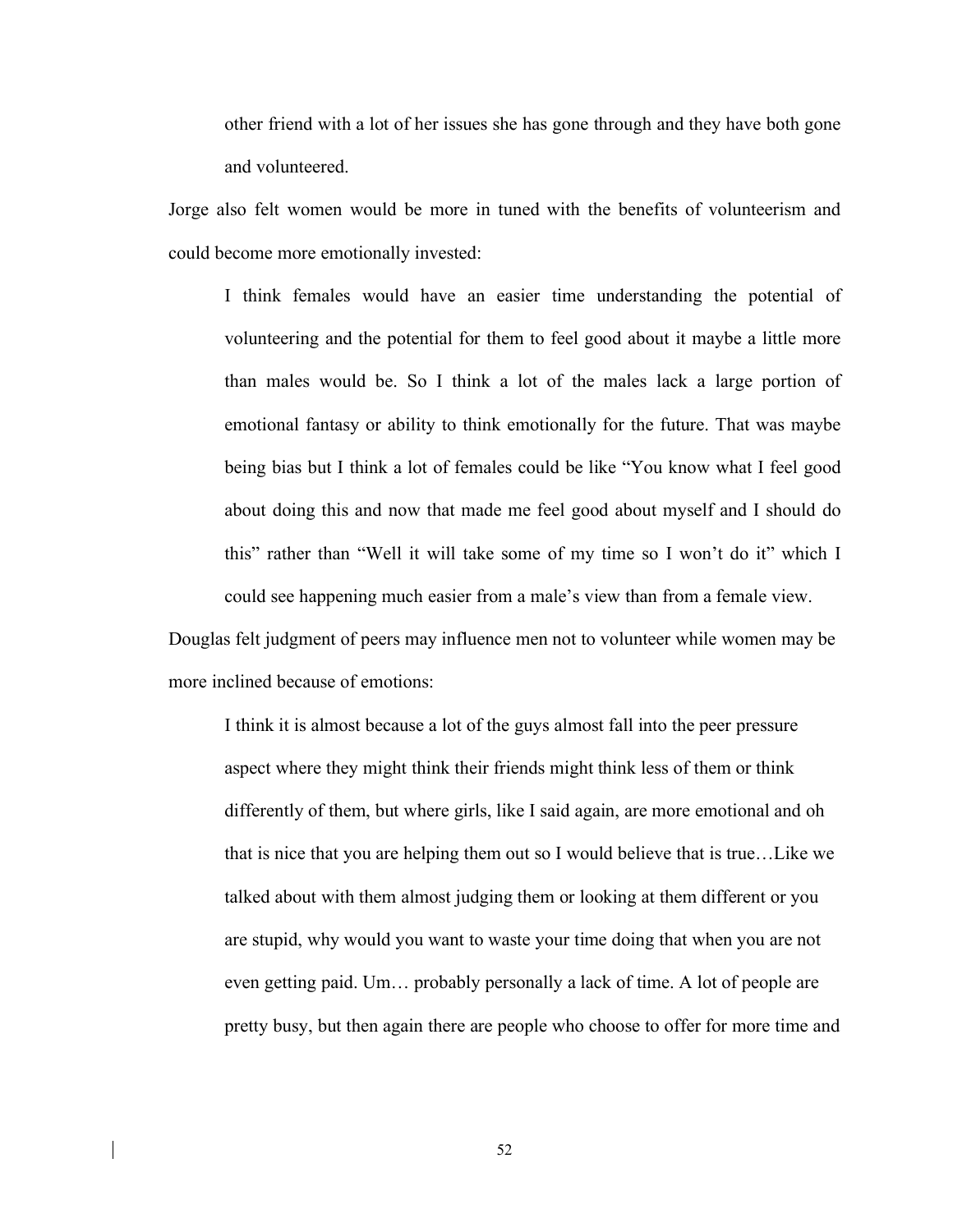I can't really think of one more but those would be the two biggest ones that I would see.

#### DISCUSSION

Findings from this study assist in the understanding of first-year male college students at Land Grant University in relation to their lack of volunteerism. Findings emanating from this study provide further understanding of factors impacting first-year men's volunteerism at this institution, and suggestions are provided to educators for improving interest among this population.

Sub-Question 1: What Motivators Contribute to or Detract from Volunteerism Among First-Year Men at LGU?

In this study, lack of time was the most significant factor deterring these first-year men from volunteering. Perception of time was discussed by the majority of participants who explained that they had no time. This sentiment was due mainly to the workload students were required to accomplish for their classes. Feeling there was a lack of time confirms previous research, which similarly discussed time as a factor deterring male volunteerism (Claxton-Oldfield, Claxton-Oldfield, & Guigne, 2009). While some men in this study explained all they do is study, the majority of men discussed playing video games and partying during their free time. Lack of motivation and interest toward service most likely accounts for participants' perceived lack of time for volunteering (Sax, 2008).

Motivation also had an impact on volunteerism among study participants. Prior to college, students were motivated by parents, friends, coaches, and teachers to volunteer. Required volunteer service in high school also provided motivation. High school service was required for the majority of participants confirming Engle's (2004) finding that many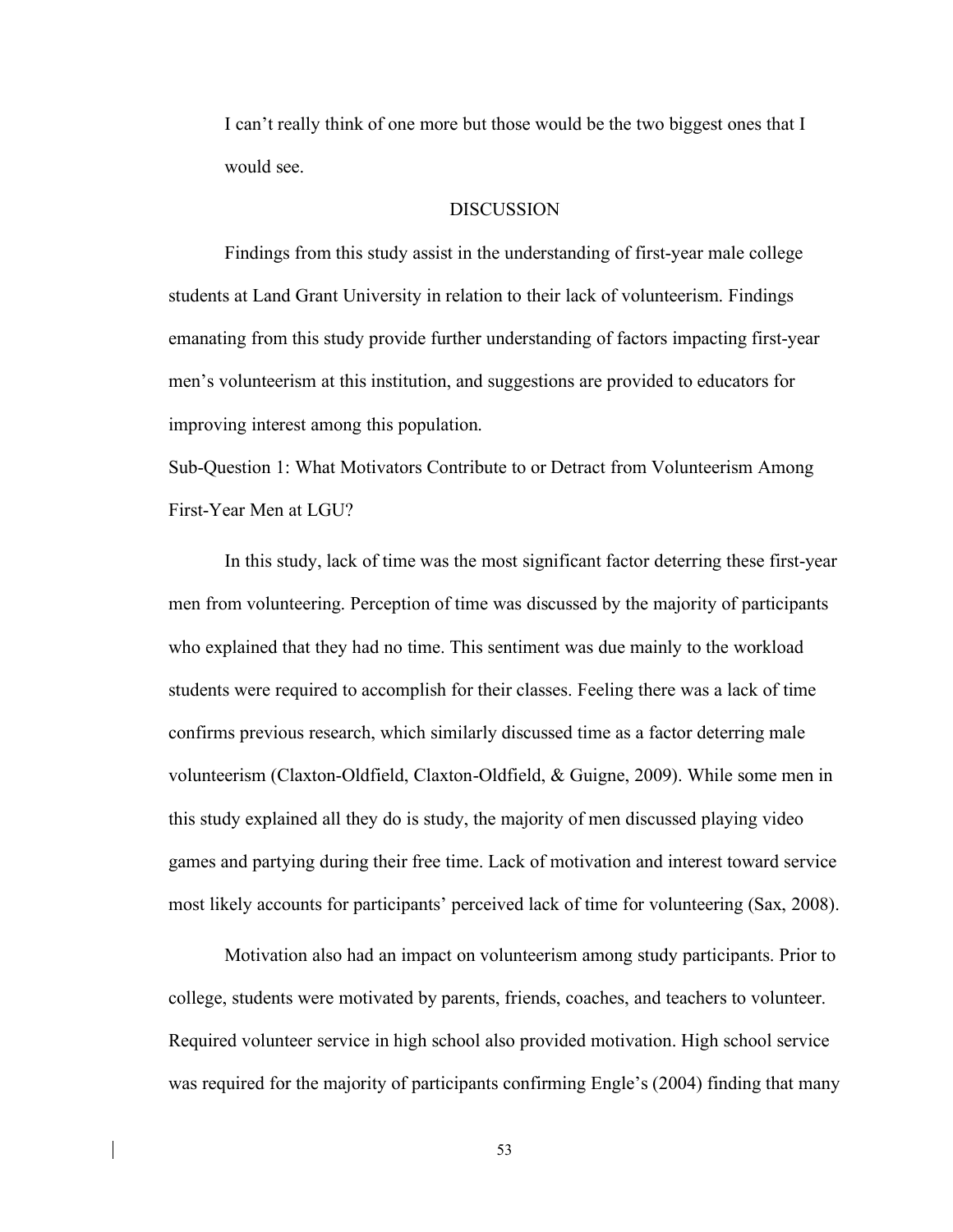high schools have a service requirement. Prospective college students also became motivated to volunteer during high school because of college recruitment requirements. The majority of these motivators become absent after college enrollment. Motivation often changes from having extrinsic sources to a more intrinsic focus. The lack of male interest toward becoming involved (O'Brien, Sedlacek, & Kandell, 1994), in addition to men having less altruistic tendencies (Burns, Reid, Toncar, Anderson, & Wells, 2008), help explain the absence of motivation toward wanting to become a volunteer. At the same time, however, these findings refute those of Sax (2008) in that volunteering behaviors in high school did not translate into continued volunteer behaviors in college. This difference could be due to a lack of outside motivation and encouragement males experience as first-year students.

Another explanation for the mismatch between high school and college volunteer behaviors could be explained by many of the respondents' conceptualization of volunteerism equaling a lack of perceived fun. While college was thought to be a fun and exciting experience, volunteerism was not considered in this interpretation. Male gender roles and the stereotypical gender division between men and women may influence male opinion of what is fun and obligatory. Social role theory would support men being disinterested in activities that were not conducive to gender socialization processes (Eagly & Crowley, 1986; Eagly, Wood, & Diekman, 2000). Moreover, as (National Survey of Student Engagement, 2009; Sax, 2008) pointed out, college men may be more inclined to be social and use their free time to participate in activities such as videogames and the like.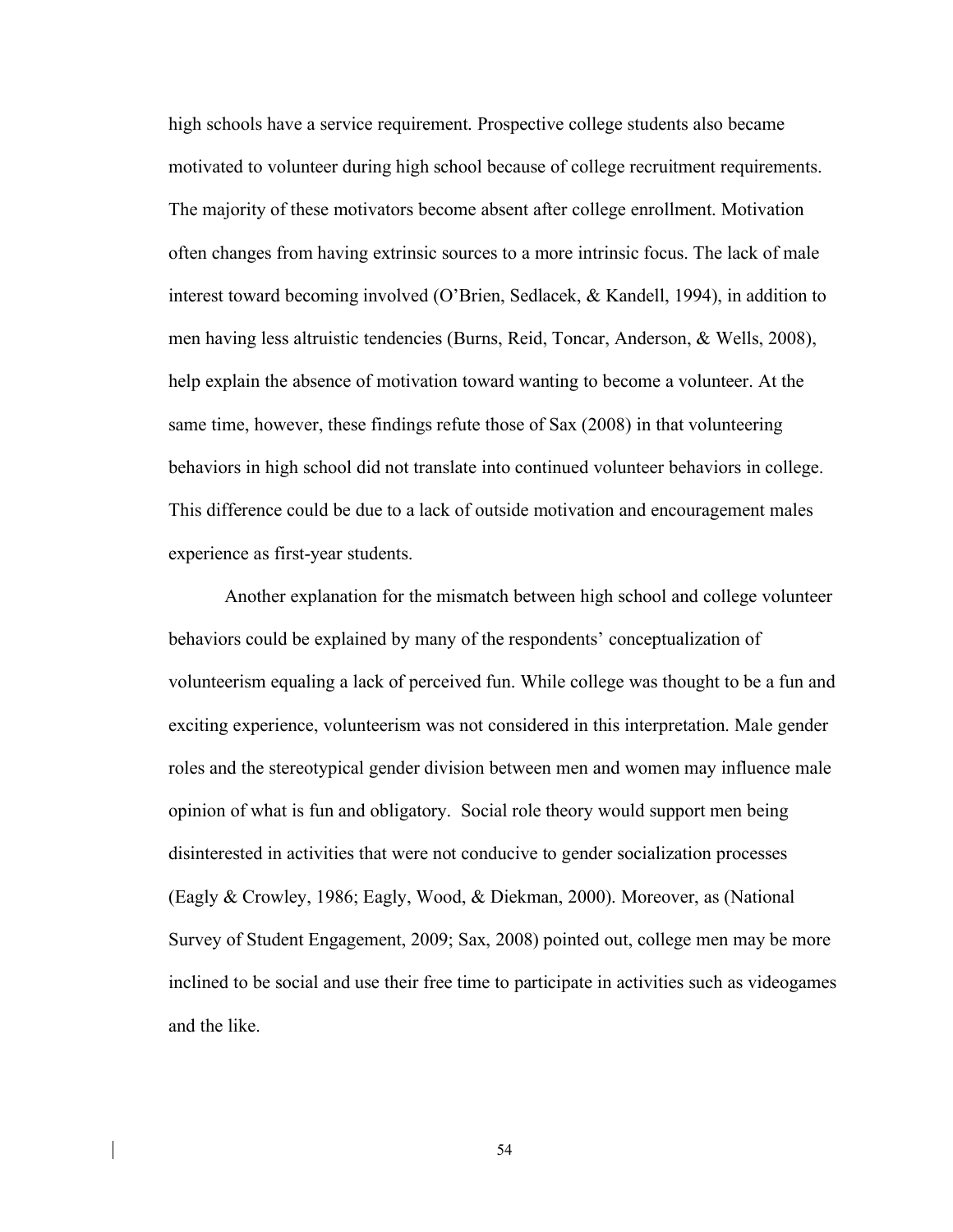Sub-Question 2: How do LGU First-Year Men's Perceptions of their Gender Role Influence Volunteerism?

Findings from this study suggest that gender role does play a role in how men think about volunteerism in college. In addition to many men being apathetic toward volunteerism, participants discussed how volunteer service is often seen as women's work among men and therefore participation in this type of activity is perceived as a social weakness or bad character trait. Interviewees also expressed that other males may view male volunteerism as unnatural and become suspicious of the motivation behind service work. In addition to this judgment, respondents discussed possible criticism from other males and the mentality that volunteering is a waste of time. These findings support the lack of volunteerism among college men (The National Survey of Student Engagement, 2009; Sax, 2008) and support traditionally held gender stereotypes (Bakan, 1966).

Stereotypical roles of men and women were also evident in participants' beliefs of how women would view male volunteers differently. Men believed women would have no suspicion toward male volunteerism, be less critical, and accept the work as a positive experience. In fact, the men interviewed believed that women would generally respect male volunteers, and that volunteering among men would improve their status with women. These beliefs centered on the men's viewpoint that women have emotional tendencies and a nurturing nature. This confirms stereotypical female characterizations that often place women as having nurturing, caring, and communal qualities (Bakan, 1966; Eagly & Crowley, 1986).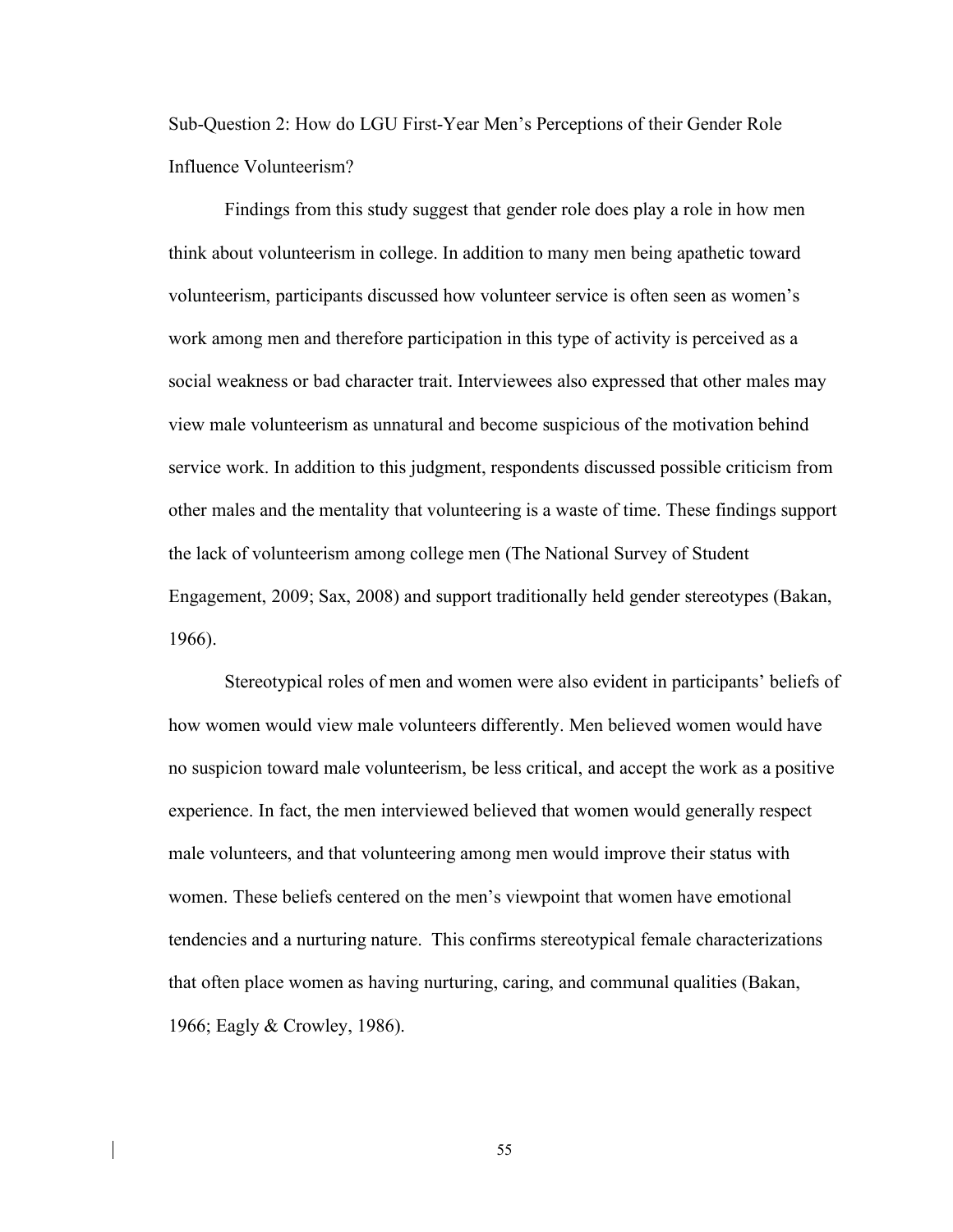Sub-question 3: How does the Culture of LGU Facilitate or Hinder College Student Volunteerism among Men?

Several institutional factors influence volunteer rates including size, location, and religious affiliation (Cruce & Moore, 2007; Korte, 1980; Serow & Dreyden 1990). In addition to these characteristics, several themes emerged that influence willingness to volunteer. As discussed in sub-question 1, first-year students come from a structured environment where volunteerism is motivated by several sources. Entering into a less structured environment where many of these motivators are absent creates a culture nonconducive to volunteer recruitment. This accounts for only a little over half of college males reporting having participated in volunteerism as undergraduates (The National Survey of Student Engagement, 2009).

Also discussed in sub-question 1, students' feelings as though they did not have time negatively influenced their willingness to participate in volunteer work. Lack of time can be attributed partially to the academic nature and demands students felt because of their course load. Many students also reported being unaware of volunteer opportunities in college and lacking the motivation to seek out volunteer opportunities. This confirms earlier research on the lack of male engagement and interest in volunteering (Sax, 2008) and that college may perpetuate stereotypic differences between men and women especially in their behavior and aspiration (Astin, 1993).

# WAYS TO INCREASE VOLUNTEERISM

Several suggestions result from this study to recruit and sustain men as volunteers in the first year at Land Grant University. While these findings are not generalizable, similar institutions may be able to benefit from these recommendations. These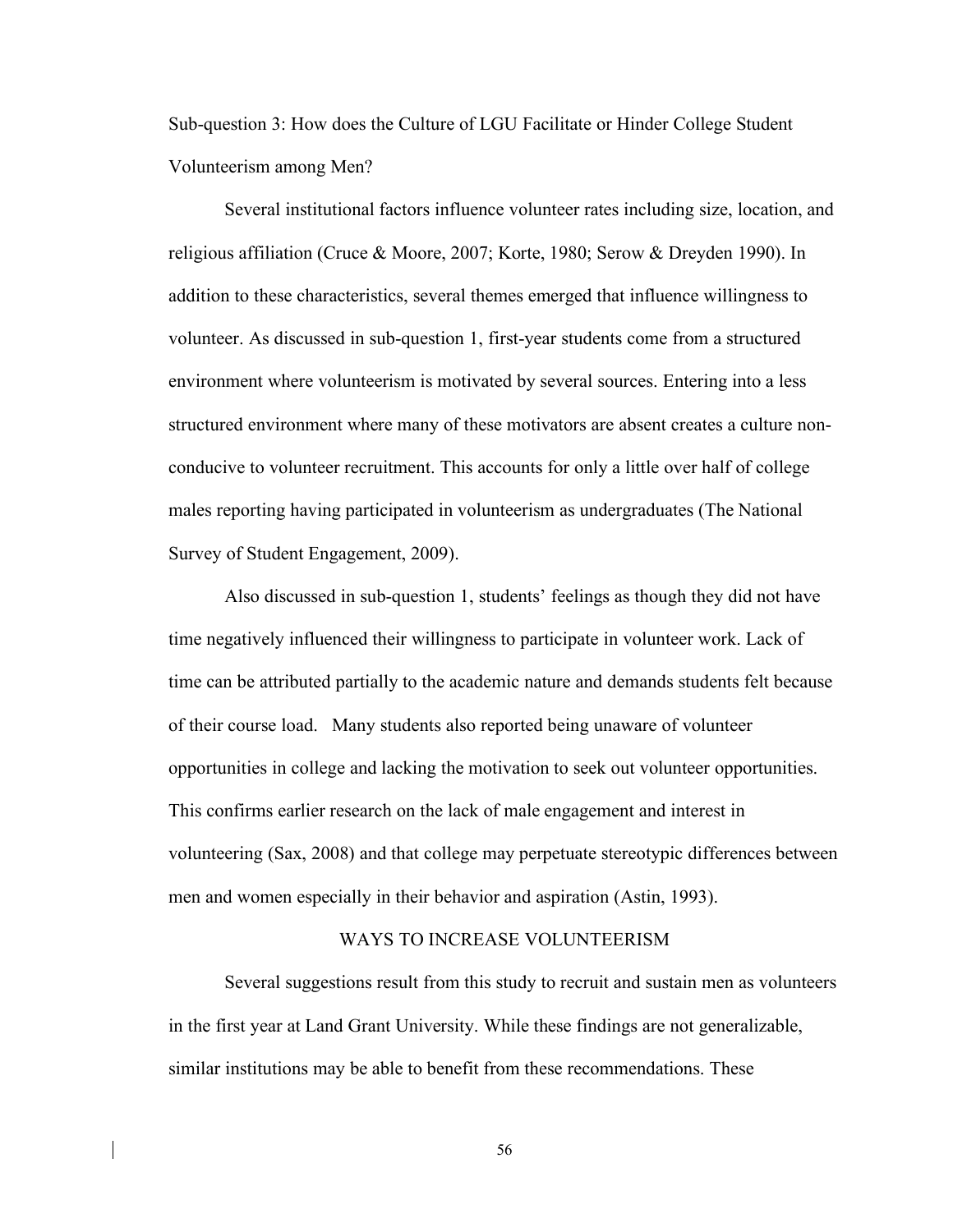suggestions surround several main areas, including (a) time, (b) skills and abilities, (c) incentives, and (d) encouraging other men to volunteer, each discussed in turn below. Time

Time was a significant factor in determining whether these first-year males volunteered. This is understandable because students are coming from high school where the majority of their time was structured, to a less structured, more demanding environment. If men define volunteerism similar to Marty, as "giving your extra time to help for some kind of cause," this could make recruiting volunteers especially difficult. To compensate for the lack of perceived time several suggestions came from the research, including the importance of utilizing the skills of men, offering incentives, and encouraging volunteerism among groups of males.

### Utilize Skills and Abilities

One way to combat the lack of perceived time individuals have is through utilizing time efficiently. This would mean hosting volunteer activities that utilize the skills of volunteers. Study participants explained utilizing their skills during previous volunteer activities increased their enjoyment of the activity and motivated them to continue serving. Utilizing skills and abilities may also make service more purposeful and help counteract gender biases. Matching students with volunteer activities that serve their psychological needs and motives is important (Sibicky, Roberts, Felicelli, & Metz, 1992). Participating in activities at which one excels may increase the individual's enjoyment of the activity and reduce the perceived time spent on the activity. Utilizing already developed skills would also help to improve skills which, according to Ibrahim &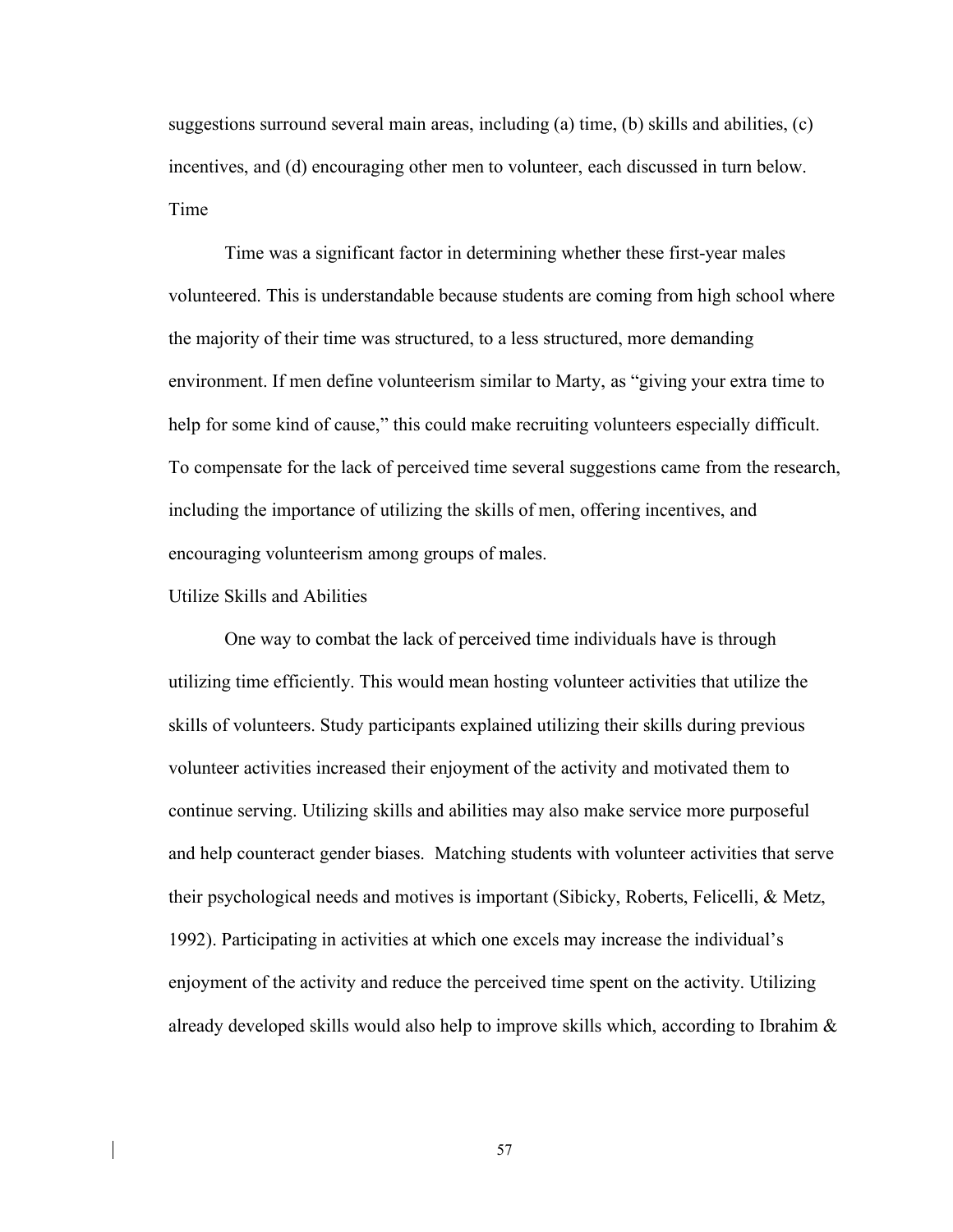Brannen (1997), would increase male likelihood of volunteering especially if those skills could be applied to a paid occupation.

# **Incentives**

Incentives may also be a good way to encourage volunteerism and allow individuals to learn the benefits of volunteerism themselves. Incentives discussed by study participants included free food, t-shirts, or tickets to student activity events. Some interviewees also discussed non-material incentives that may counteract gender differences. For instance, Matt suggested that involving a popular male celebrity would encourage males to volunteer. This proposal would not only increase the appeal of the volunteer activity by making the activity more fun for participants, but also suggests involving a male role model would help "masculinize" the volunteer activity and provide encouragement to males that the activity would be seen positively amongst other males. Another non-material incentive that similarly suggests a validation of masculinity through participation was Roberto's response that volunteerism could be used "to pick up women." Roberto suggested if educators wanted to encourage men to volunteer, "You could say that it helps pick up chicks. Volunteer: It helps pick up chicks." This suggestion, when considered in a deeper context, could suggest that volunteerism, when viewed as a mechanism to interact with the opposite sex, functions as another method to validate volunteer work and support masculine identity.

Other participants suggested offering academic credit for volunteer activities or making volunteering a mandatory assignment, which may be suggestive to servicelearning. Students expressing interest in volunteerism if incentives were offered, and participants reporting the major reason they volunteered for this study was because of the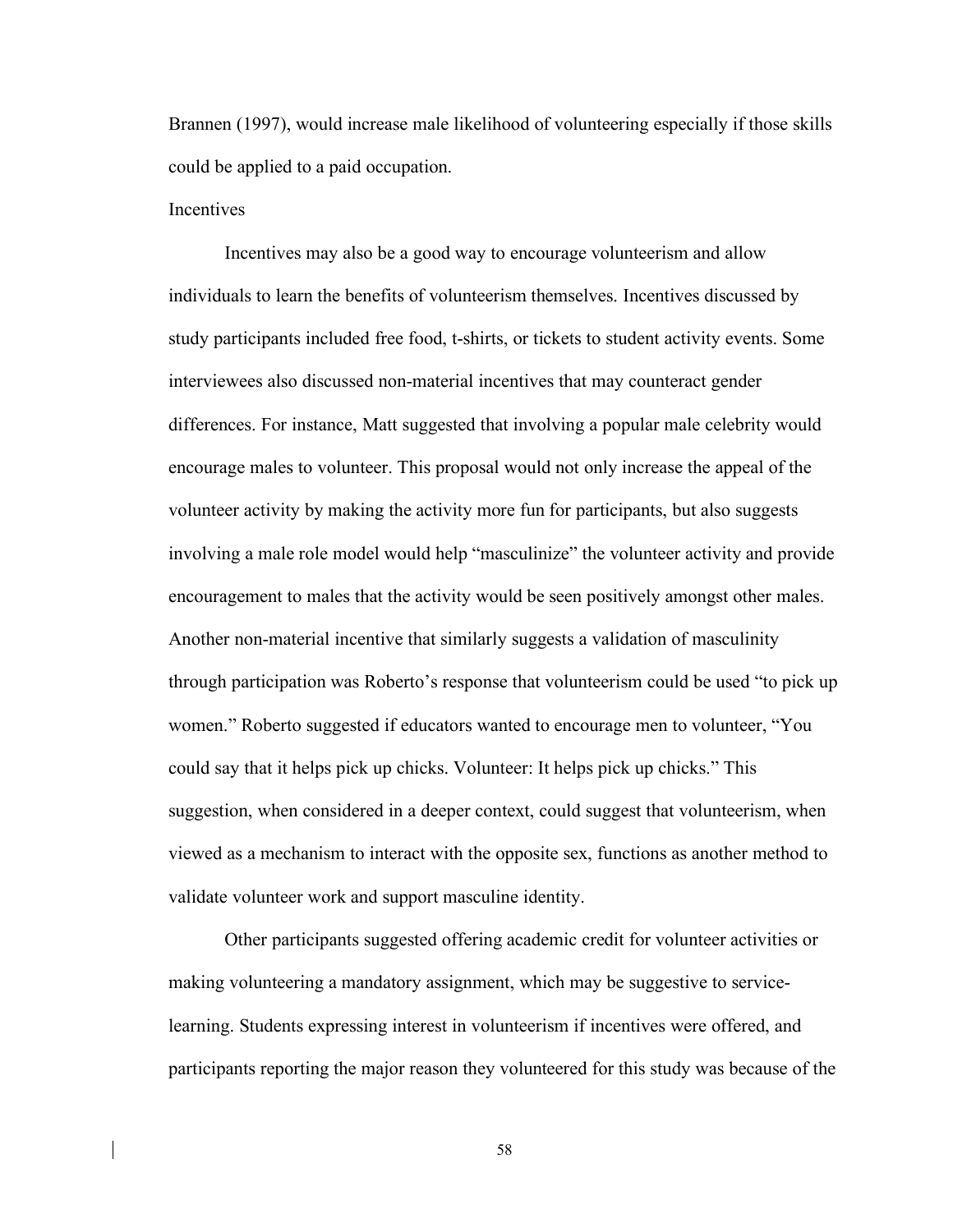gift certificate incentive, disputes O'Brien, Sedlacek, and Kandell (1994) finding that "no differences in willingness to volunteer were noted among students who were offered a monetary award, course credit or no payment for volunteer service" (p. 8). Encourage Volunteerism among Groups of Men

Encouraging volunteerism among groups of all men may also be another way to increase volunteerism among first-year males. While conducting interviews, two interviewees revealed that they had participated in volunteer activities as first-year students. Both of these study participants had volunteered as part of all-male organizations or teams in which they were involved. Austin, a fraternity member, helped to clean up trash with his brothers, while Douglas, a football player, volunteered with his football team mentoring children. These examples of volunteerism among men involved in groups that are often stereotyped as being ultra-masculine (Martin  $&$  Hummer, 1989; Messner, 1987), happened because of their involvement in this all-male organization. Through this organization, they were motivated to serve. Volunteering though an organization may therefore be more powerful for men than if they were encouraged to serve individually.

Lastly, volunteering in groups of men may help alleviate the negative connotation volunteering could receive from other males, counterbalance gender stereotypes, and satisfy what type of activities James said he would not be involved with: "For the most part, things that would involve like just rather secludedness (sic) and the … the lack of anything fun." While fun was often absent from participant ideas of volunteer work, respondents explained that they enjoyed volunteering with friends. The possible benefit of group volunteerism may be that it increases the appeal of the activity by making it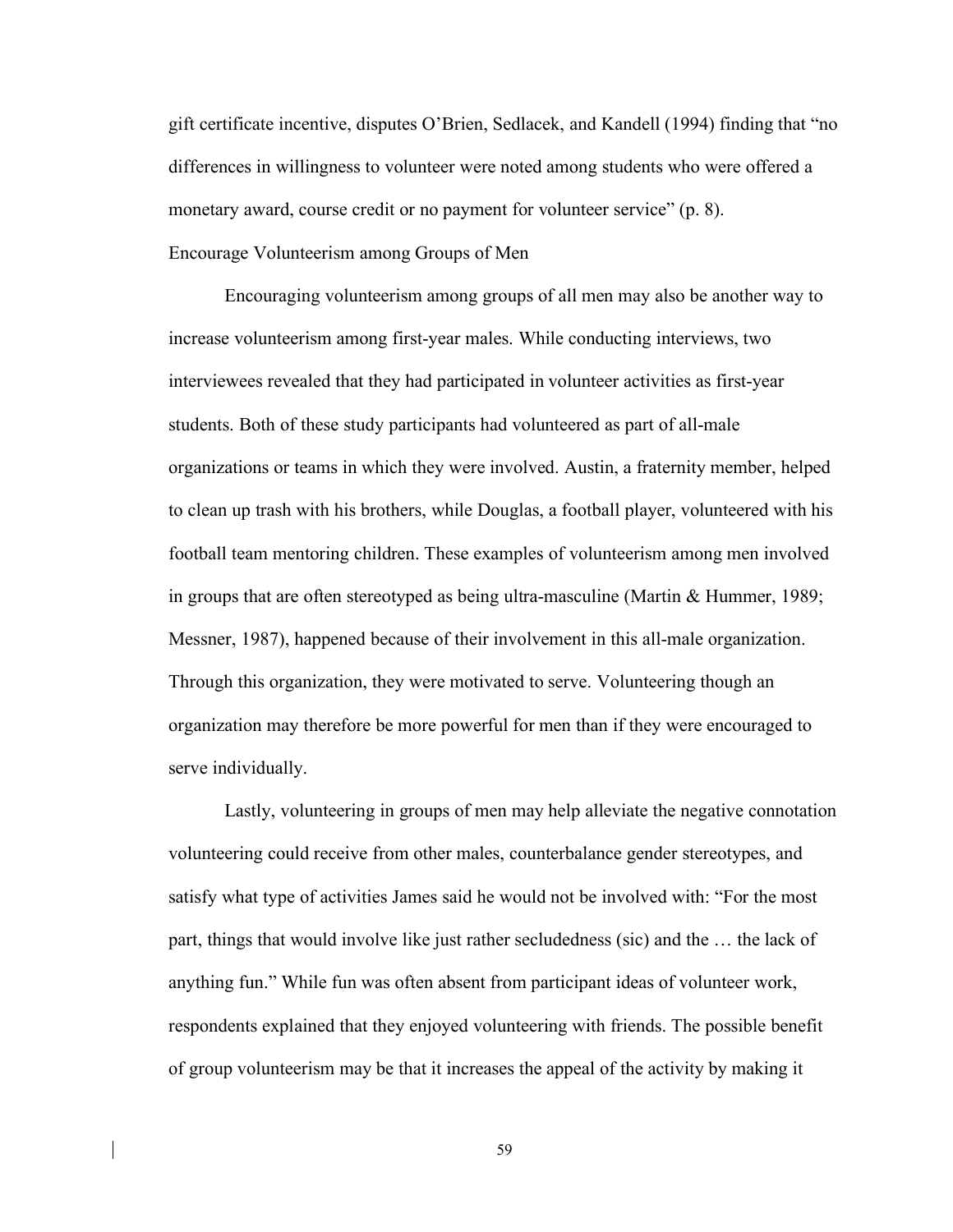more fun. Suggesting that volunteering within a group of males would encourage firstyear student volunteerism supports Eagly and Crowley's (1986) findings that men are more apt to assist in heroic helping behaviors characterized by an audience to witness their participation and men are more apt to volunteer when others are available as potential helpers.

# CONCLUSION AND IMPLICATIONS

The findings from this study assist in better understanding why first-year male students at Land Grant University do not volunteer and also provide evidence on how educators can encourage volunteerism. Themes that indicated a lack of volunteerism among men included absence of motivation, lack of perceived time and fun, and unawareness of volunteer opportunities. There was also evidence that suggested a stigma around volunteerism as being "sissy" and thus emasculating. This mentality is likely supported when these harbored feelings are validated by observing women in the majority of volunteer activities.

From this study come different suggestions on how to increase volunteerism amongst first-year male college students at this institution. Taking into account themes that indicated reasoning for the lack of volunteerism among men, suggestions on how to improve volunteer rates are to utilize skills and interests that first-year males already possess, make volunteer opportunities flexible, encourage men to volunteer through already established groups, and advertise diverse volunteer opportunities.

It is also important to address the transition and adjustment period between high school and college. Interviewees discussed coming from high school where they had nothing else to do so they volunteered, to a place where they were busy and did not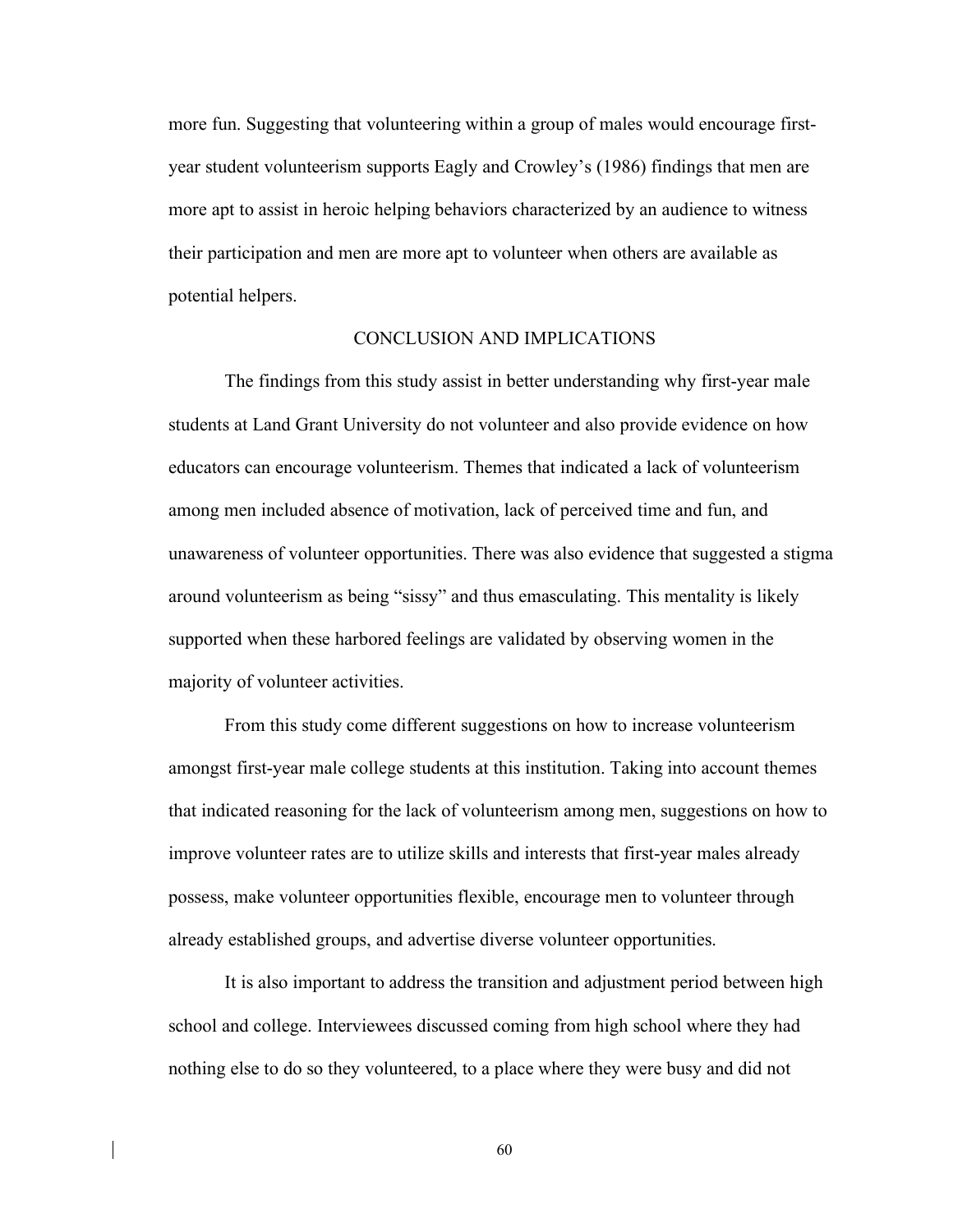volunteer. In college, students are no longer managed by their parents or encouraged by others to volunteer at the same rate that may have existed prior to college, which results in the important development of time management and organizational skills. These skills are vital to success and development further during college (Chickering & Reisser, 1993).

Data from this study also suggest that men may not conceptualize their service as volunteerism. Some interviewees disclosed that they participate in activities that might be considered volunteerism under some definitions of the term. Non- conceptualization of service was due partly because the service had been encouraged through an organization in which they had already been participating. This confusion may skew some already preexistent data on college student volunteerism and warrants further research. Interviewees also spent time participating in helpful work that would not be considered volunteering under some definitions of the term. Participants discussed helping family members, tutoring friends, and random acts of kindness which would not be considered volunteerism, but are still important prosocial behaviors. Some initial data also suggested that while the majority of men do not volunteer while in college, among those who do participate their time commitment may far exceed that of female volunteers. This finding also deserves further exploration.

Lastly, it was clear throughout the interviews that volunteerism was not something respondents had considered. Some respondents explained that merely the interview itself encouraged them to think more about becoming involved in their community and volunteering. Jorge commented at the end of his interview, "I think that after having this interview I am a lot more likely to volunteer." James concluded: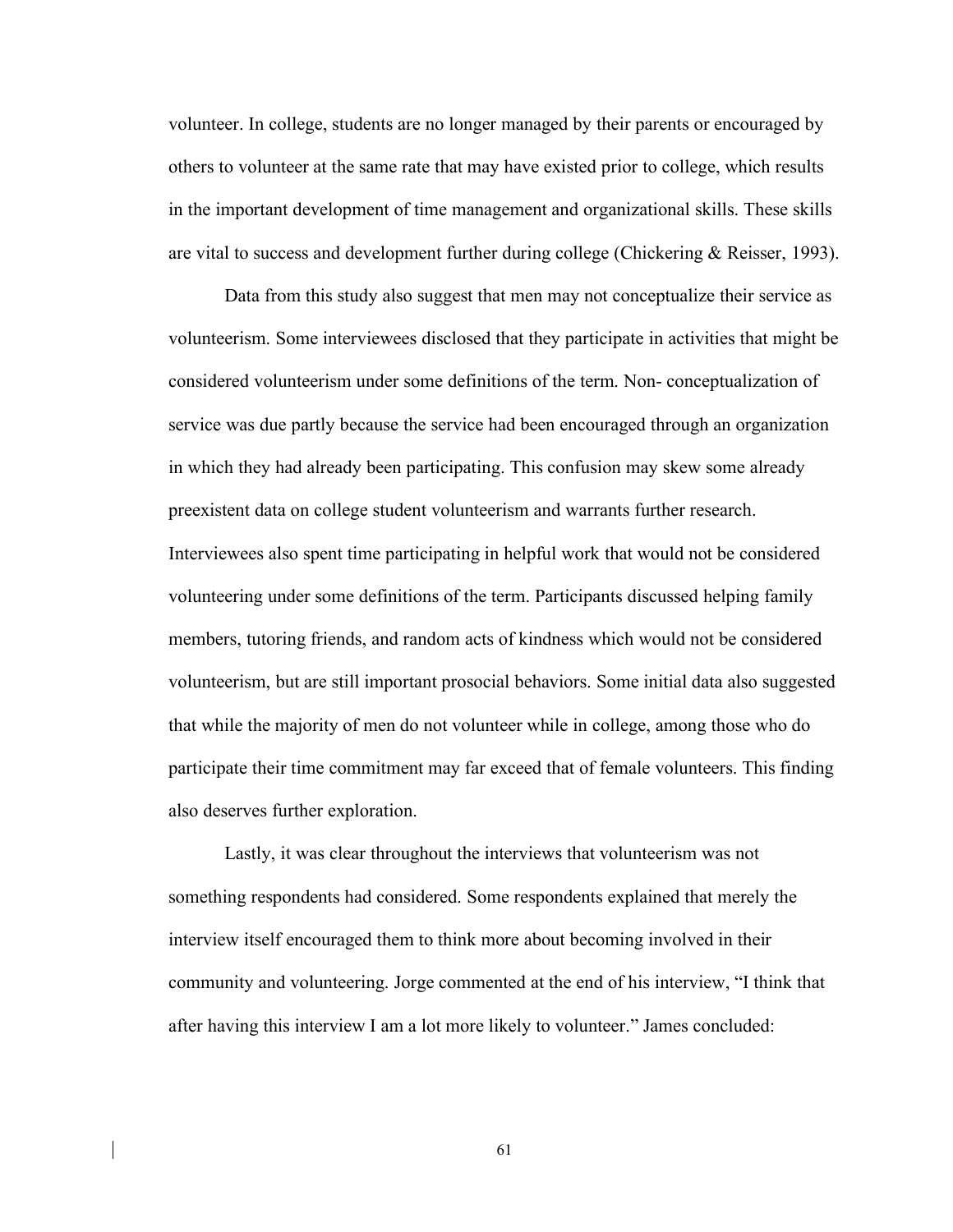Well, now that volunteerism was brought up and now that I know it really exists and it is out there, I am sure that one thing is waiting for me. I actually do feel more inclined to go and actually do something and get off my lazy butt and help something or somewhere for some cause.

 $\begin{array}{c} \hline \end{array}$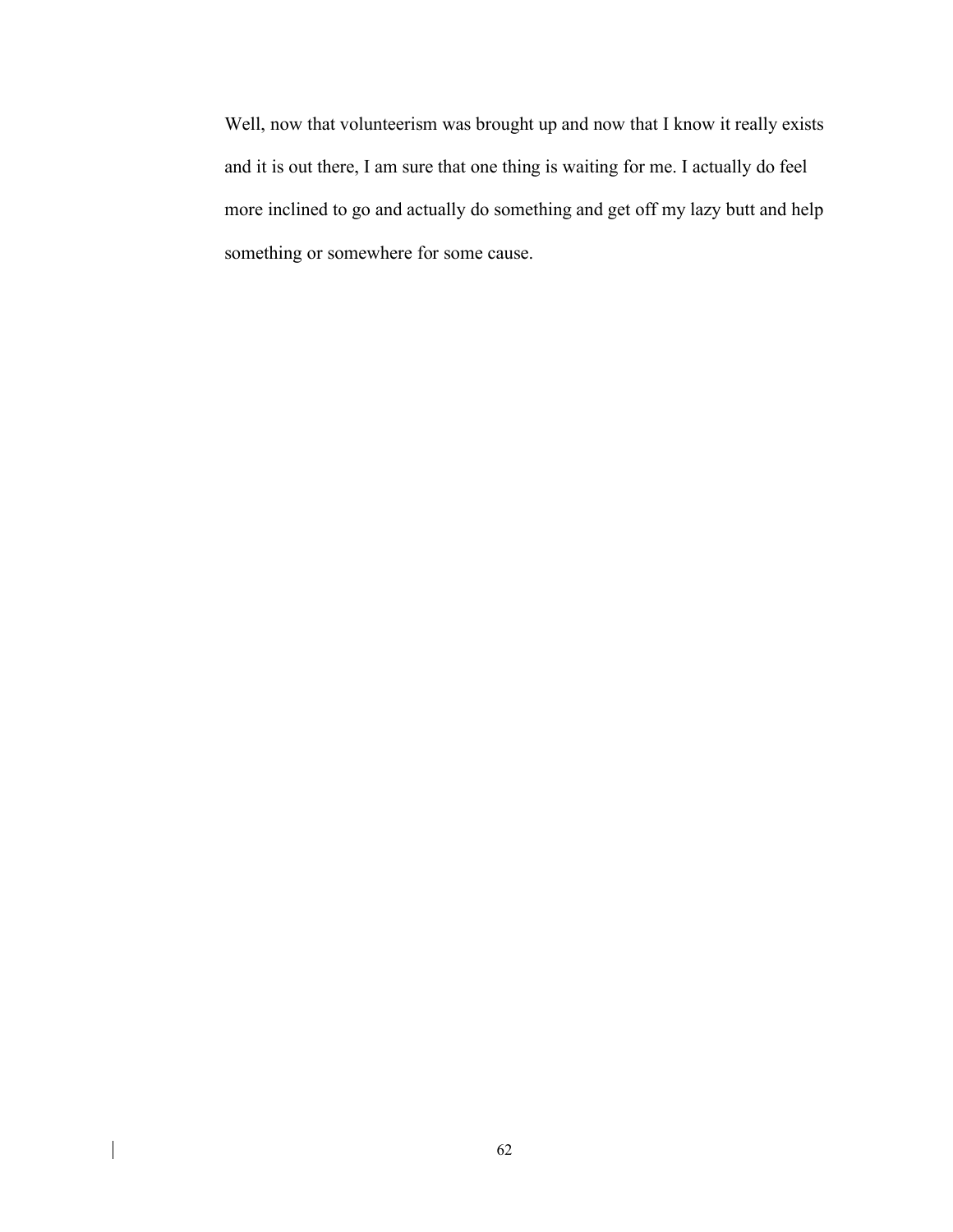#### REFERENCES

- Astin, A. W. (1993). What matters in college? Four critical years revisited. San Francisco: Jossey-Bass.
- Astin, A.W., & Sax, L.J. (1998). How undergraduates are affected by service participation. *Journal of College Student Development*, *39*(3), 251-263.
- Astin, A.W., Sax, L.J., & Avalos, J. (1999). Long term effects of volunteerism during the undergraduate years. *Review of Higher Education, 22*(2), 187-202.
- Bakan, D. (1966). *The duality of human existence*. Chicago: Ran McNally & Company.
- Biernacki, P. & Waldorf, D. (1981). *Sociological methods and research*, *10*(2), 141- 163.
- Burns, D.J., Reid, J., Toncar, M., Anderson, C., and Wells, C. (2008). The effect of gender on the motivation of members of generation y college students to volunteer. *Journal of Nonprofit & Public Sector Marketing*. *19*(1), 99-118.
- Campus Compact. (2008). *Service statistics 2008: Highlights and trends from campus compact's annual membership survey*. Retrieved from http://www.compact.org/wp-content/uploads/2009/10/2008-statistics1.pdf
- Chickering, A. W., & Reisser, L. (1993). *Education and identity* (2nd ed.). San Francisco: Jossey-Bass.
- Corporation for National and Community Service. (2009). *Volunteering in America Research Highlights*. Retrieved from http://www.volunteeringinamerica.gov /assets/resou rces/VolunteeringInAmericaResearchHighlights.pdf

Cruce, T.M., and Moore III, J.V. (2006). First-year students' plans to volunteer: An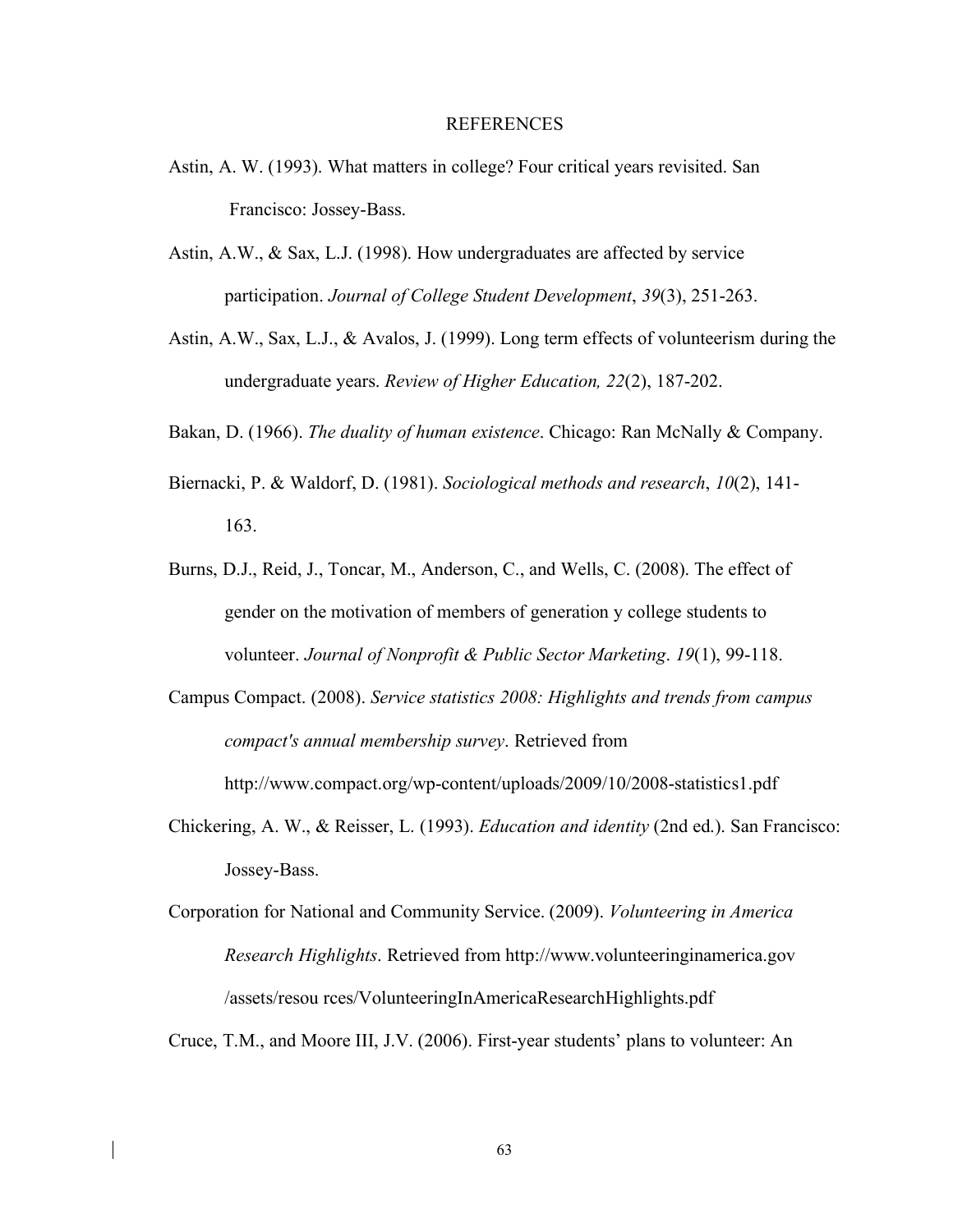examination of the predictors of community service participation. Presented at 2006 Annual forum for the Association for Institutional Research. May 18, 2006.

- Eagly, A.H. (1987). *Sex differences in social behavior: A social-role interpretation*. Hillsdale, New Jersey: Taylor & Francis.
- Eagly, A.H. & Crowley, M. (1986). Gender and Helping Behavior: A Meta-Analytic Review of the Social Psychological Literature. *Psychological Bulletin*, *100*(3), 283-308.
- Eagly, A. H.,Wood, W., & Diekman, A. B. (2000). Social role theory of sex differences and similarities: A current appraisal. In T. Eckes & H. M. Trautner (Eds.), *The developmental social psychology of gender* (pp. 123–174). Mahwah, NJ: Erlbaum.
- Eisenberg, N. & Mussen, P.H. (1989). *The Roots of Prosocial Behavior in Children*. New York, New York: Cambridge University Press.
- Engle, S. (2004). *Freshman survey shows rise in political interest*. Retrieved from http://www.universityofcalifornia.edu/news/article/6065
- Eckstein, S. (2001). Community as gift-giving: Collectivistic roots of volunteering. *American Sociological Review*, *66*(6), 829-851.
- Furco, A. (1996). *Service-learning: A balanced approach to experiential education*. Retrieved from http://www.urmia.org/library/docs/regional/ 2008\_northeast/ Servic e Learning Balanced Approach.pdf
- Gallagher, S.K. (1994). Doing their share: Comparing patterns of help given by older and younger adults. *Journal of Marriage and Family*, *56*(3), 567-578.

Hawkins, L. (2010). Financial concerns of first-year college students have wide impact,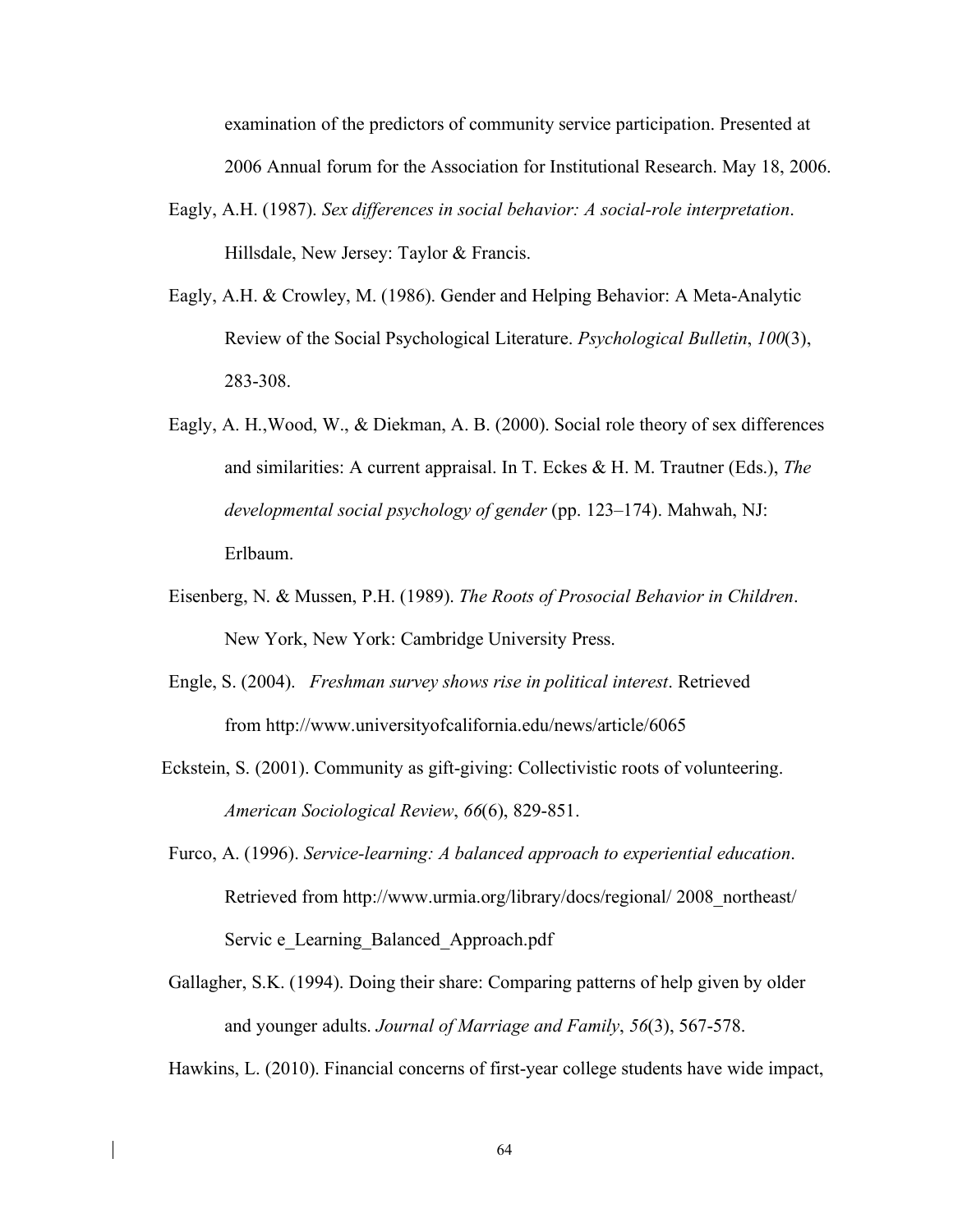annual survey finds interest in business majors at new low; political engagement decreases. *UCLA News*. Retrieved from http://www.heri.ucla.edu/PDFs/press/ pr012110-09Freshman.pdf

- Ibrahim, N.A. & Brannen, D.E. (1997). Implications of gender differences on the motivation to volunteer in hospitals. Journal *of Social Service Research*, 22(4), 1 - 18. DOI: 10.1300/J079v22n04\_01
- Korte, C. (1980). Urban-nonurban differences in social behavior and social psychological models of urban impact. *Journal of Social Issues, 36*(3), 29-51.
- Martin, P.Y. & Hummer, R.A. (1989) Fraternities and rape on campus. *Gender Sociology*. 3(4) 457-473.
- Messner, M.A. (1987). The meaning of success: the athletic experience and the development of the male identity. In Brod, H. (ed). *The Making of Masculinities: The New Men's Studies*. Boston, Massachusetts: Allen & Unwin.
- Messner, M.A. (2000). Barbie Girls versus sea monsters: Children constructing gender. *Gender and Society*, 14(6), 765-784. DOI: 10.1177/089124300014006004
- National Survey of Student Engagement (2009). NSSE 2009 grand frequencies by class and gender. *Indiana University Center for Postsecondary Research*. Retrieved from http://nsse.iub.edu/2009\_Institutional\_Report/pdf/2009 Grand Freqs by Class and Gender.pdf
- O'Brien, K.M., Sedlacek, W.E., and Kandell, J.J. (1994). Willingness to volunteer among university students by gender and holland personality type. *NASPA Journal*, *32*(1), 67-73.

Pascarella, E. T., & Terenzini, P. T. (2005). *How college affects students*. San Francisco,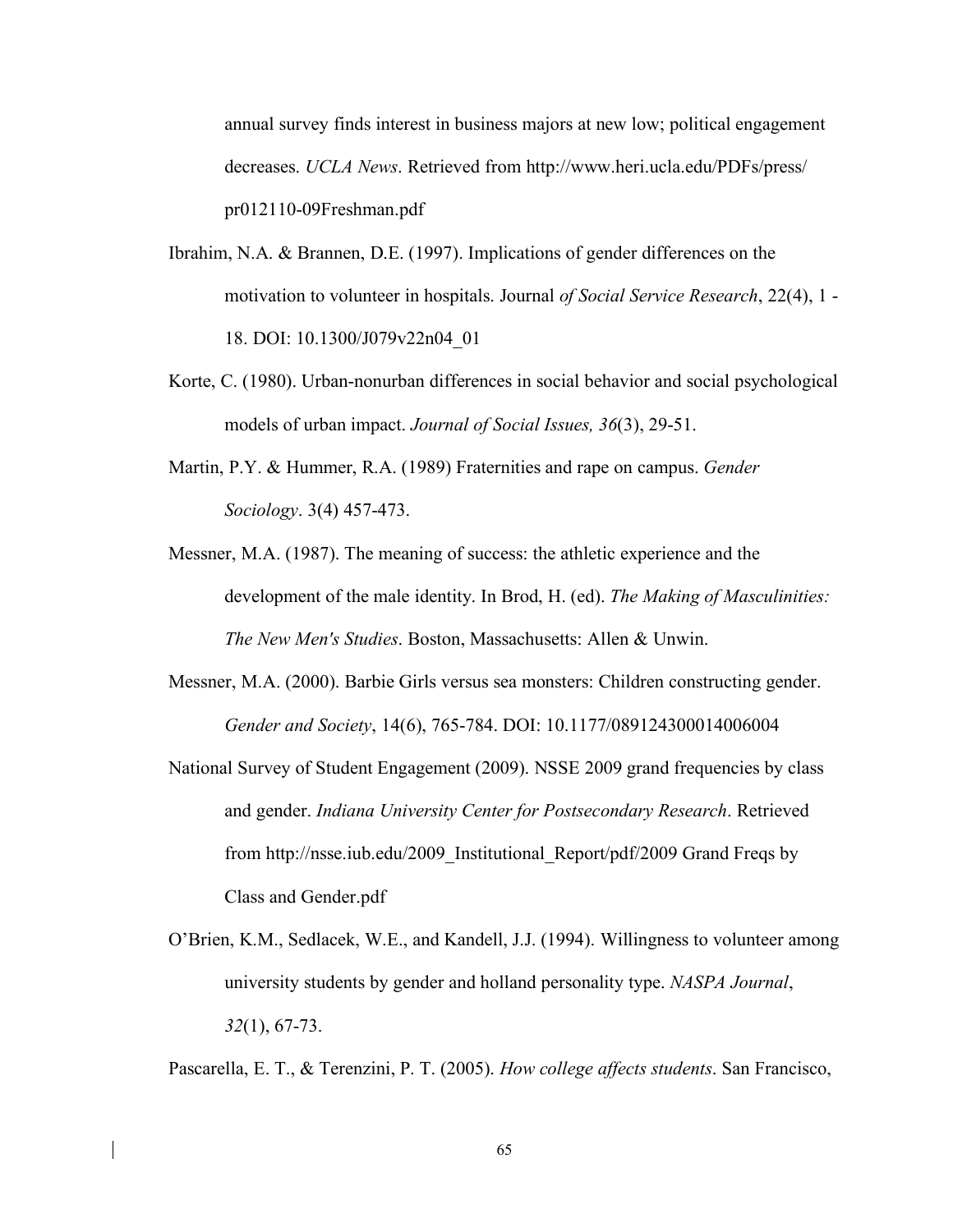CA: Jossey-Bass.

Sax, L.J. (2008). *The gender gap in college*. San Francisco, CA: Josey-Bass.

- Sibicky, M., Roberts, D., Felicelli, J., and Metz, R. (1992, March).Motivations underlying volunteerism: Differences and similarities between student and senior citizens volunteers. Paper presented at the Annual Meeting of the Southeastern Psychological Association, Knoxville, TN.
- Serow, R.C, & Dreyden, J.I. (1990) Community service among college and university students: Individual and institutional Relationships. *Adolescence* vol. 25(99), 553- 566.
- Strauss, A. & Corbin, J. (1990). *Basics of qualitative research: Grounded theory procedures and techniques*. London: Sage.
- Tilly, C., & Tilly, C. 1994. Capitalist work and labor markets. In N. Smelser & R. Swedberg (Eds.), *Handbook of economic sociology*: 283–313. Princeton, NJ: Princeton University Press.
- Trudeau, K.J, and Devlin, A.S. (2006). College Students and Community Service: Who, With Whom, and Why?. *Journal of Applied Social Psychology*, 26(21), 1867 – 1888.
- Office of Institutional Studies, (2009). *Fall 2009 snapshot*. Retrieved from http://www.umaine.edu/ois/facts\_at\_glance/factsglance.htm
- Office of Institutional Studies. (2009). *Common data set 2009*. Retrieved from http://www.umaine.edu/ois/CDS2009\_2010.xls
- Bureau of Labor Statistics. (2008). Volunteering in the United States. *Economic News Release*. Retrieved from http://www.bls.gov/news.release/volun.toc.htm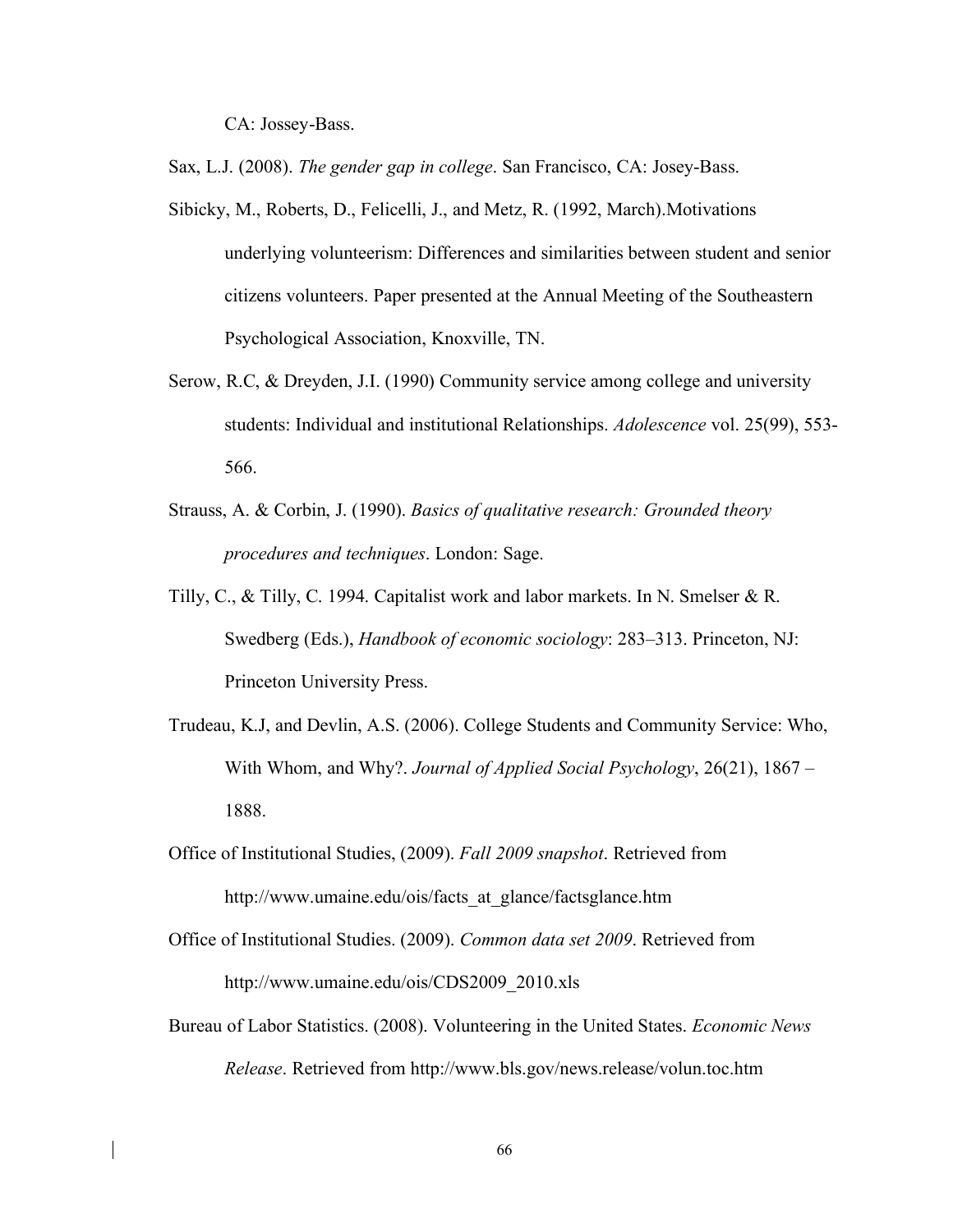Wilson, J. (2000). Volunteering. *Annual Review of Sociology*, 26, 215-240.

Wilson, J., Musick, M. (1997). Who cares? Towards an integrated theory of volunteer work. *American Sociological Review*, 62, 694-715.

 $\begin{array}{c} \hline \end{array}$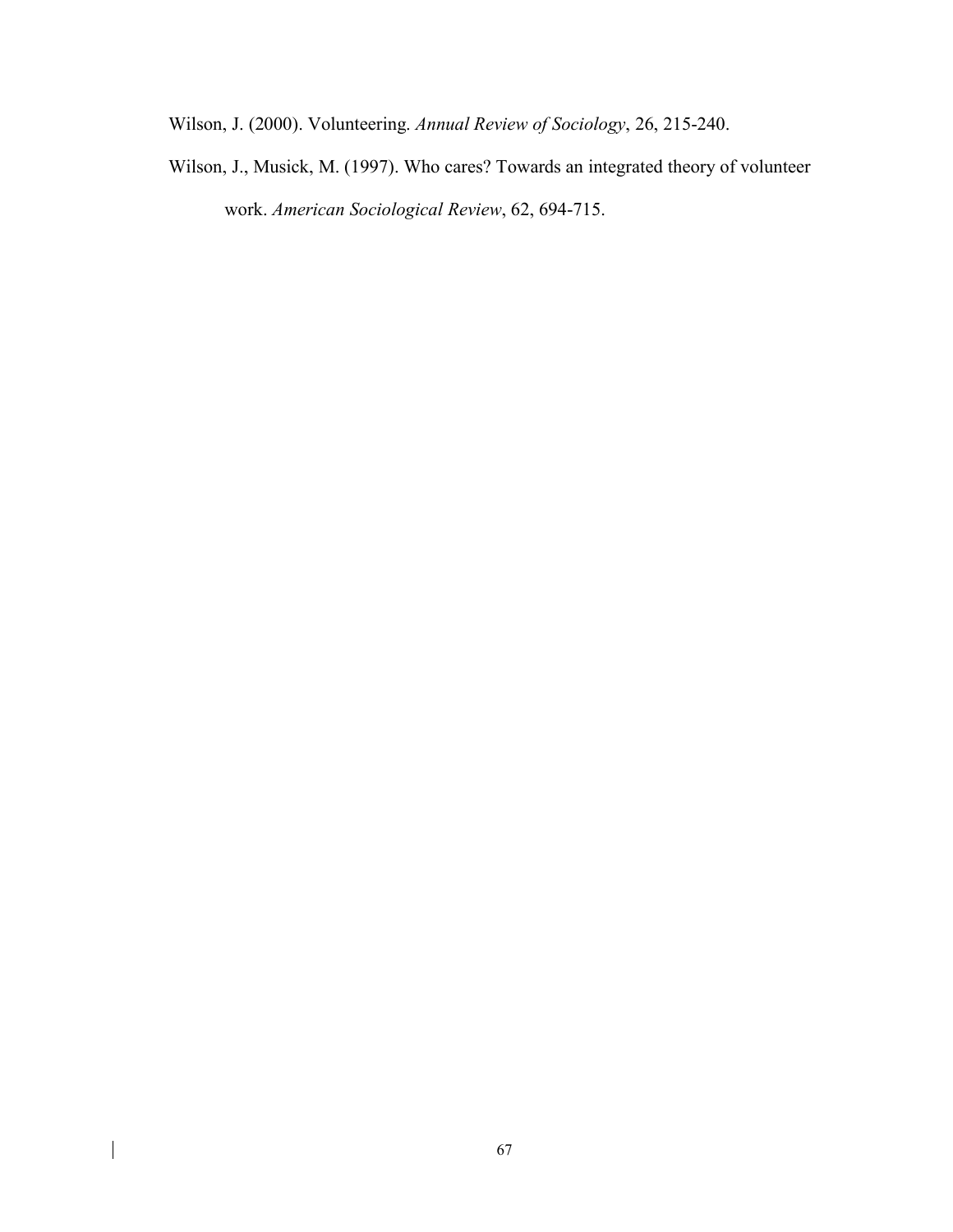## APPENDIX A

## Codes and Themes

 $\overline{\phantom{a}}$ 

| <b>Codes</b>                                         | <b>Themes</b>                                |                             |
|------------------------------------------------------|----------------------------------------------|-----------------------------|
| Definition of volunteerism                           | Service drawbacks                            | Prior service<br>experience |
| When think of volunteerism<br>think of prior service | Don't perceive own<br>volunteerism           | Service benefits            |
| Enjoyed prior service                                | Don't know males that volunteer              | Need for<br>volunteerism    |
| See benefits in service                              | Know males that volunteer                    | Service drawbacks           |
| Need for college student<br>volunteers               | Volunteerism seen negatively by<br>males     | Service preference          |
| Enjoy volunteering with friends                      | Volunteerism seen positively by<br>males     | Motivation                  |
| Boredom led to previous<br>volunteerism              | Volunteerism seen positively by<br>females   | Gender<br>interpretation    |
| Use skills and likes when<br>volunteering            | Someone motivated prior service              |                             |
| Don't offer incentives to<br>encourage volunteerism  | Advertise more to get volunteers             |                             |
| Offer incentives to encourage<br>volunteerism        | Interview process encouraged<br>volunteerism |                             |
| Don't want to volunteer doing<br>something not fun   | Lack of volunteerism at UMaine               |                             |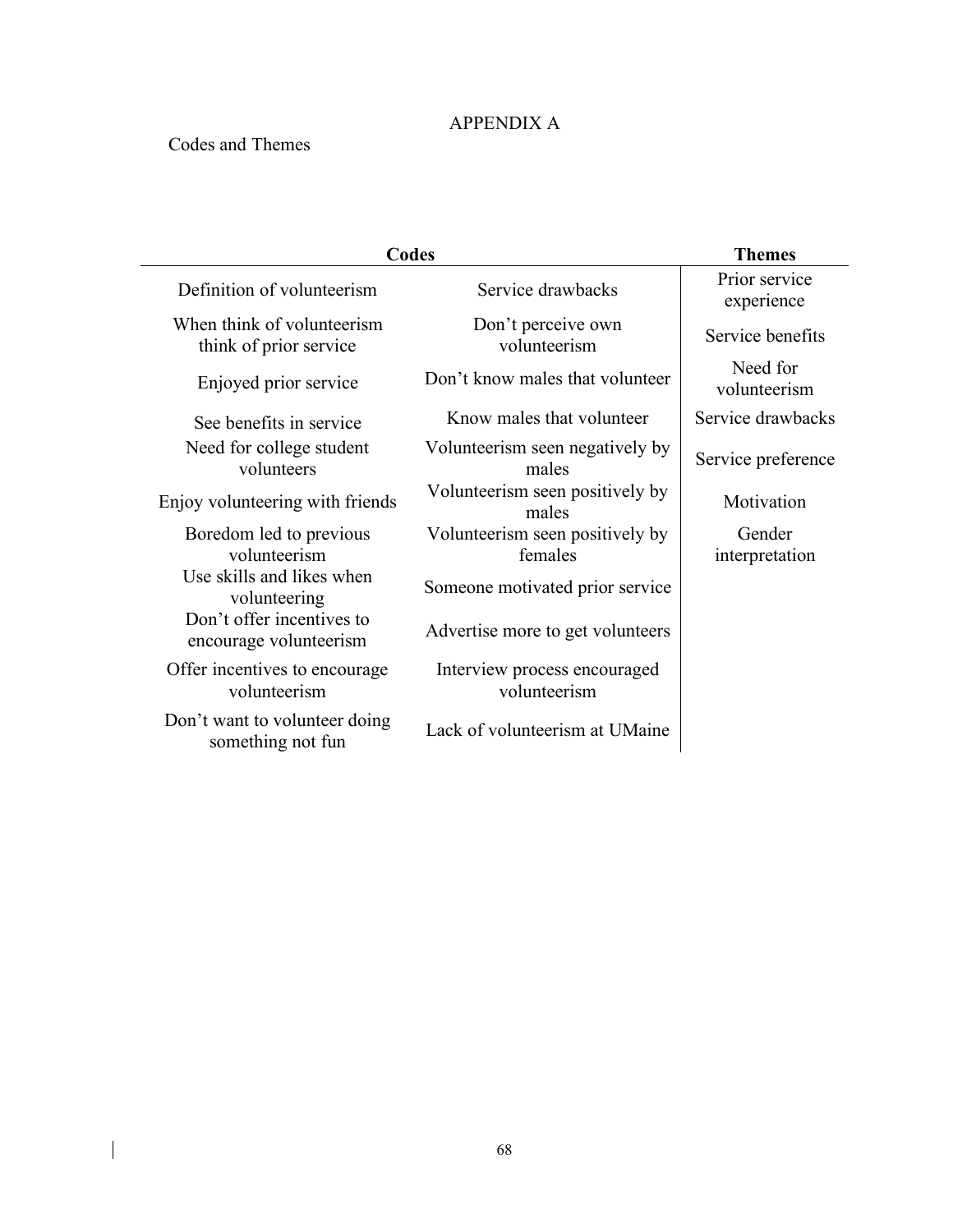#### APPENDIX B

Recruitment E-mail

To: (student's name)

From: Joshua D. Bernstein

Re: Want a 1 in 10 chance of winning a \$50 gift certificate to the UMaine Bookstore? UMaine student needs help with Honors Thesis.

Dear (student's name):

For my senior thesis through the Honors College I am studying undergraduate male students who did not volunteer during their first semester at UMaine. Studies show that college men tend to volunteer less than college women and I am interested in learning why. All participants will be entered into a drawing for a \$50 gift certificate to the UMaine Bookstore. I'd appreciate the opportunity to speak with you and learn about your experiences.

Our conversation would take approximately one hour of your time and could take place anywhere of your choosing. Anything you share with me during this conversation will remain confidential and your name will not be connected with any findings. My hope is to better understand the experiences of first-year men and to recommend policies and practices that will assist them in being successful as undergraduates. You must be at least 18 years of age to participate.

Please contact me on FC or at Joshua D. Bernstein@umit.maine.edu if you would like to participate or if you have any questions. Participation in this study is voluntary.

This study has been approved by the UMaine Protection of Human Subjects Review Board. If you have any questions about your rights as a research participant, please contact my thesis advisor Susan Gardner at (207) 581-3122 or susan.k.gardner@maine.edu or Gayle Jones, Assistant to the University of Maine's Protection of Human Subjects Review Board, at 581-1498 or at gayle.jones@umit.maine.edu.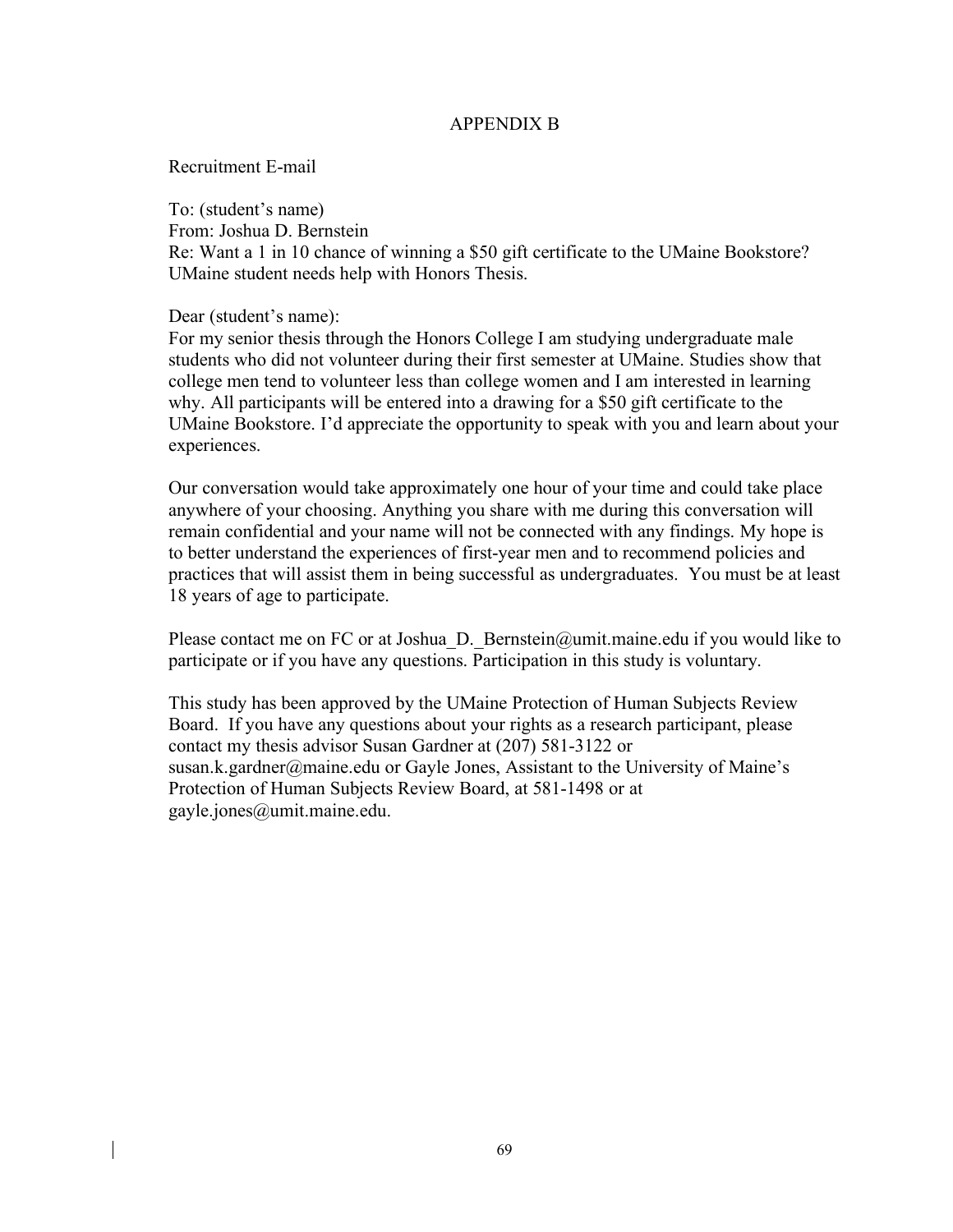### APPENDIX C

#### Consent Form

#### **What will you be asked to do?**

If you decide to participate, you will be asked to answer questions related to your undergraduate experience. These questions will include information about your previous educational experiences, your family's educational background, and your current experience as an undergraduate. For example, some questions include: How do you like to spend your time?

In college do you know of anyone who volunteers? Are you aware of volunteer opportunities in the area? What do you think UMaine could do to get more people to volunteer?

Held in a mutually agreed upon time and place, the interview will be conducted face-toface. The interview may take approximately one hour of your time. With your approval, this interview will be taped so your responses can be better examined. The tapes will be destroyed at the completion of the project in May 2010. If you prefer that the interview not be taped, the interviewer will take notes while you speak. Transcripts from the interviews will be maintained indefinitely but will not connect you by name or any other identifiable information.

#### **Risks**

The risks associated with this study are minimal and include your time and any inconvenience.

#### **Benefits**

While this study will have no direct benefit to you, this research will help the project designer learn more about how to best serve undergraduate students. There is also a possible chance of winning a \$50 gift certificate to the UMaine Bookstore.

#### **Confidentiality**

This is a confidential study. Your name and identifying information will not be on any of the documents used in the study. The principal investigator will keep a master key in which he may code pseudonyms back to the interviewee's name in order to ask further questions from the interviewee. Transcribed, de-identified data will be kept in the interviewer's locked office indefinitely. Your name and any other identifying information will not be reported in any publications. All tapes and records with identifiable information will be destroyed after data analysis is complete in May 2010.

#### **Voluntary**

Participation in this study is completely voluntary. If you choose to take part in this study, you may stop at any time during the study. You may also skip any questions or stop the interview at any time.

#### **Contact information**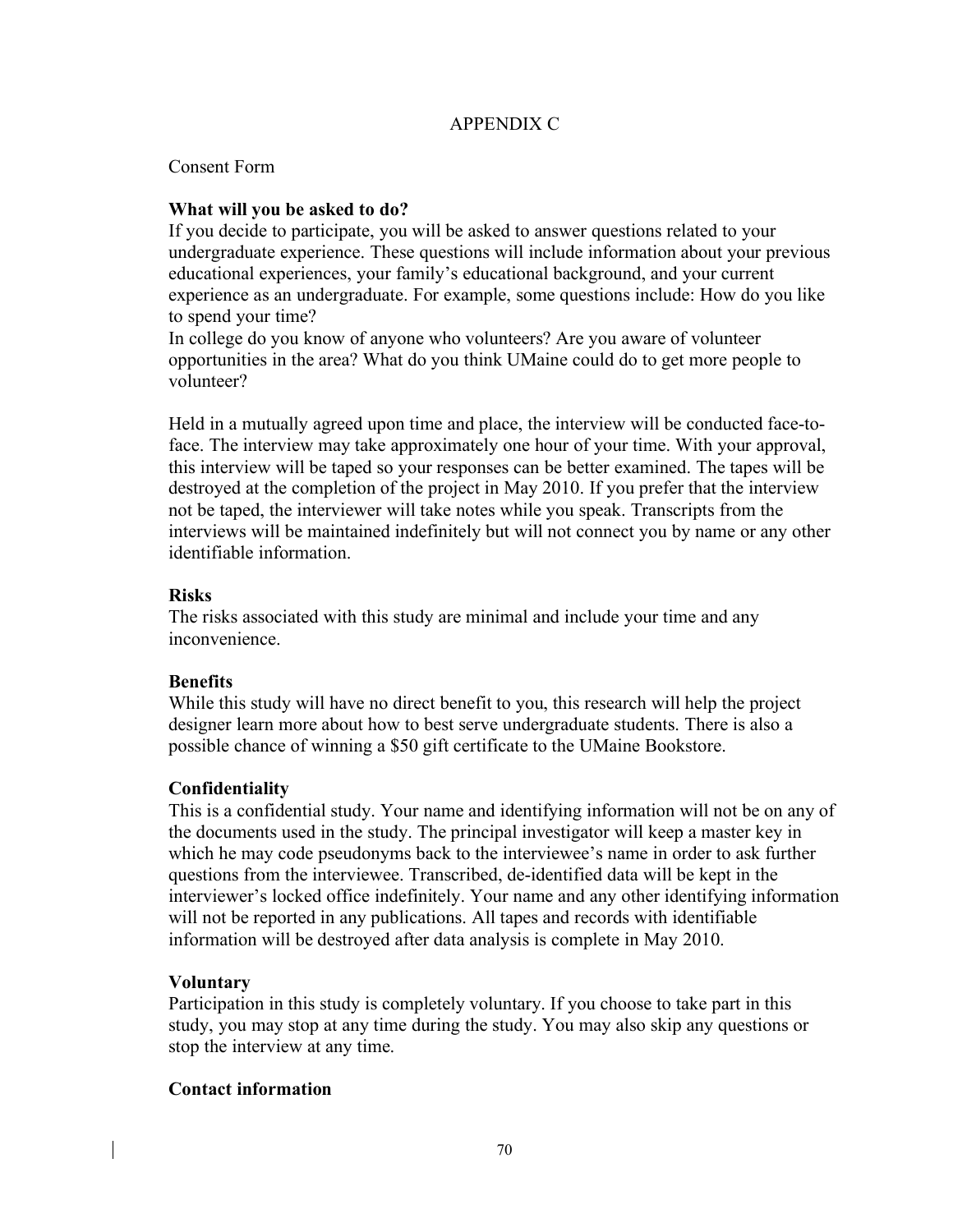If you have any questions about this study, please contact Joshua D. Bernstein at (603) 689-5757 or Joshua\_D.\_Bernstein@umit.maine.edu or my thesis advisor Susan Gardner at (207) 581-3122 or susan.k.gardner@maine.edu. If you have any questions about your rights as a research participant, please contact Gayle Jones, Assistant to the University of Maine's Protection of Human Subjects Review Board, at 581-1498 or at gayle.jones@umit.maine.edu.

 $\overline{\phantom{a}}$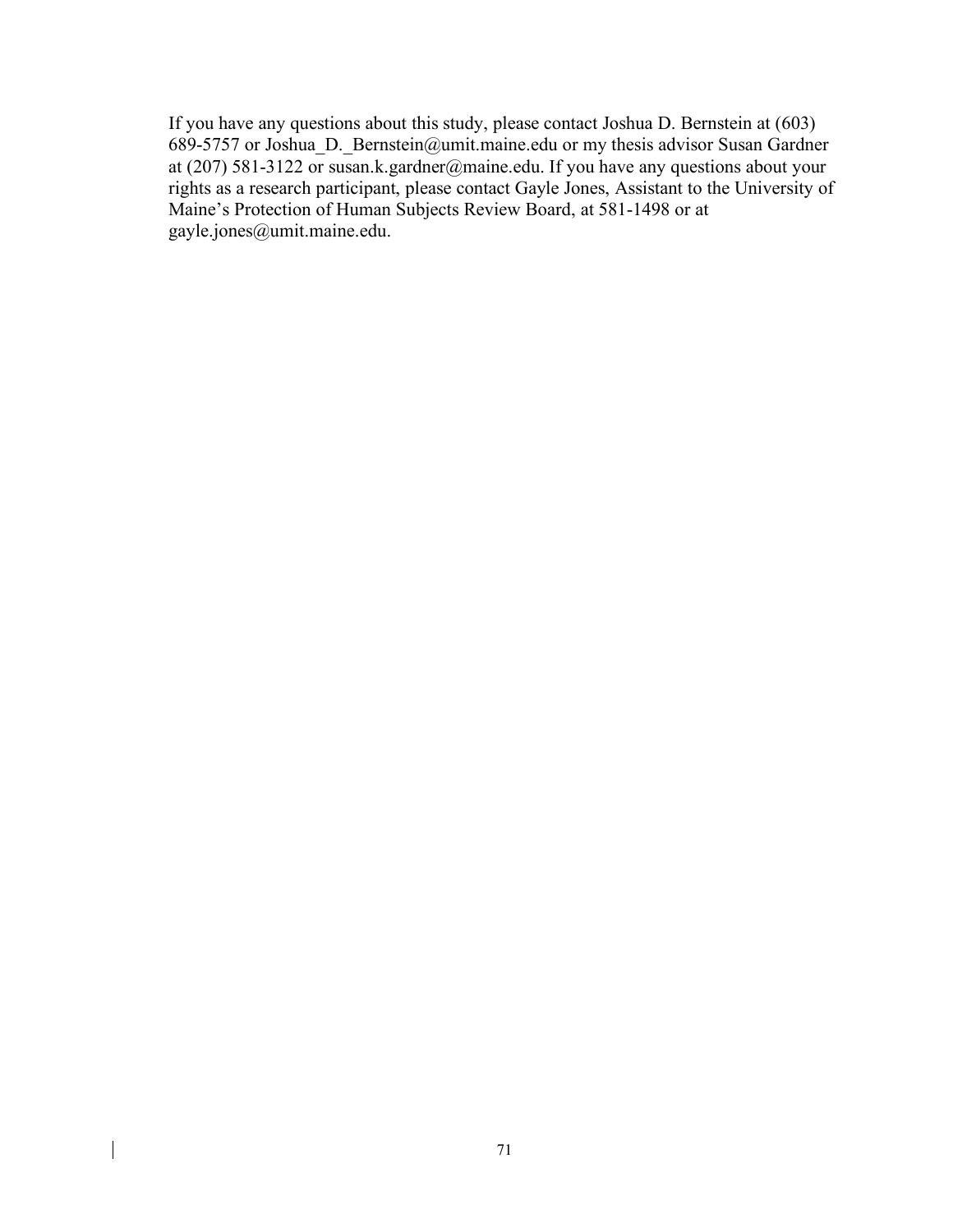### APPENDIX D

Interview Protocol

Research Question: Why is there a lack of volunteerism among first-year male college students at the University of Maine?

Individual Student Interview Protocol:

- *1. Background questions*
	- a. How old are you?
	- b. Where are you from?
	- c. What is your major?
	- d. How many credits are you taking?
	- e. What is your political affiliation?
	- f. Do you have a religious affiliation and if so, would you consider yourself religious?
	- g. How would you describe your socioeconomic status?
	- h. Have others in your family attended college?
	- i. Do you work? How many hours in a typical week?
	- j. Are you involved in any organizations?
	- k. What do you do in your free time?

#### **Sub-question 1: What motivators contribute to or detract from volunteerism among first-year male college students at UMaine?**

Individual Student Interview Protocol:

- *2. Sub-question 1*
	- a. Were you a volunteer in high school? If so, how was the experience?
	- b. Were you encouraged to volunteer prior to college (i.e., parent or teacher)? If so, by whom and what impact did that have on you?
	- c. Is there a need for college student volunteers? Why or why not?
	- d. What do you think are some benefits to volunteering? What are some drawbacks?

#### **Sub-question 2: How do UMaine first-year male students' perceptions of their gender role influence volunteerism?**

Individual Student Interview Protocol:

- *3. Sub-question 2*
	- a. When you think of volunteerism, what comes to mind?
	- b. In college do you know of any other males who volunteer or groups who don't? What do they do and why?
	- c. How do you think other men would look at you if you volunteered? What about women?
	- d. If you were to volunteer what would you choose to do? Why is this?
	- e. Are there volunteer jobs you would be hesitant towards participating in?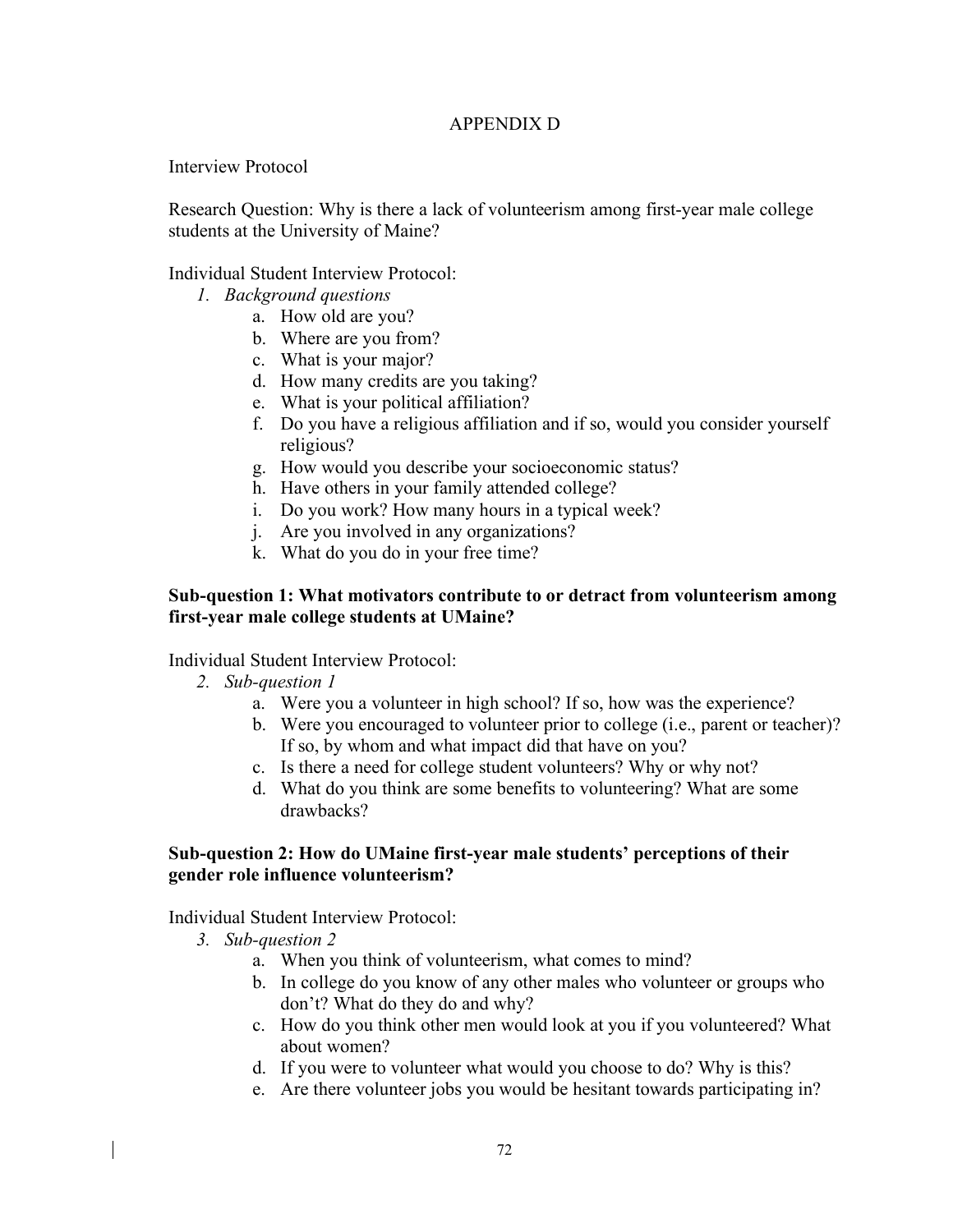f. Research says that women volunteer more in college. Why do you think that is true?

### **Sub-question 3: How does the culture of UMaine facilitate or hinder male college student volunteerism?**

Individual Student Interview Protocol:

- *4. Sub-question 3*
	- a. Are you aware of volunteer opportunities in the area? Have you looked into opportunities?
	- b. Have you heard of opportunities like the Bodwell Center or Alternative Spring Break? Did you ever think about becoming involved with them? Why or why not?
	- c. What do you think UMaine could do to get more people to volunteer? Anything specifically for men?
	- d. What could encourage you to volunteer? What incentives are missing?

**Closing:** What other comments would you like to add? Anything I have not asked that you thought I was going to ask or that you were thinking about?

Thank participant: Ask permission to contact them for any follow-up questions if necessary.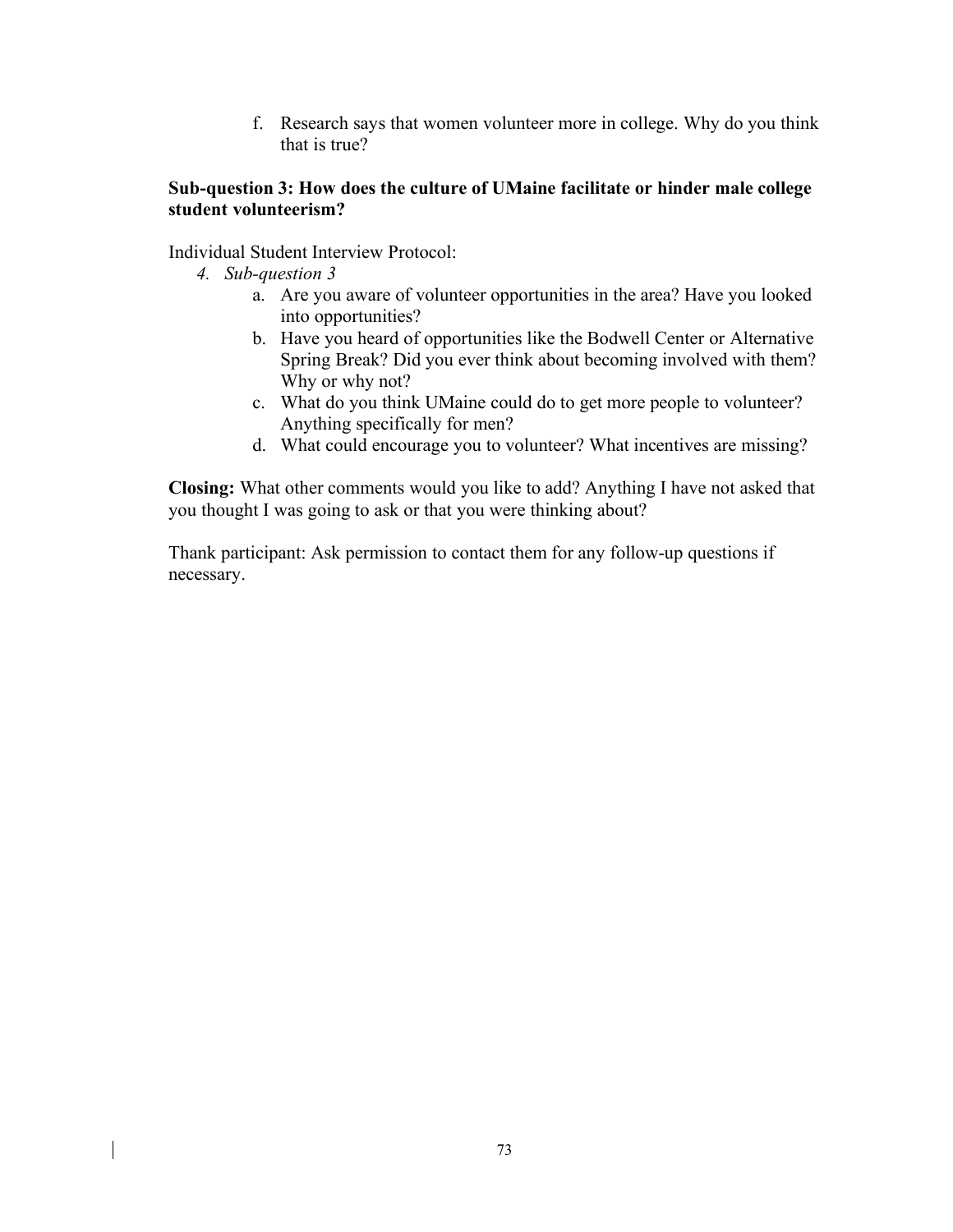#### APPENDIX E

Thank You Email To: (student's name) From: Joshua D. Bernstein Re: Thank You

Dear (student's name):

Thank you for volunteering for my senior thesis research through the Honors College. At this time I have reached the number of volunteers needed for my research so your help is not needed.

Thank you for your willingness to volunteer,

Josh

 $\overline{\phantom{a}}$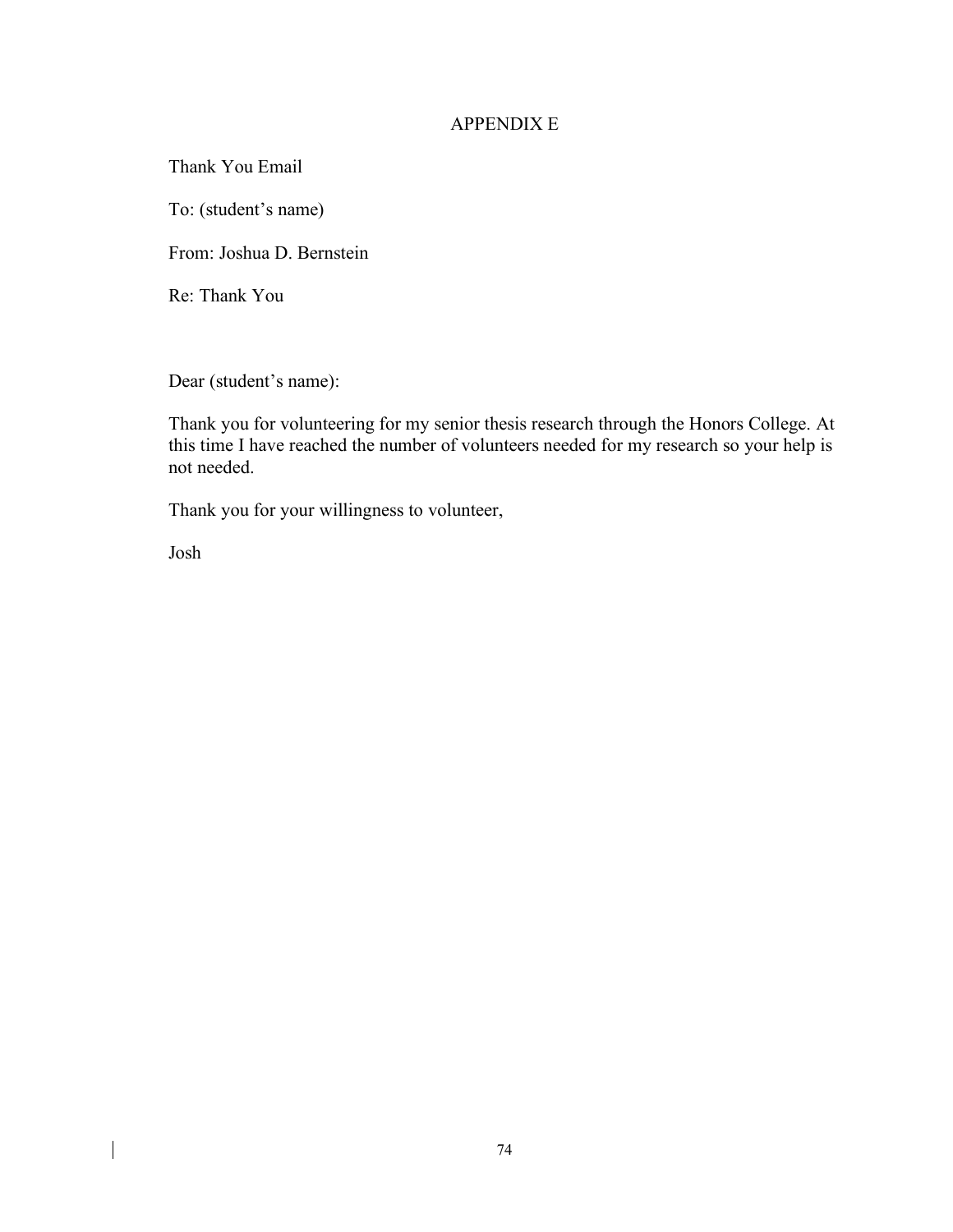## APPENDIX F

# IRB approval letter

|    |               | APPLICATION FOR APPROVAL OF RESEARCH WITH HEMAN SUBJECTS<br>Protection of Human Subjects Review Board<br>114 Alumni IIall, 581-1498                                                                                                                                                                                                                                                                                                                                                                                                                                                                                                                         |                                                                                                                                                                                                 |
|----|---------------|-------------------------------------------------------------------------------------------------------------------------------------------------------------------------------------------------------------------------------------------------------------------------------------------------------------------------------------------------------------------------------------------------------------------------------------------------------------------------------------------------------------------------------------------------------------------------------------------------------------------------------------------------------------|-------------------------------------------------------------------------------------------------------------------------------------------------------------------------------------------------|
|    |               | PRINCIPAL ENVESTIGATOR: Joahna D. Bernstein<br>EMAIL: Joana_J) _Bernsteir@cmit.thaire.cdn<br>TELRPHONE: (605) 689-5757<br>CO-INVESTIGATORISE NA<br>FACULTY SPONSOR (Required if PI is a student): Dr. Susur, Gardine<br>TITLE OF PROJECT: Construction of Gender within College Student Volunteerism.                                                                                                                                                                                                                                                                                                                                                       |                                                                                                                                                                                                 |
|    | SIATUS OF PE  | START DATE: Pebrishy 2010<br>PHDEPARTMICYT: Secielogy and Human Development.<br>MAILING ADDRESS: 134 Oxford Hall Orooo, MF 04459<br>FUNDING AGENCY (if any):<br>FACULTY/STA8B/GRADUATE/UNDERGRADUATE: Undergraduate                                                                                                                                                                                                                                                                                                                                                                                                                                         |                                                                                                                                                                                                 |
| 1. |               | If PI is a student, is this research to be performed:                                                                                                                                                                                                                                                                                                                                                                                                                                                                                                                                                                                                       |                                                                                                                                                                                                 |
|    |               | for an honors the sysenior thesis/capstone?<br>for a doctoral dissertation?<br>other (specify).                                                                                                                                                                                                                                                                                                                                                                                                                                                                                                                                                             | for a master's thesis?<br>for a course project?                                                                                                                                                 |
| 2. |               | Does this application modify a previously approved project? No<br>If yes, please give assigned number (if known) of previously approved project:                                                                                                                                                                                                                                                                                                                                                                                                                                                                                                            |                                                                                                                                                                                                 |
| э. |               | Is an expedited review requested? Yes<br>SIGNATURES: All procedures performed under the project will be conducted by individuals qualified and legally<br>entitled to do so. No deviation from the approved protocol will be undertaken without prior approval of the IRB.<br>Eaculty Sponsors are responsible for oversight of research conducted by their students. By signing this opplication<br>page, the Faculty Sponsor ensures that the conduct of such revearch will be in accordance with the University of<br>Maine's Policies and Procedures for the Protection of Hanau Subjects of Research.<br>an - 72-715<br><mark>ipal Investigator</mark> | nnar<br>Faculty Sponsor                                                                                                                                                                         |
|    | ACTION PAKEN: | Co-Investigator<br>ARE RESPONDED TO Application = $\frac{21510}{\sqrt{25}}$ To The received $\frac{21510}{\sqrt{25}}$ Beview (R/R):<br>Judged Exempt; category $\_2$ , Madifications required? $\gamma$ (Y/N) Accepted (date) $\_2$  2  2<br>Approved as submitted. Date of next review: by<br>Approved pending modifications. Date of next review: by<br>Modifications accepted (date):<br>Not approved. (See affacted statement.)<br>Judged not research with human subjects                                                                                                                                                                              | Co-Investigator<br>ssterserr <i>geddooga<del>d, 1999-1999 -</del> Anti-Anti-Anti-Allisti</i> s Sterttini i 1999-1999 - Anti-Anti-Anti-Anti-Anti-Anti-<br>. Degree of Risk:<br>. Degree of Risk: |